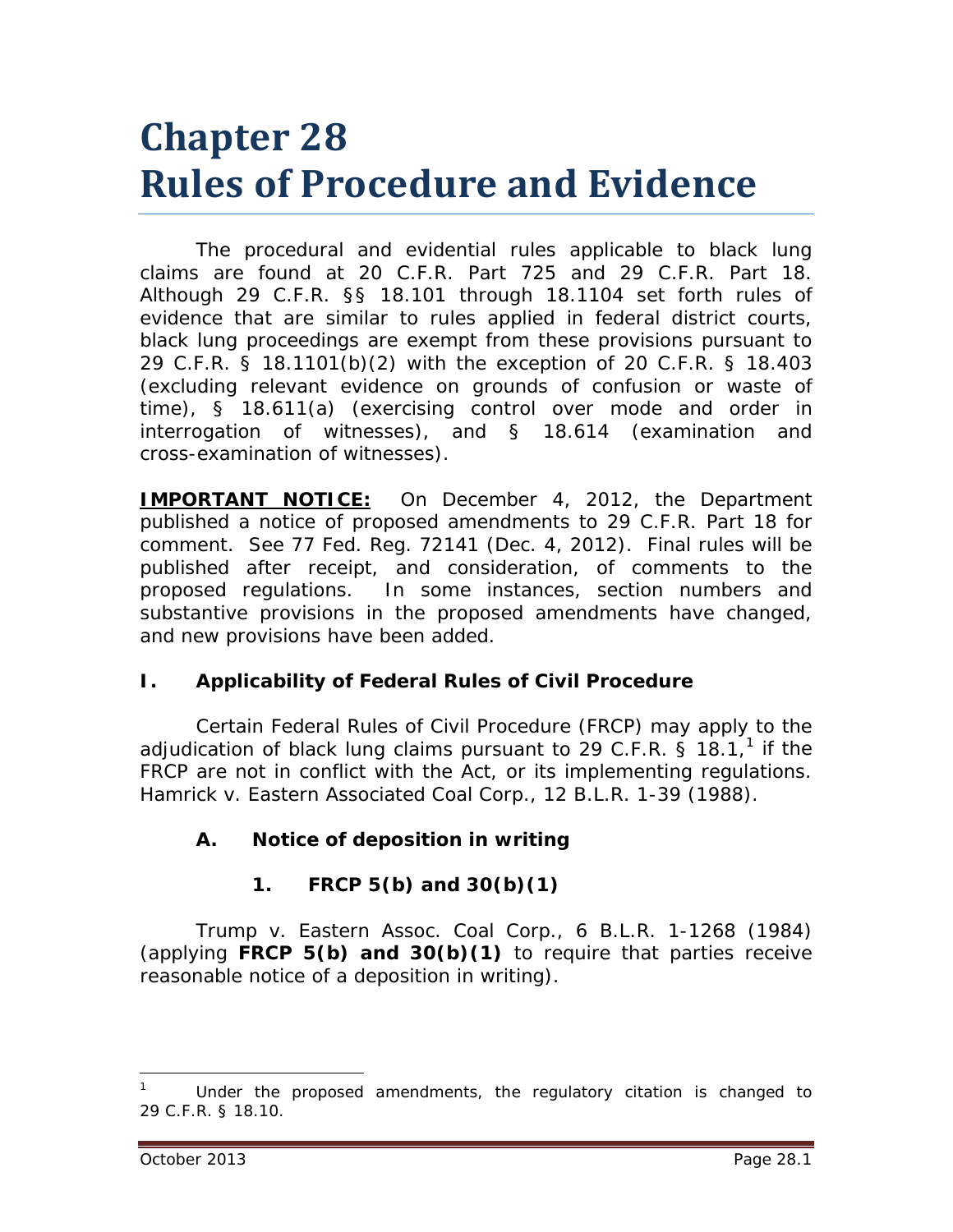## **2. Errors in notice of deposition waived, FRCP 32(d)(1)**

*Brown Badgett, Inc. v. Jennings*, 842 F.2d 899, 11 B.L.R. 2-92 (1988) (applying **FRCP 32(d)(1)** that all errors in a notice for taking a deposition are waived unless an objection is promptly served upon the party giving the notice).

## **B. Sanctions and costs**

## **1. Questionable applicability, FRCP 11[2](#page-1-0)**

In *Metropolitan Stevedore Co. v. Brickner*, 11 F.3d 887 (9<sup>th</sup> Cir. 1993), the Ninth Circuit declined to rule on whether Rule 11 sanctions are incorporated into administrative proceedings through 29 C.F.R. § 18.1 because Section 926 of the Longshore and Harbor Workers' Compensation Act provides for the assessment of costs against a party that institutes or continues a proceeding without reasonable ground. The court held this "impliedly includes a sanction for bad faith claims." Nevertheless, the court's "doubts" that Rule 11 was incorporated through § 18.1 were "increased by 20 C.F.R. § 18.29(b) which recognizes that enforcement actions against those who misbehave in proceedings before an Administrative Law Judge are to be referred to the court system." *See also Boland Marine & Mfg. Co. v. Rihner*, 41 F.3d 997 (5<sup>th</sup> Cir. 1995).

## **2. Costs**

In *Crum v. Wolf Creek Collieries*, 18 B.L.R. 1-81 (1994), the Board held "only a federal court can assess a party's costs as a sanction against a claimant who institutes or continues, without reasonable ground, workers' compensation proceedings under the LHWCA," portions of which are incorporated into the Black Lung Benefits Act pursuant to 30 U.S.C. § 931.

<span id="page-1-0"></span><sup>&</sup>lt;sup>2</sup> The proposed regulation at 29 C.F.R. § 18.35, which is titled "Signing motions" and other papers; representations to the judge; sanctions," contains similar content to Rule 11 of the FRCP.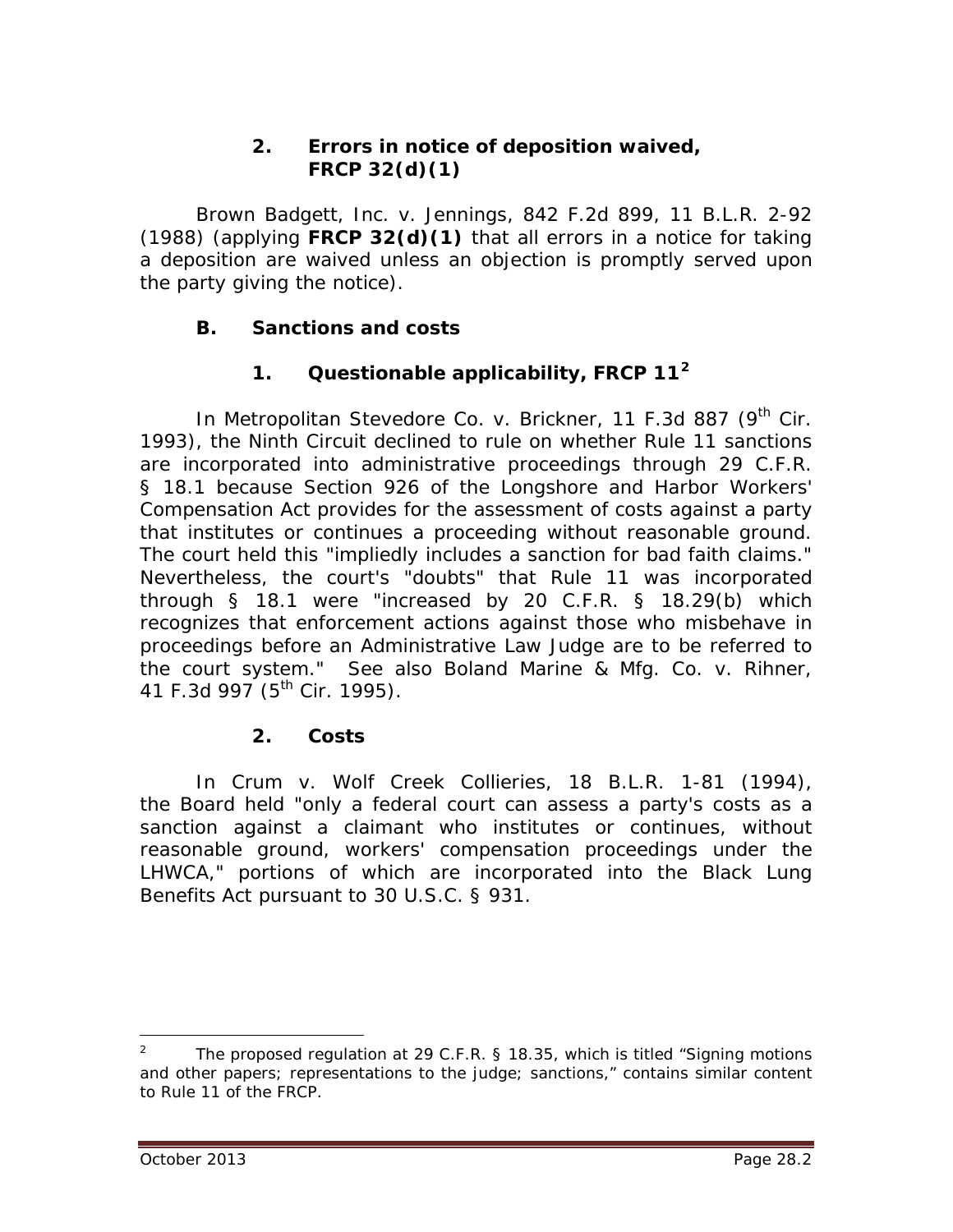# **C. Discovery provisions of FRCP 26[3](#page-2-0)**

# **1. Generally inapplicable**

The discovery provisions of the FRCP do not apply to black lung proceedings, unless expressly permitted by statute or regulation. In *Cline v. Westmoreland Coal Co.*, 21 B.L.R. 1-69 (1997), Claimant requested "medical information obtained by employer which employer did not intend to introduce into evidence and considered 'privileged'" during the discovery period. The Board declined to find that **FRCP 26(b)(4)(B)** applied to black lung claims. Rather, it determined the federal procedural rules "for discovery do not apply to administrative proceedings, unless specifically provided by statute or regulation." The Board directed, on remand, the "administrative law judge should reconsider his Order Denying Motion to Compel in accordance with the standard for the scope of discovery provided at 29 C.F.R. § 18.14 in conjunction with the provisions of 20 C.F.R. § 725.455" under his "discretionary authority." It further stated:

We reject, however, as overbroad, claimant's interpretation of Section 725.455 that an 'administrative law judge has an obligation to fully develop the record, develop the evidence, get all the evidence in . . ..' We also reject the position of claimant and the Director that the provision of 20 C.F.R. § 725.414, which requires the operator to submit evidence obtained to the district director and all parties, is extended to the administrative law administrative law judge.

*Id.* at 1-76.

## **2. "Undue hardship" and "substantial need," FRCP 26(b)(3)**

In *Keener v. Peerless Eagle Coal Co.*, 23 B.L.R. 1-229 (2007) (en banc), the Board upheld the Administrative Law Judge's denial of Claimant's motion to compel discovery from Employer. In particular, Claimant sought certain medical evidence generated by Employer in the claim. The Administrative Law Judge applied 29 C.F.R. § 18.14 to find, while information sought by Claimant was not "privileged,"

<span id="page-2-0"></span> $3$  The proposed regulations at 29 C.F.R. § 18.50 contain much of the content of Rule 26 of the FRCP. The black lung procedural regulations at 20 C.F.R. Part 725 remain controlling, but certain provisions of the amended version of 29 C.F.R. Part 18 may apply to the extent that they are not in conflict with 20 C.F.R. Part 725.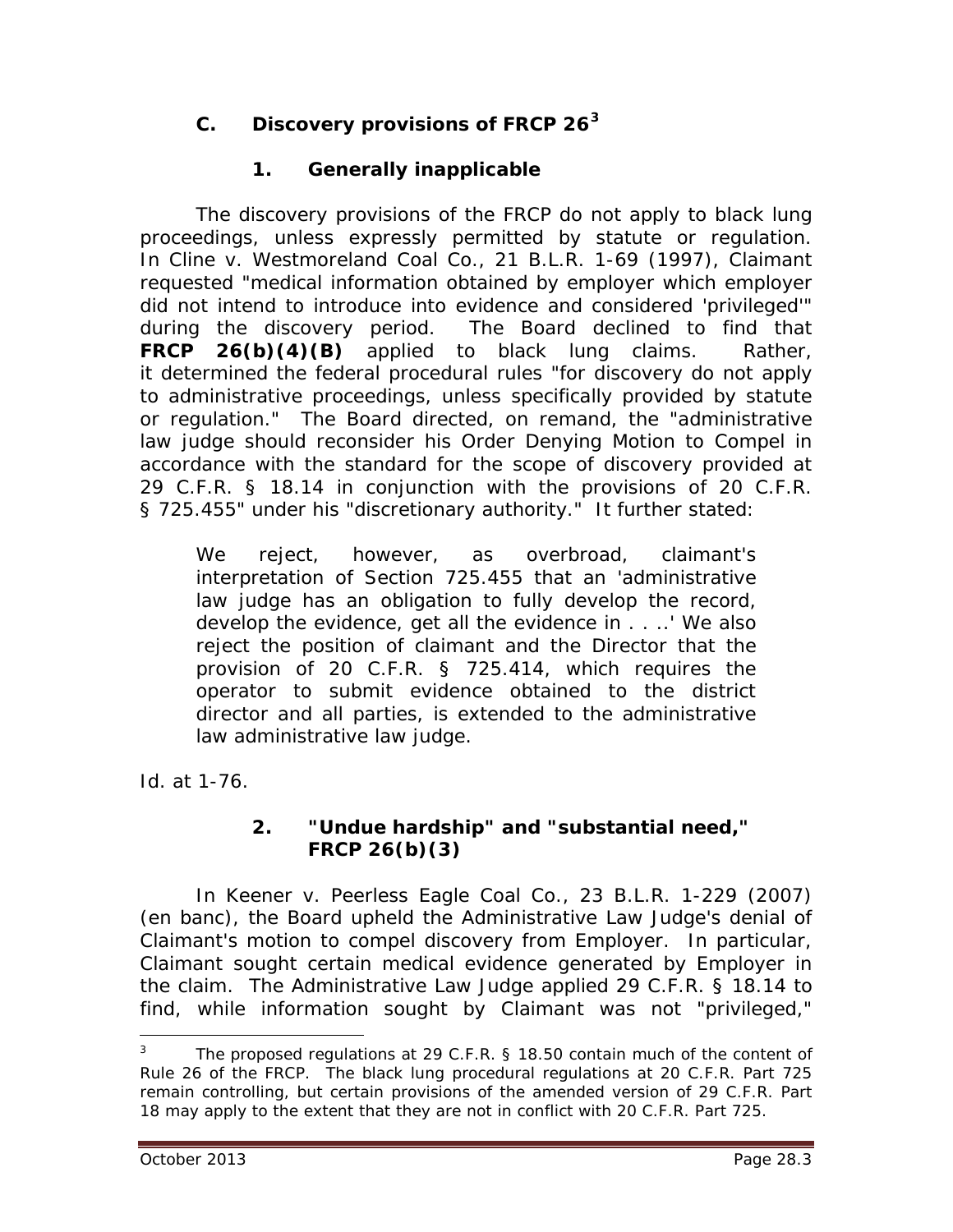Claimant had not demonstrated "substantial need of the materials," or that he would be "unable without undue hardship to obtain a substantial equivalent of the materials by other means" as required by 29 C.F.R.  $\AA$  18.1[4](#page-3-0)<sup>4</sup> of the regulations. The Board further noted Claimant "had well-prosecuted his claim," and the evidence sought would not be "admissible given the evidentiary limitations and the quantity of evidence already submitted."

# **3. Protective order, FRCP 26(c)**

*Arnold v. Consolidation Coal Co.*, 7 B.L.R. 1-648 (1985) (applying **FRCP 26(c)** to issue a protective order for Claimant, an Ohio resident, from the undue expense of attending Employer's physician's examination in New York).

#### **D. Physical examination may be discovered, FRCP 35(b)[5](#page-3-1)**

In *Keener v. Peerless Eagle Coal Co.*, 23 B.L.R. 1-229 (2007) (en banc), the Administrative Law Judge properly declined to grant Claimant's motion to compel under **FRCP 35(b)**. The Board agreed **FRCP 35(b)** provides that evidence related to a physical examination of the miner is discoverable without the need to establish "undue hardship" or "substantial need." However, the Board noted Employer "has asserted that all documents resulting from the physical examination of the miner (had) already been duly exchanged" such that **FRCP 35(b)** was inapplicable. As a result, the Board affirmed the Administrative Law Judge's denial of Claimant's motion to compel on this ground as well.

## **E. Docket management, FRCP 41(b)**

*Howell v. Director, OWCP*, 7 B.L.R. 1-259 (1984) (**FRCP 41(b)** is similar to 20 C.F.R. § 725.461(b) in the management of an Administrative Law Judge's docket).

<span id="page-3-0"></span>Under the proposed amendments, the regulatory citation is changed to 29 C.F.R. § 18.51.

<span id="page-3-1"></span><sup>5</sup> The proposed regulations at 29 C.F.R. § 18.62 contain content similar to Rule 35 of the FRCP.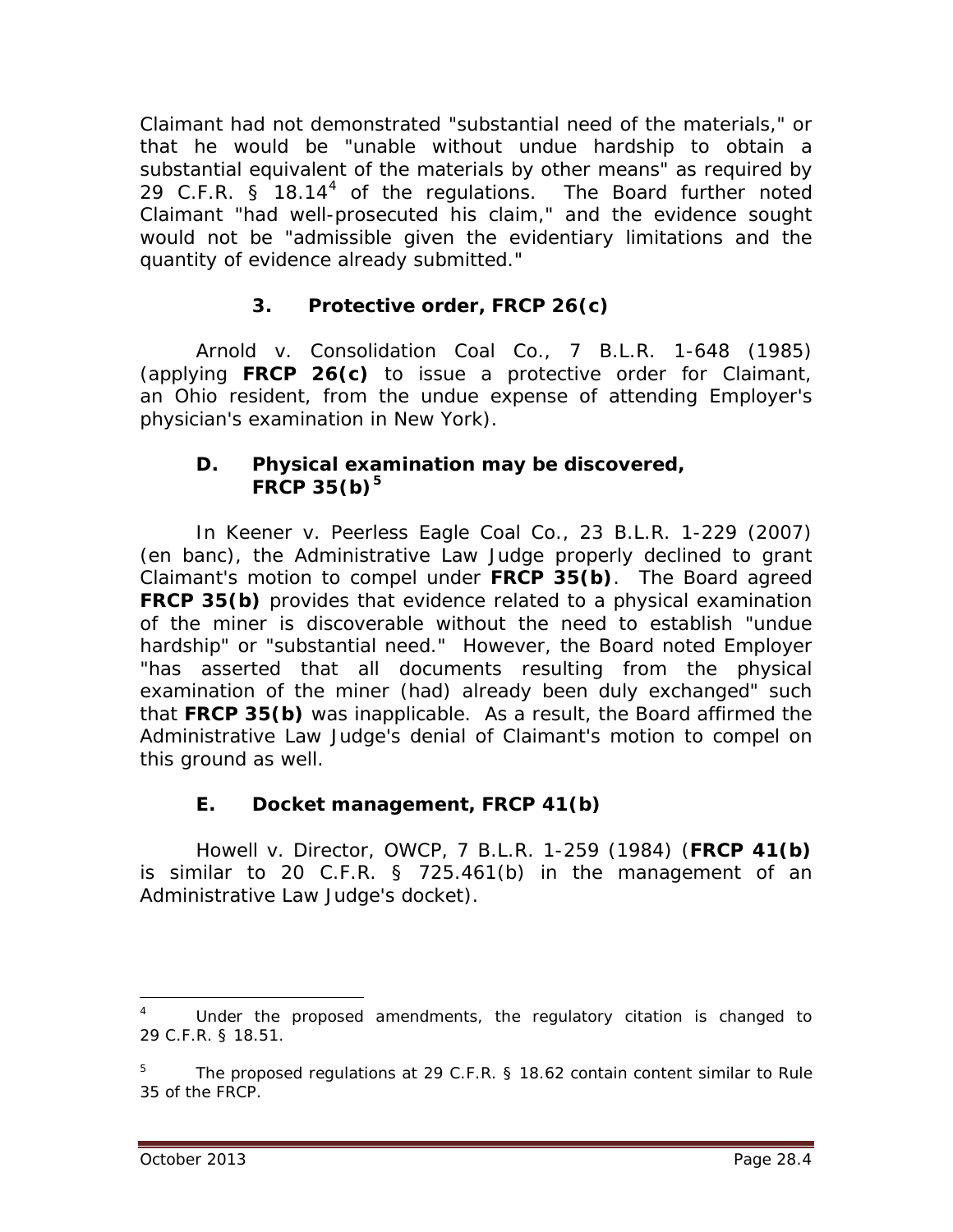# **F. Summary decision, FRCP 56[6](#page-4-0)**

*Hamrick v. Eastern Associated Coal Corp.*, 12 B.L.R. 1-39 (1988) (applying **FRCP 56** permitting an Administrative Law Judge to issue summary decision *sua sponte*); *Montoya v. National King Coal Co.*, 10 B.L.R. 1-56, 1-61 (1986) (applying **FRCP 56** and noting summary decision is only appropriate when no genuine issue of material fact exists).

#### **G. Correction of a clerical error, FRCP 60**

*Coleman v. Ramey Coal Co.,* 18 B.L.R. 1-9 (1993) (applying **FRCP 60** to correct misidentification of a party liable for the payment of a representative's fees).

## **H. "Fraud on the court," FRCP 60 (d)(3) applies**

By unpublished decision in *Fox v. Elk Run Coal Co.*, BRB No. 11-0793 BLA (Sept. 18, 2012)(J. Hall, concurring and dissenting) (unpub.), the Board held **FRCP 60(d)(3)** is applicable to black lung adjudications:

As both the administrative law judge and the Director note, a 'decision produced by fraud on the court is not in essence a decision at all and never becomes final.' (citation omitted). And here, the issue of whether claimant's prior denial ever became final relates to a relevant issue the administrative law judge must determine in this subsequent claim, namely, the date for the commencement of benefits. 20 C.F.R. § 725.309(d)(5). We, therefore, agree with the Director that an administrative law judge possesses the authority to consider whether an otherwise final decision was procured by fraud on the court.

*Slip op.* at 6. However, the Board declined to affirm the Administrative Law Judge's finding of "fraud on the court" in this claim because the noted behavior "falls short" of "undisputed perjury and outright

<span id="page-4-0"></span>The proposed regulations at 29 C.F.R. § 18.72 contain content similar to Rule 56 of the FRCP.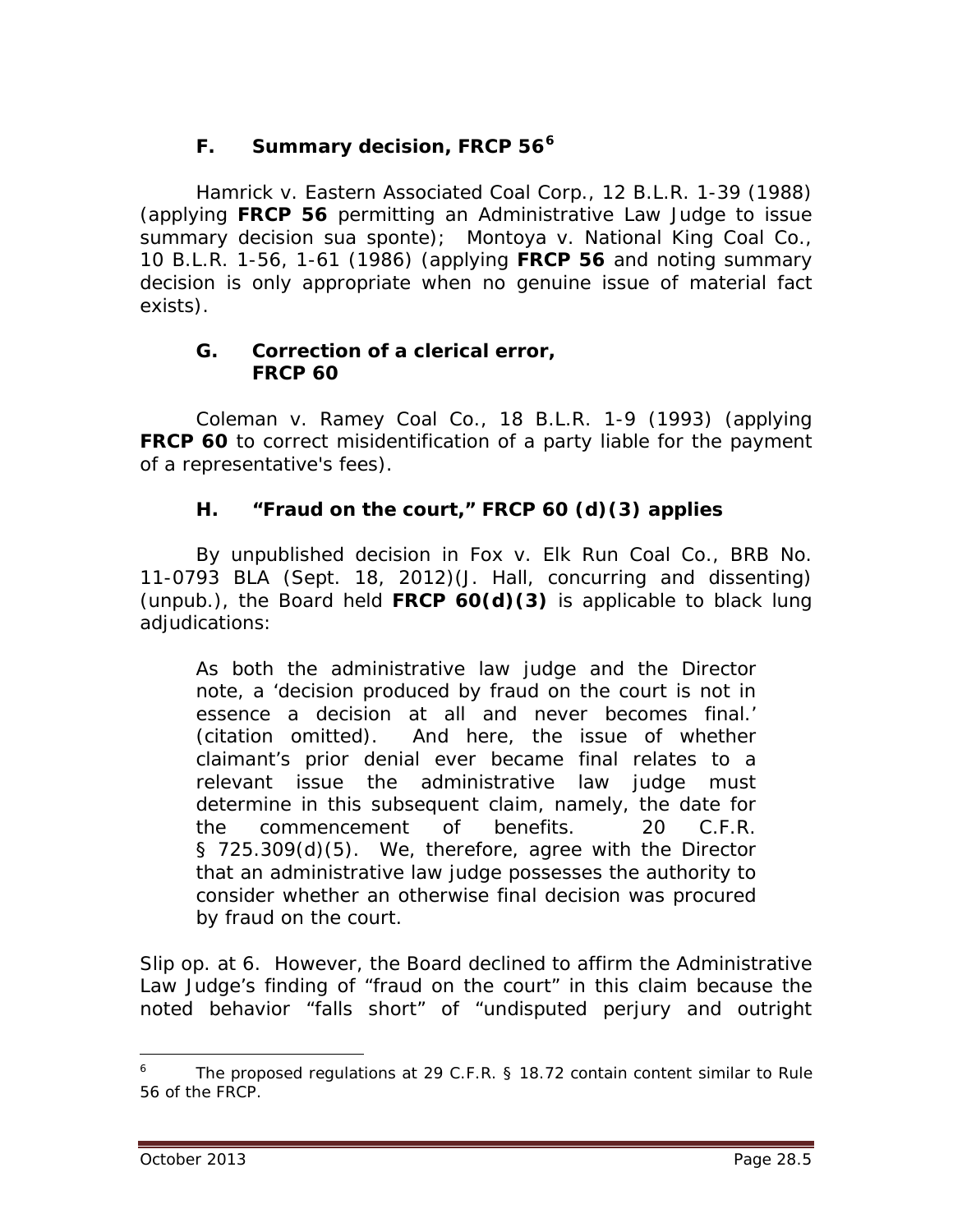fabrication of evidence" such that it was not "sufficiently egregious to constitute fraud on the court." *Slip op.* at 9. Under the facts of the case, the Administrative Law Judge ordered the Employer to produce certain pathology reports to Claimant and, on review of evidence produced, he concluded Employer "committed fraud on the court by concealing pathology reports diagnosing claimant with complicated pneumoconiosis" in a prior claim. As a result, the Administrative Law Judge concluded the denial of benefits in the prior claim was "ineffective."

# **II. Authority of the Administrative Law Judge**

The conduct of the hearing is within the sound discretion of the Administrative Law Judge. The Administrative Law Judge is not bound by formal rules of evidence or procedure, except as provided at 5 U.S.C. § 501 *et seq.,* 20 C.F.R. Part 725, and 29 C.F.R. Part 18. Moreover, the Board reviews an Administrative Law Judge's procedural rulings under the "abuse of discretion" standard. *Keener v. Peerless Eagle Coal Co.*, 23 B.L.R. 1-229 (2007) (en banc). [7](#page-5-0)

# **A. Issues of constitutionality**

The Administrative Law Judge is without authority to decide issues of constitutionality. *Kosh v. Director, OWCP*, 8 B.L.R. 1-168, 1-169 (1985).

# **B. Determination of insurance coverage**

The Administrative Law Judge has jurisdiction to decide whether an insurance fund is liable under contract for the payment of benefits; however, this jurisdiction does not extend to matters outside the insurance contract. *Gilbert v. Williamson Coal Co.*, 7 B.L.R. 1-289, 1-291 and 1-292 (1984).

<span id="page-5-0"></span><sup>&</sup>lt;sup>-</sup> An Administrative Law Judge's discretionary finding on a procedural matter is not subject to modification. By unpublished decision in *Bowman v. Director, OWCP*, BRB No. 03-0720 BLA (Sept. 10, 2004) (unpub.), the Board held the Administrative Law Judge's "discretionary determination that the Director established good cause for the untimely submission of Dr. Green's report is not subject to modification because (the Administrative Law Judge) was resolving a procedural matter that is not within the scope of issues that are subject to modification, *i.e.*, issues of entitlement." The Board further stated the "proper recourse for correction of error, if any, would have been a timely appeal or motion for reconsideration, neither of which were timely pursued."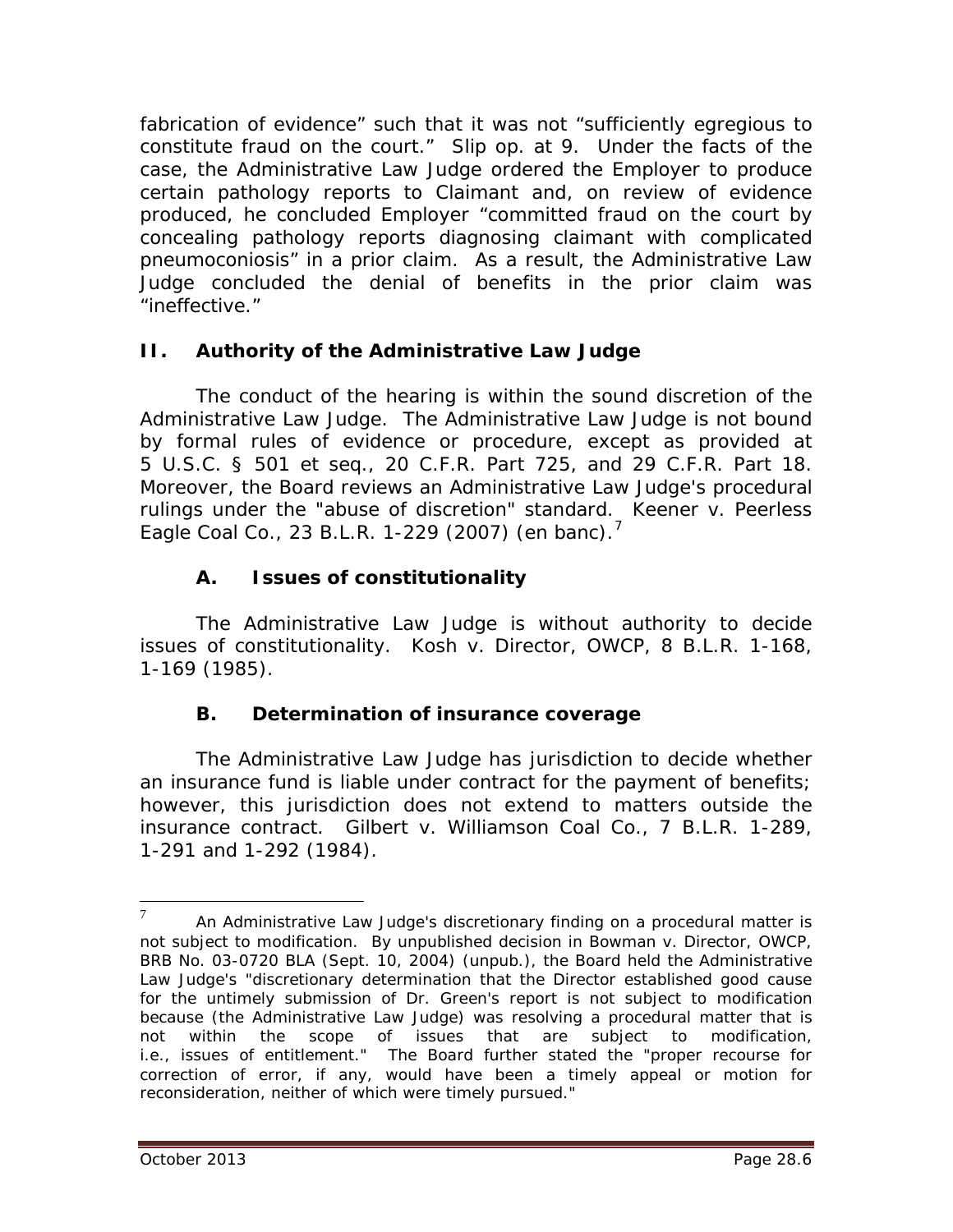For additional discussion on proper designation of an operator and/or carrier, *see* Chapter 7.

# **C. Overpayment and repayment**

In *Kieffer v. Director, OWCP*, 18 B.L.R. 1-35 (1993), the Board held an Administrative Law Judge has authority to determine whether an overpayment exists and, if so, whether the miner is liable for its repayment. However, an Administrative Law Judge does not have authority to determine a repayment schedule.

For additional discussion on overpayments, *see* Chapter 18.

# **D. Reconsideration**

An Administrative Law Judge has authority to rule on a motion for reconsideration that is filed within 30 days of the "effective" date of the Administrative Law Judge's decision. An Administrative Law Judge's decision is considered "effective" as of the date it is filed with the District Director's office. 20 C.F.R. § 725.478. The Administrative Law Judge does not, however, have authority to consider "consecutive" or "multiple" motions for reconsideration in the same claim.

For additional discussion for handling motions for reconsideration and evidence filed with such motions, *see* Chapters 25 and 26.

# **E. Interest and penalties**

An Administrative Law Judge does not have authority to decide issues involving the computation of interest or penalties assessed against an employer for reimbursements owed to the Black Lung Disability Trust Fund for medical benefits paid by the Fund.

For a discussion of the case law on the issue of assessing penalties and interest, *see* Chapter 21.

As an aside, in *Nowlin v. Eastern Associated Coal Corp.*, 331 F.Supp.2d 465 (N.D. W. Va. 2004), a widow was entitled to a 20 percent penalty on unpaid benefits from Employer, despite the fact that she received timely payments of benefits from the Black Lung Disability Trust Fund.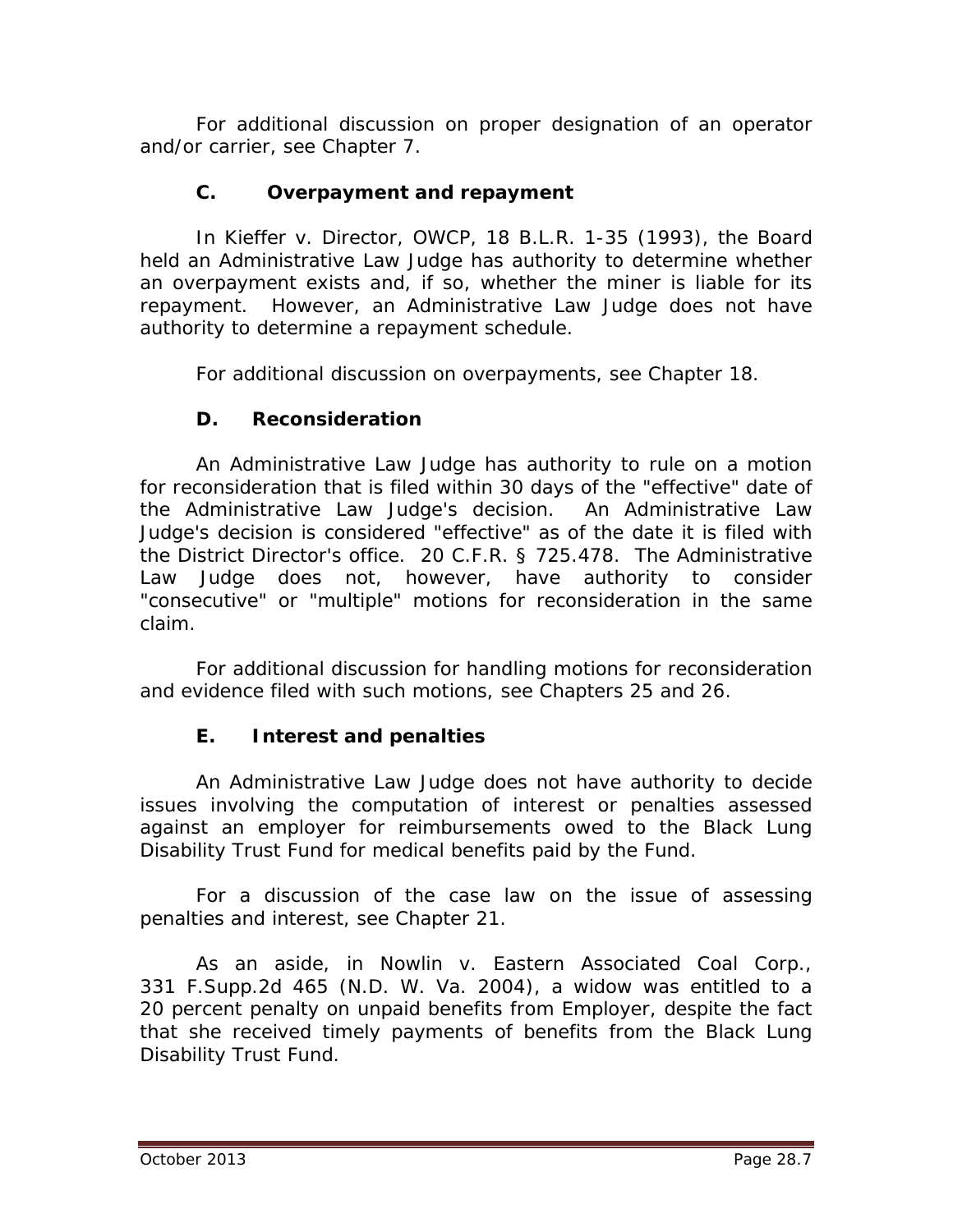# **F. Summary decision**

# **1. S***ua sponte* **authority**

The Administrative Law Judge has authority to issue orders of summary decision *sua sponte*, where the parties have been given notice and an opportunity to respond. In this vein, the Board concluded **FRCP 56**, permitting *sua sponte* summary decision orders applies to black lung proceedings because it is "not inconsistent" with 20 C.F.R. § 725.452(c) of the regulations. Under the facts of the case, the Administrative Law Judge provided 100 days' notice of the hearings to be conducted, and requested that the parties exchange evidence 40 days prior to the hearing. Thirty days before the hearing, the Administrative Law Judge, *sua sponte*, issued an order to show cause why the claims should not be denied based on the evidence received. The Board held the Administrative Law Judge had authority to issue the order. However, it warned that such deviation from standard procedures was "strongly discouraged" because of the "negative" affect on the process. *Smith v. Westmoreland Coal Co.*, 12 B.L.R. 1-39, 1-43 (1988), *aff'd. sub nom., Henshew v. Royal Coal Co.*, 871 F.2d 417 (4<sup>th</sup> Cir. 1989) (table).

# **2. No** *sua sponte* **authority**

In *Robbins v. Cyprus Cumberland Coal Co.*, 146 F.3d 425  $(6<sup>th</sup>$  Cir. 1998), the Sixth Circuit held an Administrative Law Judge may issue a decision without holding a hearing only if the parties agree to (1) a waiver of the hearing, or (2) a party moves for summary decision. The court noted the following:

A hearing is not necessary if all parties give written waiver of their rights to a hearing and request a decision on the documentary record. (citation and footnote omitted). The only other instance in the regulations which permits a decision without holding a requested hearing is when a party moves for summary judgment, and the administrative law judge determines that there is no genuine issue of material fact and that the moving party is entitled to judgment as a matter of law. See 20 C.F.R. § 725.452(c). As the Director points out, '[t]here is no regulatory provision which would permit an administrative law administrative law judge to initiate summary judgment proceedings sua sponte.' (citation omitted).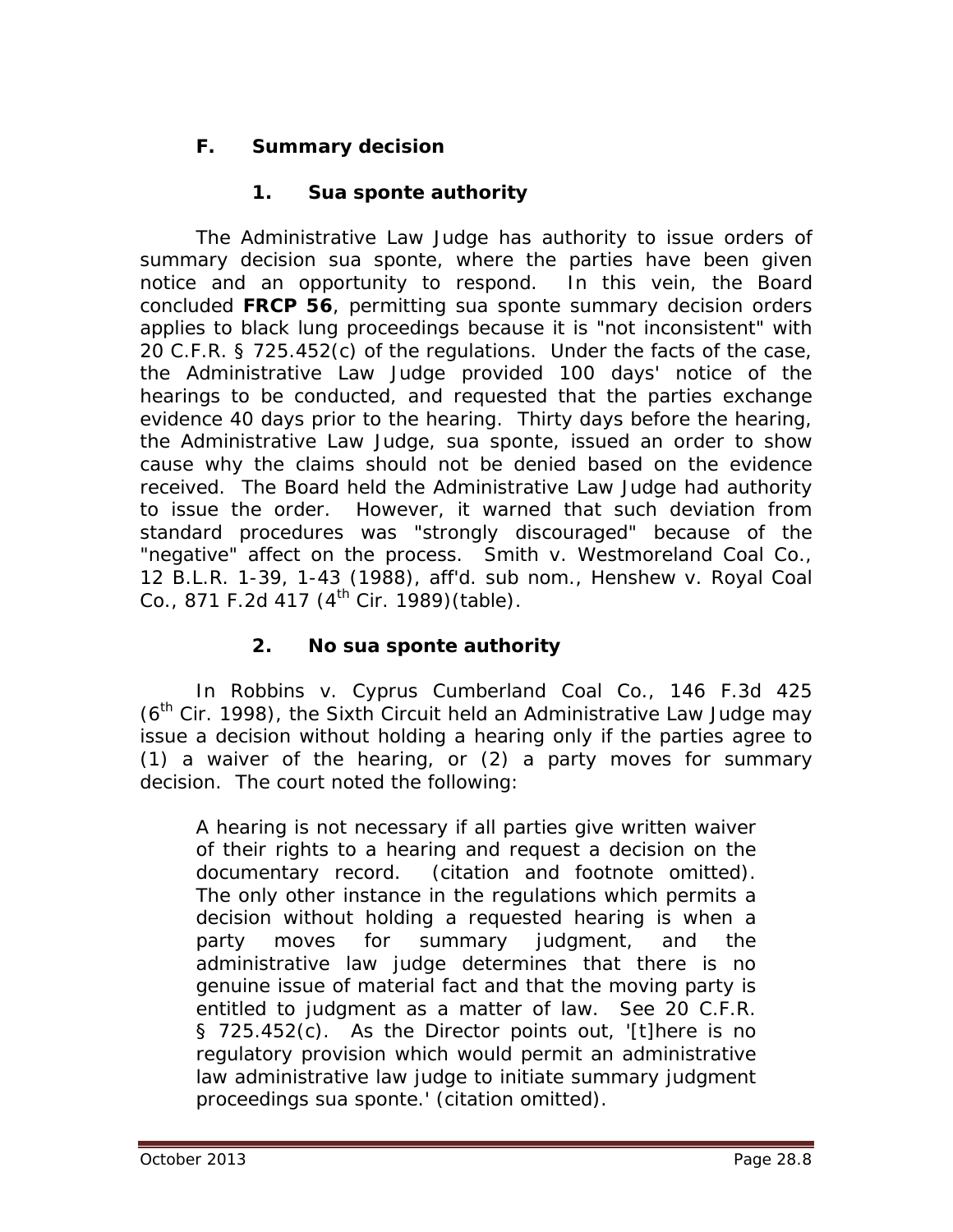#### **3. Factual issues in dispute, summary decision improper**

Pursuant to **FRCP 56**, the Administrative Law Judge must deny a motion for summary decision if there are unresolved factual issues. Specifically, the Administrative Law Judge may not decide whether a prior or successor operator is the responsible operator where there is a factual issue of whether the successor operator actually gained control of the mine. *Montoya v. National King Coal Co.*, 10 B.L.R. 1-59, 1-61 (1986).

## **G. Failure to file timely controversion**

The consequences of failing to file a timely controversion differ for claims filed on or before January 19, 2001, as compared to claims filed after January 19, 2001. *See* Chapter 26 for a discussion of this issue.

#### **H. Remand for further evidentiary development, authority limited**

It was error for the Administrative Law Judge to remand a claim to the District Director for further evidentiary development where "the Administrative Law Judge did not find the evidence to be incomplete on any issue before him but rather required the development of cumulative evidence." The Board held, "unless mutually consented to by the parties under 20 C.F.R. § 725.456(b)(2), further development of the evidence by the Administrative Law Judge is precluded." *Morgan v. Director, OWCP*, 8 B.L.R. 1-491, 1-494 (1986).

For further discussion of an Administrative Law Judge's authority to remand a claim under a variety of circumstances, *see* Chapters 1 and 26.

## **I. Recusal**

# **1. Comments insufficient to demonstrate bias**

In *Consolidation Coal Co. v. Director, OWCP [Williams]*, 453 F.3d 609 (4th Cir. 2006), *cert. denied* (Mar. 19, 2007), the court affirmed the Administrative Law Judge's decision not to recuse himself. Employer argued the Administrative Law Judge's comments at the hearing, and in a discovery order, demonstrated bias against coal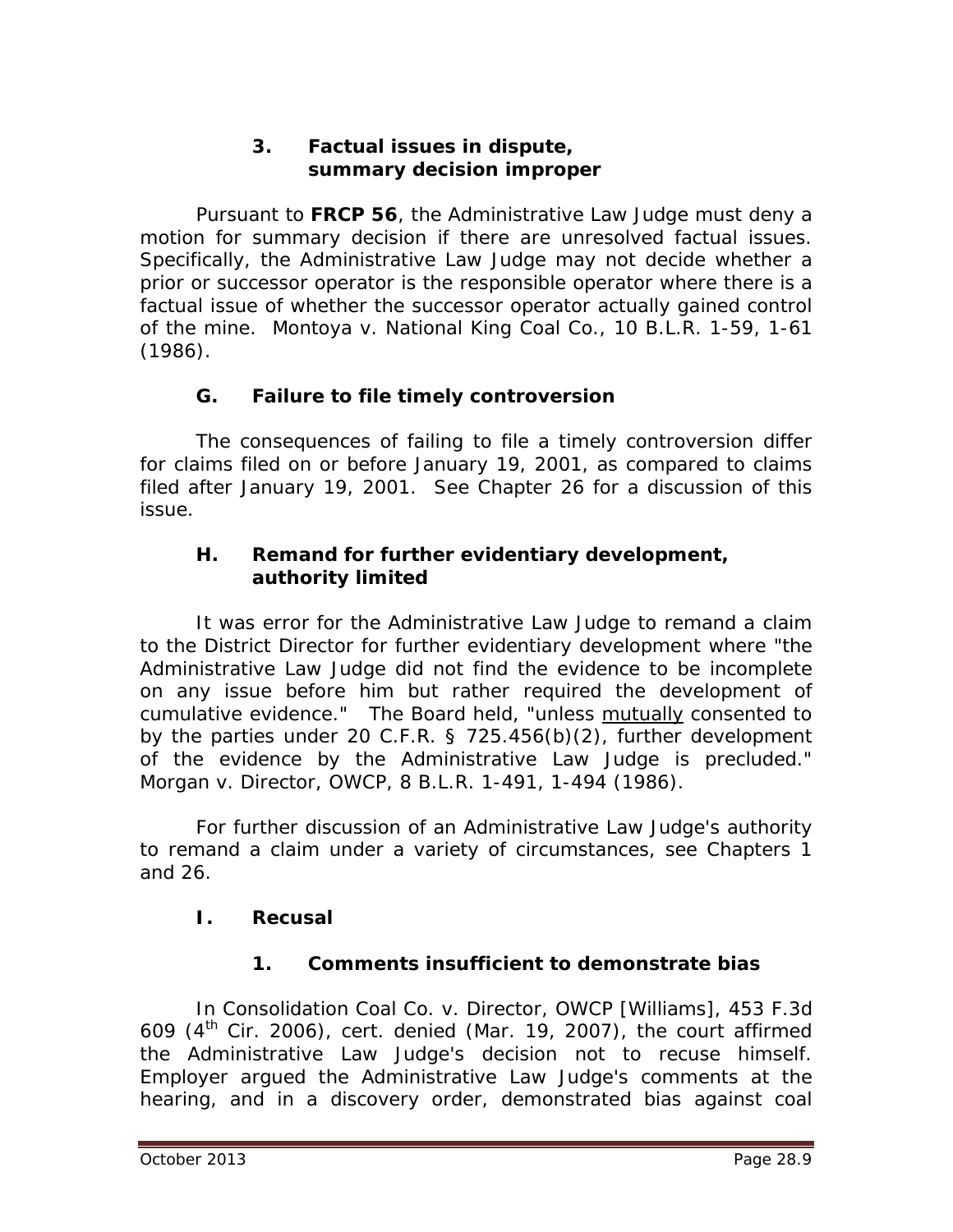companies. The court reasoned, however, "the tone and tenor of frustration expressed in the ALJ's comments do not, in and of themselves, establish bias against Consolidation" and, "given counsel's behavior, it is not surprising that the ALJ became annoyed." The court further denied Employer's challenge to a discovery order as indicative of bias, reasoning that "judicial rulings alone almost never constitute a valid basis for a bias or partiality ruling."

## **2. Referral of attorney for disciplinary action, recusal not required**

By unpublished decision in *Fox v. Elk Run Coal Co.*, BRB No. 11-0793 BLA (Sept. 18, 2012)(J. Hall, concurring and dissenting) (unpub.), referral of an attorney for disciplinary review by a state licensing board based on alleged violations of rules of professional conduct does not, standing alone, constitute grounds for disqualification of the Administrative Law Judge from adjudicating the claim on the merits. The Board noted the Administrative Law Judge relied only on the record before him in referring counsel for disciplinary review, and he sent counsel a copy of the referral.

Similarly, by unpublished decision in *Neace v. Adena Processing Corp.*, BRB No. 11-0798 BLA (Aug. 29, 2012)(unpub.), the Board held the Administrative Law Judge properly declined to recuse herself from adjudication of a black lung claim on the merits. Notably, the Administrative Law Judge convened a conference call with the parties to discuss a letter written by Employer's counsel to a treating physician questioning the physician's coding of treatments for the miner. In the letter, counsel stated, "We also with to point out to you that intentionally miscoding a bill to obtain payment from the United States may be a federal crime."

The Administrative Law Judge afforded the parties an opportunity to brief the issue regarding the propriety of counsel's statement to the physician in the letter. Ultimately, the Administrative Law Judge "agreed with claimant's counsel that employer's counsel did not commit a reportable offense." In affirming the Administrative Law Judge's denial of Employer's motion to recuse, the Board held "judicial recusal must be predicated on extrajudicial conduct rather than on judicial conduct, and on a personal bias arising out of the judge's background and association, and 'not from the judge's view of the law.'" The Board held Employer did not present evidence sufficient to demonstrate bias or prejudice from extrajudicial sources in this claim.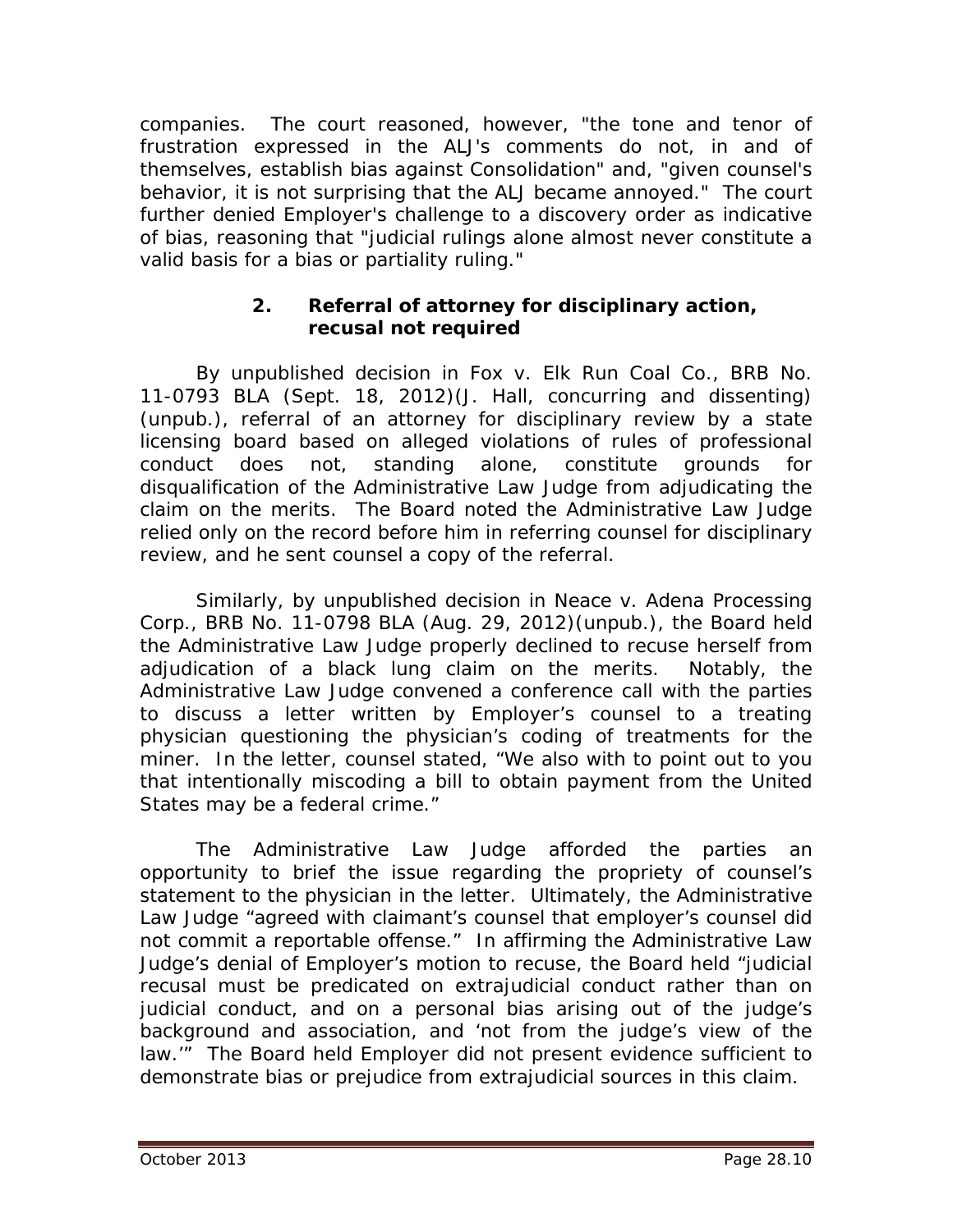#### **J. Failure to comply with order, adverse inferences**

In *Consolidation Coal Co. v. Director, OWCP [Williams]*, 453 F.3d 609 (4th Cir. 2006), *cert. denied* (Mar. 19, 2007), the Administrative Law Judge properly applied an adverse inference of bias to the reports of Employer's medical experts because of Employer's refusal to comply with the Administrative Law Judge's discovery orders. Specifically, Employer refused to respond to interrogatories, including an interrogatory regarding how often its medical expert diagnosed pneumoconiosis. Because Employer failed to comply with the Administrative Law Judge's discovery order, the court found the Administrative Law Judge properly treated Employer's expert medical reports "as if Consolidation had complied with discovery and as if its responses to that discovery had demonstrated significant bias by both witnesses toward employers as a class and [it's law firm's clients as a class]."

# **K. Certification of facts under 29 C.F.R. § 18.29**

 By unpublished decision in *Itmann Coal Co. v. Scalf*, Civil Action No. 5:07-cv-00940 (S.D. W.Va. July 10, 2008) (unpub.), the district court dismissed Employer's motion for default judgment in an action "seeking enforcement of an order by the District Director for the Office of Workers' Compensation awarding (Employer) recoupment of an overpayment of black lung benefits to (Claimant)." In support of this opinion, the district court determined it lacked subject matter jurisdiction over the action.

 Citing to 33 U.S.C. § 921(d), which is incorporated into the Black Lung Benefits Act at 30 U.S.C. § 932(a), the court noted these statutory provisions allow beneficiaries of compensation awards to enforce the awards in federal district court. These provisions do not, on the other hand, "authorize employers to bring an action in federal district court to recover alleged overpayment of benefits."

 The court did note it would have jurisdiction to enforce an order directing recovery of an overpayment under 33 U.S.C. § 927(b), which requires the Administrative Law Judge to certify the facts to the district court:

For a court to retain jurisdiction under  $(S \ 927(b))$ , a person must first 'disobey[] or resist[] any lawful order or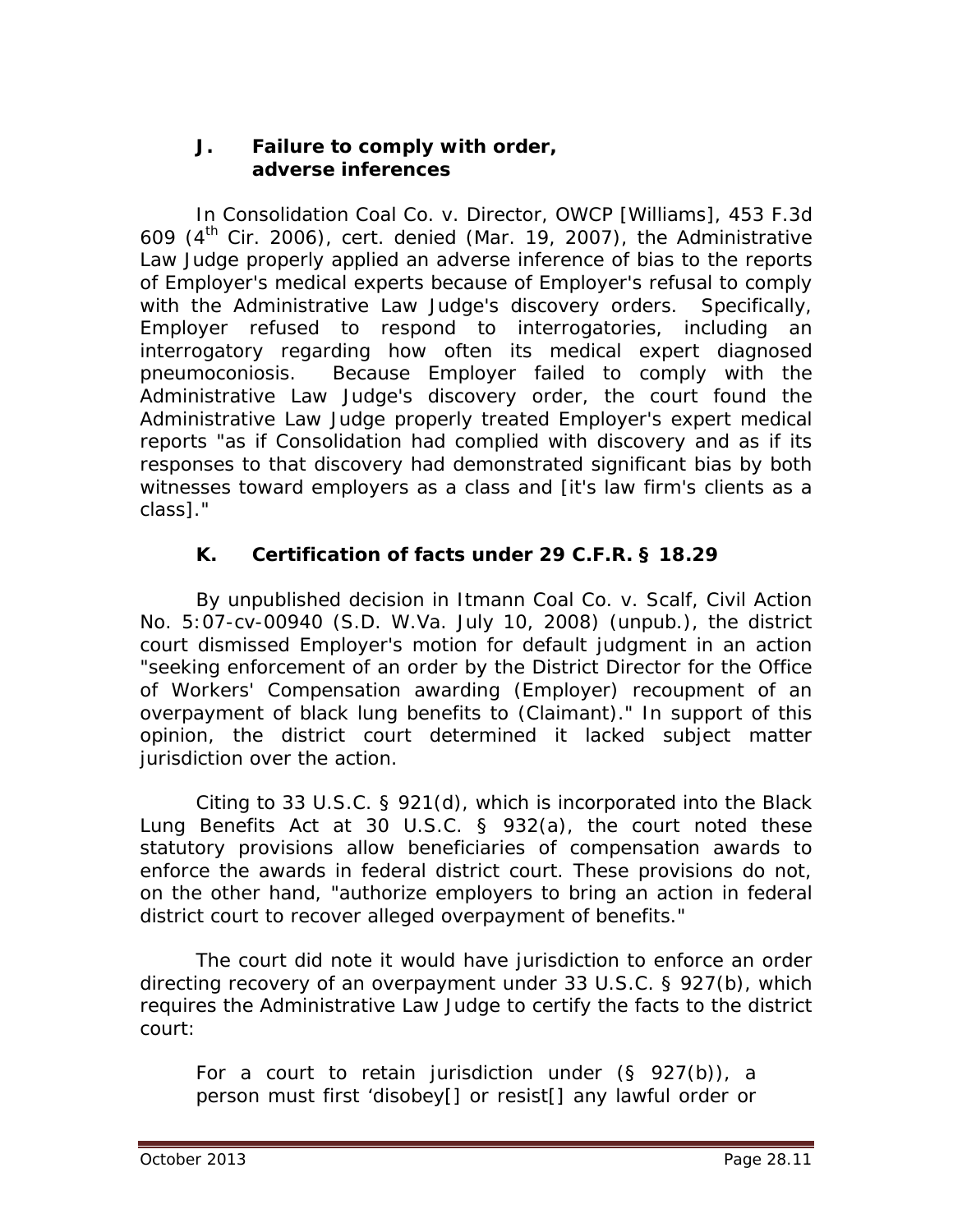process' of the ALJ, and the ALJ must certify the facts to the district court regarding the alleged violation of the order. § 927(b). Although (Employer) here seeks to enforce a lawful order of the ALJ that was allegedly breached by (Claimant), . . . nowhere in the Complaint or any other filings does (Employer) present a certification of facts from the ALJ. Without a certification of facts from the ALJ, the requirements of § 927(b) are not met and the Court may not retain jurisdiction.

*Slip op.* at 2.

# **III. Closing the record**

#### **A. Decision on the record, discretion to consider briefs**

Where Employer consented to a decision on the record without a hearing, and "requested" 30 days to submit a written memorandum, the Administrative Law Judge did not violate Employer's due process rights by issuing a decision without considering Employer's memorandum. The court noted that 29 C.F.R.  $\S$  1[8](#page-11-0).53<sup>8</sup> and 20 C.F.R. § 725.45[9](#page-11-1)A (1992)<sup>9</sup> "demonstrate that the Administrative Law Judge had discretion to accept legal memoranda, and was not required to accept [Employer's] memorandum." Because Employer's consent to a decision on the record was not contingent upon the Administrative Law Judge's consideration of its memorandum, Employer's due process rights were not violated. *Freeman United Coal Mining Co. v. Cooper*, 965 F.2d 443 (7<sup>th</sup> Cir. 1992).

The parties, upon request, may be allowed a reasonable time for the presentation of oral argument at the hearing. Briefs or other written statements or allegations as to facts or law may be filed by any party with the permission of the administrative law judge. Copies of any brief or other written statement shall be filed with the administrative law judge and served on all parties by the submitting party.

20 C.F.R. § 725.455(d).

<span id="page-11-0"></span>The proposed regulations at 29 C.F.R. § 18.62 contain content similar to Rule 35 of the FRCP. 8

<span id="page-11-1"></span><sup>&</sup>lt;sup>9</sup> The regulation at 20 C.F.R. § 725.459A has since been deleted, but the following language is now found at 20 C.F.R. § 725.455(d):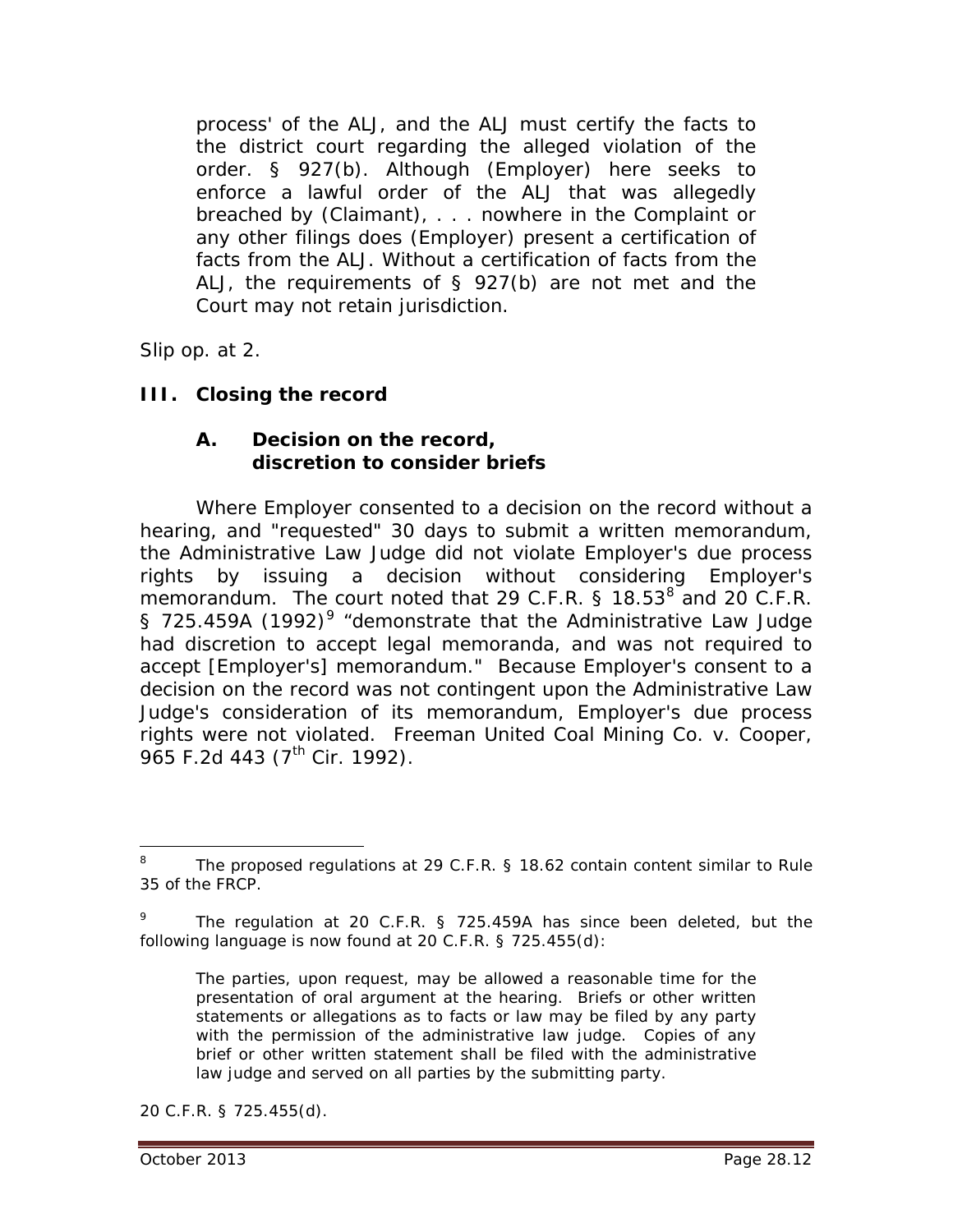#### **B. Evidence rulings must be made prior to issuing decision on merits**

In *L.P. v. Amherst Coal Co.*, 24 B.L.R. 1-55 (2008) (on recon. en banc), the Board noted "adoption of the evidentiary limitations set forth in Section 725.414 represented a shift from a system that favored the admission of all relevant evidence to a system that balanced this preference with a concern for fairness and the need for administrative efficiency." From this, the Board concluded:

Consistent with the principles of fairness and administrative efficiency that underlie the evidentiary limitations, therefore, if the administrative law judge determines that the evidentiary limitations preclude that consideration of proffered evidence, the administrative law judge should render his or her evidentiary rulings before issuing the Decision and Order. The parties should then have the opportunity to make good cause arguments under Section 725.456(b)(1), if necessary, or to otherwise resolve issues regarding the application of the evidentiary limitations that may affect the administrative law judge's consideration of the elements of entitlement in the Decision and Order.

*Id.* at 1-63.

In *C.S. v. Koch Carbon Raven Division VA*, BRB No. 08-0340 BLA (Feb. 27, 2009)(unpub.), the Board held the Administrative Law Judge must render all evidentiary rulings prior to the close of the record and issuance of a decision. To that end, the Board reasoned, "Procedural due process requires that interested parties be notified of the evidence contained in the record and that they be afforded the opportunity to present objections to that evidence." *See* 20 C.F.R. § 725.456(a)(2). As a result, the Board vacated the Administrative Law Judge's *sua sponte* admission of Claimant's Exhibit 9 after the close of the hearing.

Under the facts of the claim, the treatment records at Claimant's Exhibit 9 were originally offered by Claimant's counsel at the hearing, and then withdrawn when the exhibits could not be located in the record. In his decision on the claim, however, the Administrative Law Judge advised he had located the treatment records at issue, and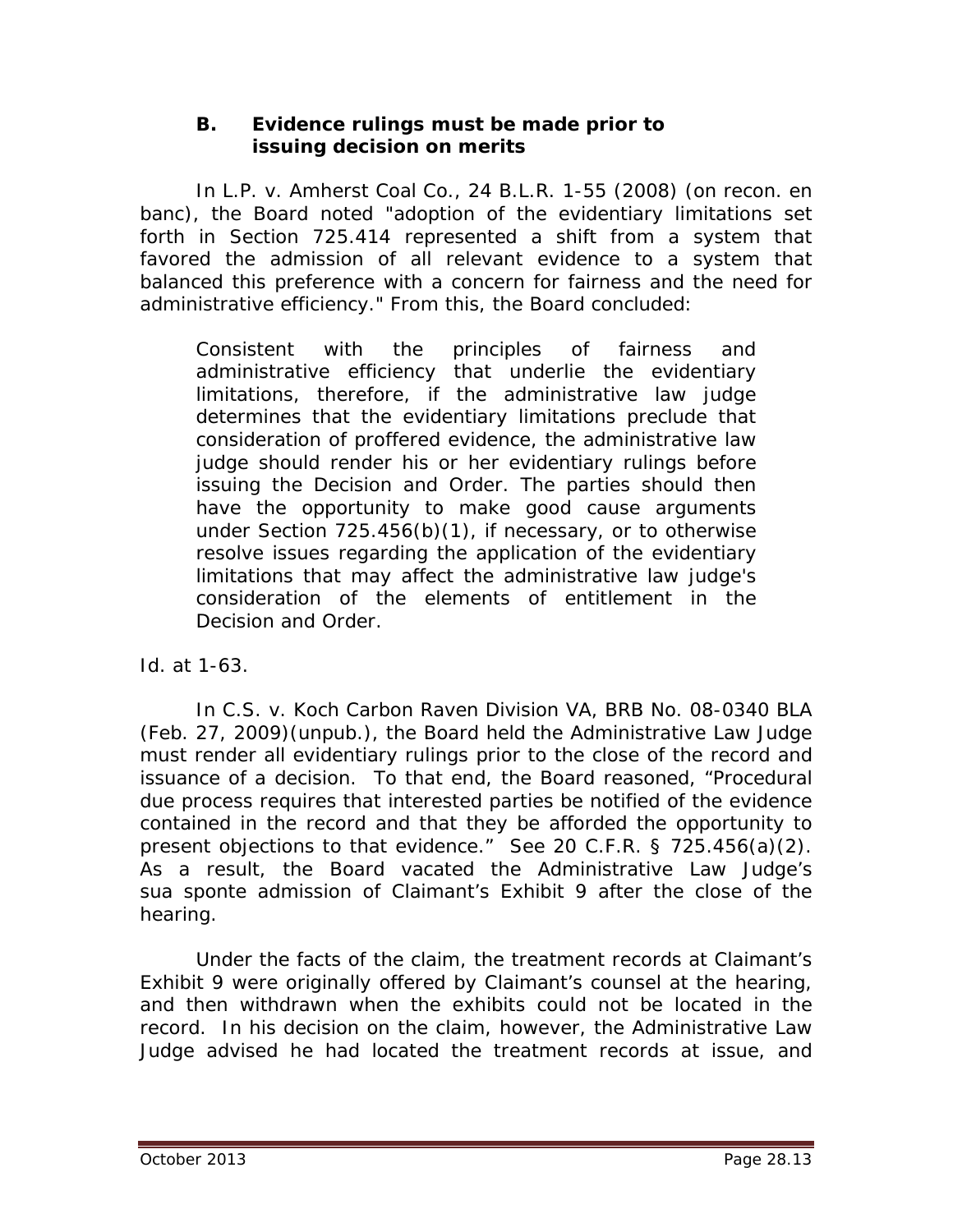found they had been exchanged between the parties. Thus, *sua sponte*, the Administrative Law Judge proceeded to admit the treatment records in his decision. The Board noted:

On remand, the administrative law judge has discretion, upon motion by claimant's counsel, to admit Claimant's Exhibit 9 into the record, if that evidence is properly identified and employer's counsel is afforded the opportunity to object to its admission in accordance with 20 C.F.R. § 725.456(a)(2).

*Slip op.* at 5-6.

# **C. Submission of evidence post-hearing**

This subsection contains a very basic summary of issues surrounding the admission of post-hearing evidence and late evidence as well as the applicability of the "good cause" standard. For a more detailed discussion of the "good cause" standard, *see* Chapter 4. For further discussion of admission or exclusion of post-hearing evidence, and remands for further development of the record, *see* Chapter 26.

## **1. Untimely**

## **a. Evidence excluded**

Closing the record was not an abuse of discretion because the record had been held open for ten months to allow the Director to submit an x-ray re-reading, and the Director failed to do so. *Amorose v. Director, OWCP*, 7 B.L.R. 1-899, 1-900 (1985).

## **b. Evidence admitted**

In *Pendleton v. U.S. Steel Corp.*, 6 B.L.R. 1-815, 1-819 n. 4 (1984), it was proper for the Administrative Law Judge to accept a physician's report submitted two days after the record closed where Claimant's attorney "explained that the report was forwarded to the administrative law judge on the date [the report] was received [by the attorney]."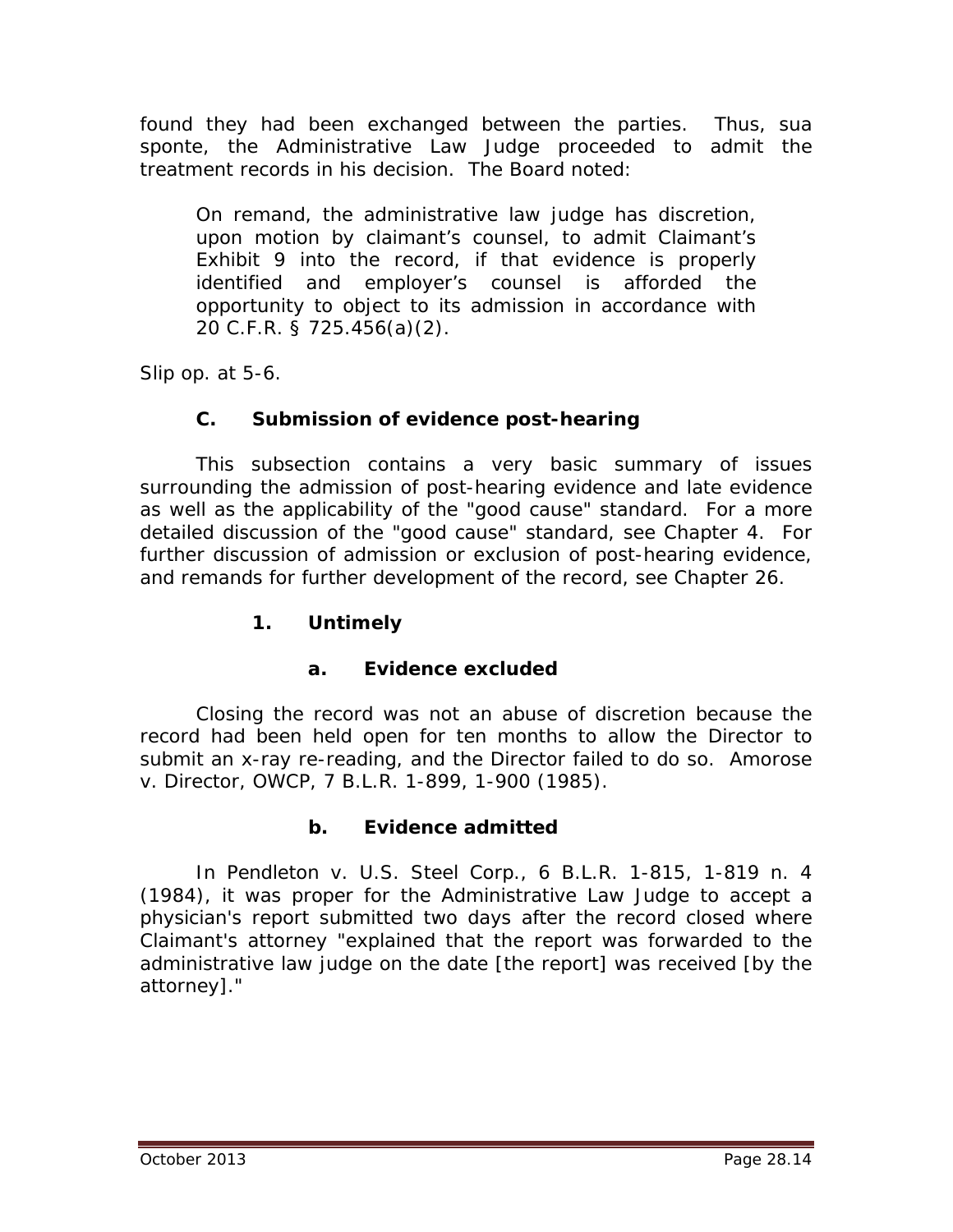#### **2. Permitting responsive evidence where "late" evidence admitted**

When late evidence is admitted, such as a medical report, the opposing party must be provided an opportunity to respond to the medical report, or to cross-examine the physician who prepared the report. *North American Coal Co. v. Miller*, 870 F.2d 948, 12 B.L.R. 2-222 (3d Cir. 1989); *Fowler v. Freeman United Coal Mining Co.*, 7 B.L.R. 1-495 (1984), *aff'd sub. nom.*, *Freeman United Coal Mining Co. v. Director, OWCP*, No. 85-1013 (7<sup>th</sup> Cir. Jan. 24, 1986)(unpub.).

#### **3. Incomplete pulmonary evaluation under 20 C.F.R. § 725.406**

Twenty-nine C.F.R. § 18.54,<sup>[10](#page-14-0)</sup> which addresses the procedure for closing the record, does not preclude submission of a complete pulmonary examination by the Department of Labor where the record is incomplete as to any medical entitlement issue. *Hodges v. BethEnergy Mines, Inc.*, 18 B.L.R. 1-84 (1994).

For further discussion of Department-sponsored examinations, *see* Chapters 1 and 26.

#### **4. Failure to provide copy of evidence offered at hearing to opposing party**

Due process required a remand for the Administrative Law Judge to reopen the record where Employer never received a copy of a report admitted at hearing, and "the administrative law judge appears to have been unaware of this fact when employer moved to close the record." *Pendleton v. U.S. Steel Corp.*, 6 B.L.R. 1-815, 1-819 (1985).

#### **D. Issuance of decision before record closes constitutes error**

The Administrative Law Judge violated the parties' rights to a "full and fair" hearing by prematurely issuing a decision on the merits. Specifically, the Administrative Law Judge left the record open for a party to file responsive evidence, but erred when she issued a decision

<span id="page-14-0"></span> $10$  Under the proposed amendments, the regulatory citation is changed to 29 C.F.R. § 18.90.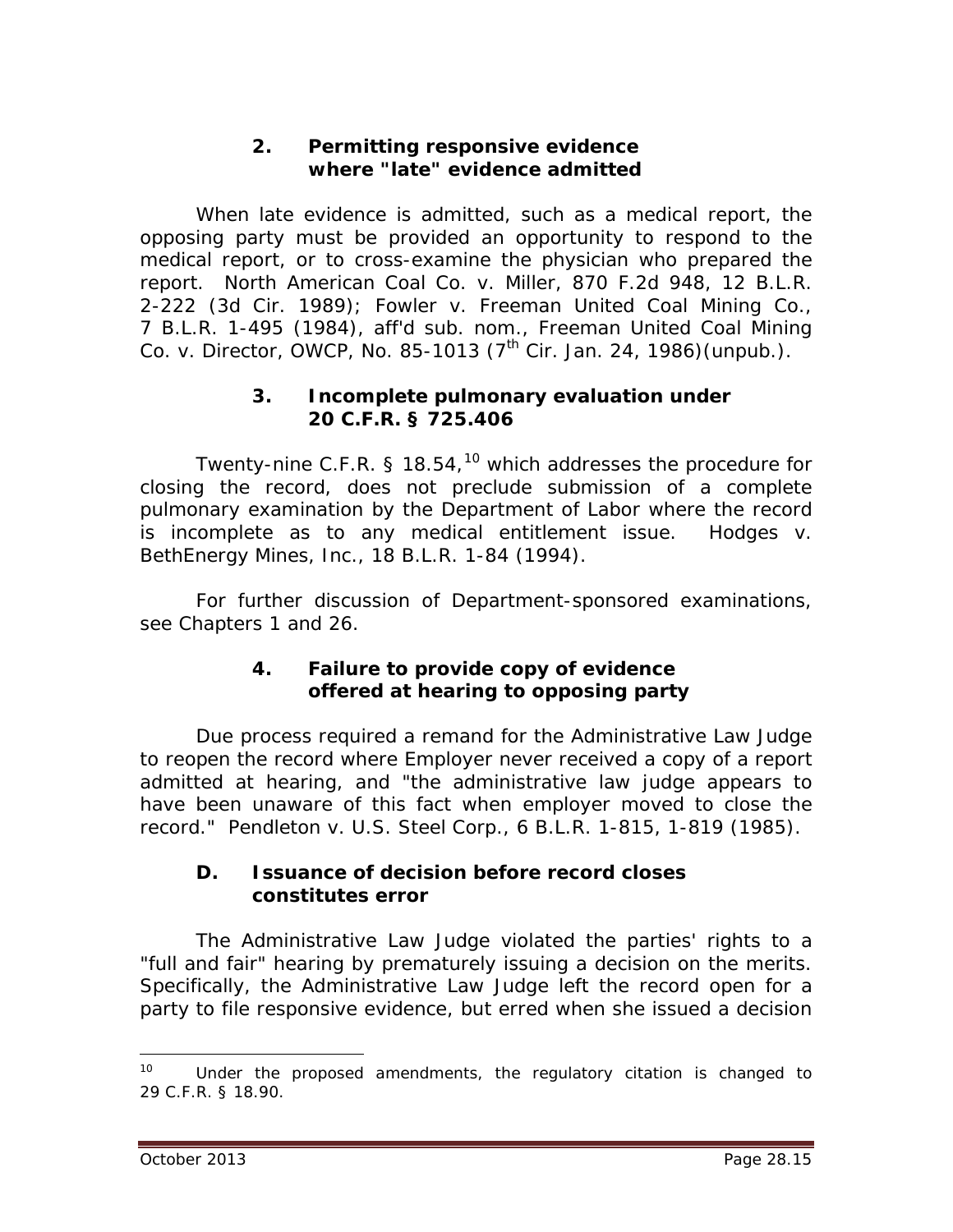two weeks prior to the date the record closed. *Lane v. Harman Mining Corp.*, 5 B.L.R. 1-87, 1-90 (1982).

# **IV. Continuances**

# **A. Denial proper**

# **1. Untimely continuance request**

It is within the Administrative Law Judge's discretion to proceed with a hearing despite the absence of Claimant's counsel. The Administrative Law Judge acted properly in a case where Claimant was present at the hearing without counsel. The Administrative Law Judge inquired whether Claimant wished to proceed after fully informing Claimant of his rights with respect to the presentation of his case. The Administrative Law Judge also left the record open for the submission of post-hearing evidence by counsel.

Under the circumstances, the Board concluded, pursuant to 20 C.F.R. § 725.454(d), counsel failed to provide ten days' notice of his request for continuance, and his "scheduling conflict" did not constitute "good cause" to grant a continuance. In particular, counsel notified the Administrative Law Judge of a scheduling conflict 20 minutes after the hearing was to start. In denying the continuance, the Administrative Law Judge noted Claimant traveled 400 miles to the hearing location, waited five years for the hearing to commence, and chose to proceed without counsel when asked on two occasions. *Prater v. Clinchfield Coal Co.*, 12 B.L.R. 1-121 (1989).

# **2. Party failed to timely obtain evidence**

Denial of a continuance requested by Employer was proper where Employer wanted to obtain autopsy slides for an independent review, but had access to the slides and failed to secure them for one year. As noted by the Board, Claimant consented to release of the autopsy slides, but "Employer simply failed to secure the evidence in a timely fashion." *Witt v. Dean Jones Coal Co.*, 7 B.L.R. 1-21 (1984).

## **3. Third continuance request, claimant failed to appear**

The Administrative Law Judge acted within his discretion in proceeding with a hearing despite Claimant's absence. Claimant's right to participate fully at the hearing was adequately protected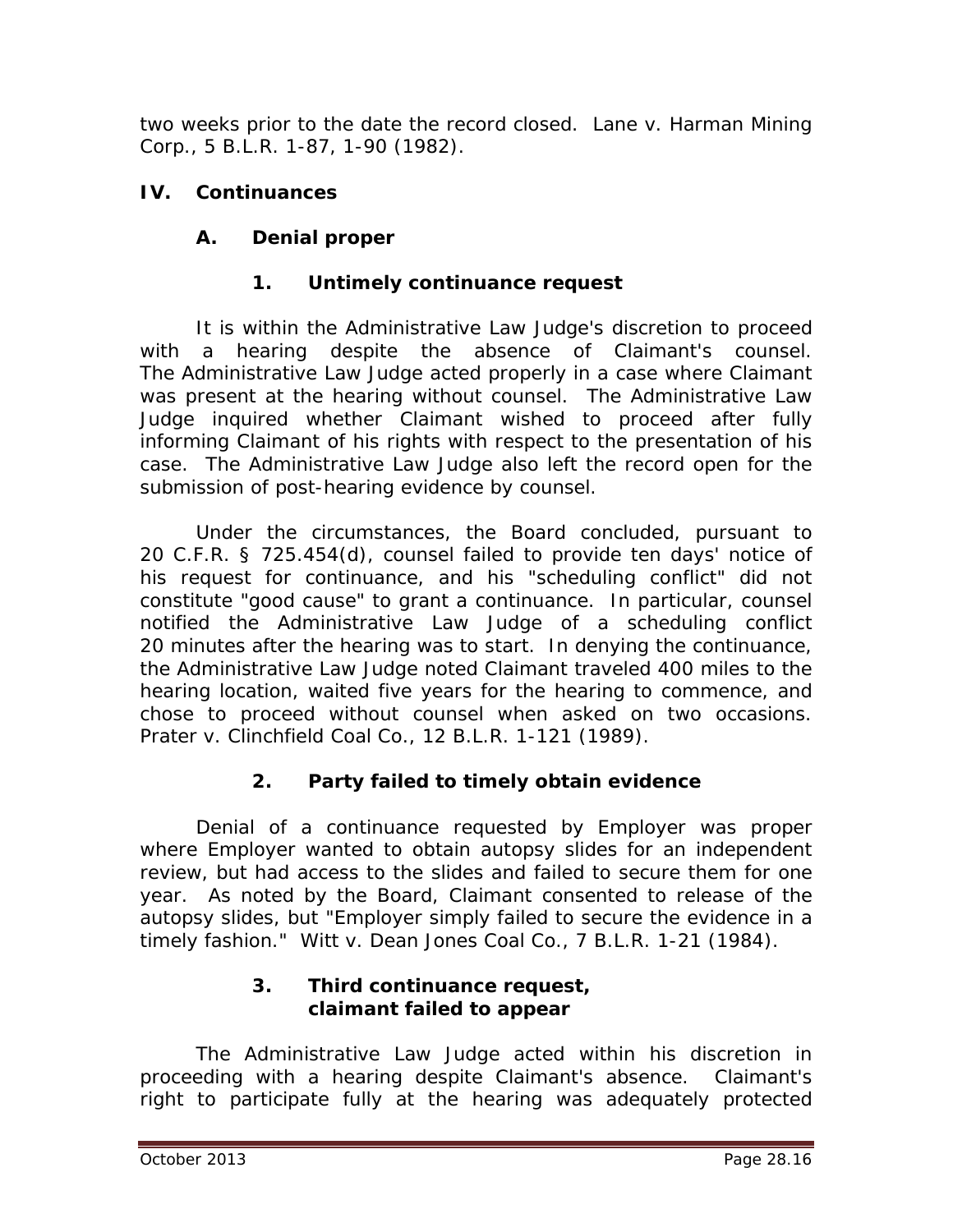where the Administrative Law Judge allowed Claimant an opportunity to submit a sworn statement in lieu of live testimony within 30 days of the hearing. The Board further concluded the Administrative Law Judge did not abuse his discretion in denying Claimant's third request for a continuance. *See* 20 C.F.R. § 725.452(b); *Wagner v. Beltrami Enterprises*, 16 B.L.R. 1-65 (1990).

# **B. Denial improper**

## **Statutory right to representation; first continuance request**

The Board vacated an Administrative Law Judge's denial of benefits, and remanded the claim for a *de novo* hearing on grounds that the Administrative Law Judge abused his discretion in denying Claimant's request for a continuance. Claimant was entitled to be represented by counsel, but could not retain one by the date of the initial hearing. Moreover, Claimant did not waive his "statutory" right to counsel, the Director did not oppose the continuance, and this was the first request for a continuance submitted in the case. *Johnson v. Director, OWCP*, 9 B.L.R. 1-218, 1-220 (1986).

For additional discussion of continuances, *see* Chapter 26.

# **V. Decision of the Administrative Law Judge**

# **A. Compliance with APA's requirements**

The requirements of the APA at 5 U.S.C. §§ 554, 556, and 557 direct the Administrative Law Judge issue a decision containing findings of fact and conclusions of law with supporting rationale. *Arjonov v. Interport Maintenance Co.*, 34 B.R.B.S. 15 (2000) ("The APA requires an administrative law judge to adequately detail that rationale behind her decision, analyze and discuss the relevant evidence of record, and explicitly set forth the reasons for her acceptance or rejection of such evidence"); *Boggs v. Falcon Coal Co.*, 17 B.L.R. 1-62 (1992); *Wojtowicz v. Duquesne Light Co.*, 12 B.L.R. 1-162 (1989).

# **1. Adopting party's brief constitutes error**

The Board remanded a case, and directed that the Administrative Law Judge independently evaluate the evidence of record instead of adopting the Director's post-hearing brief in its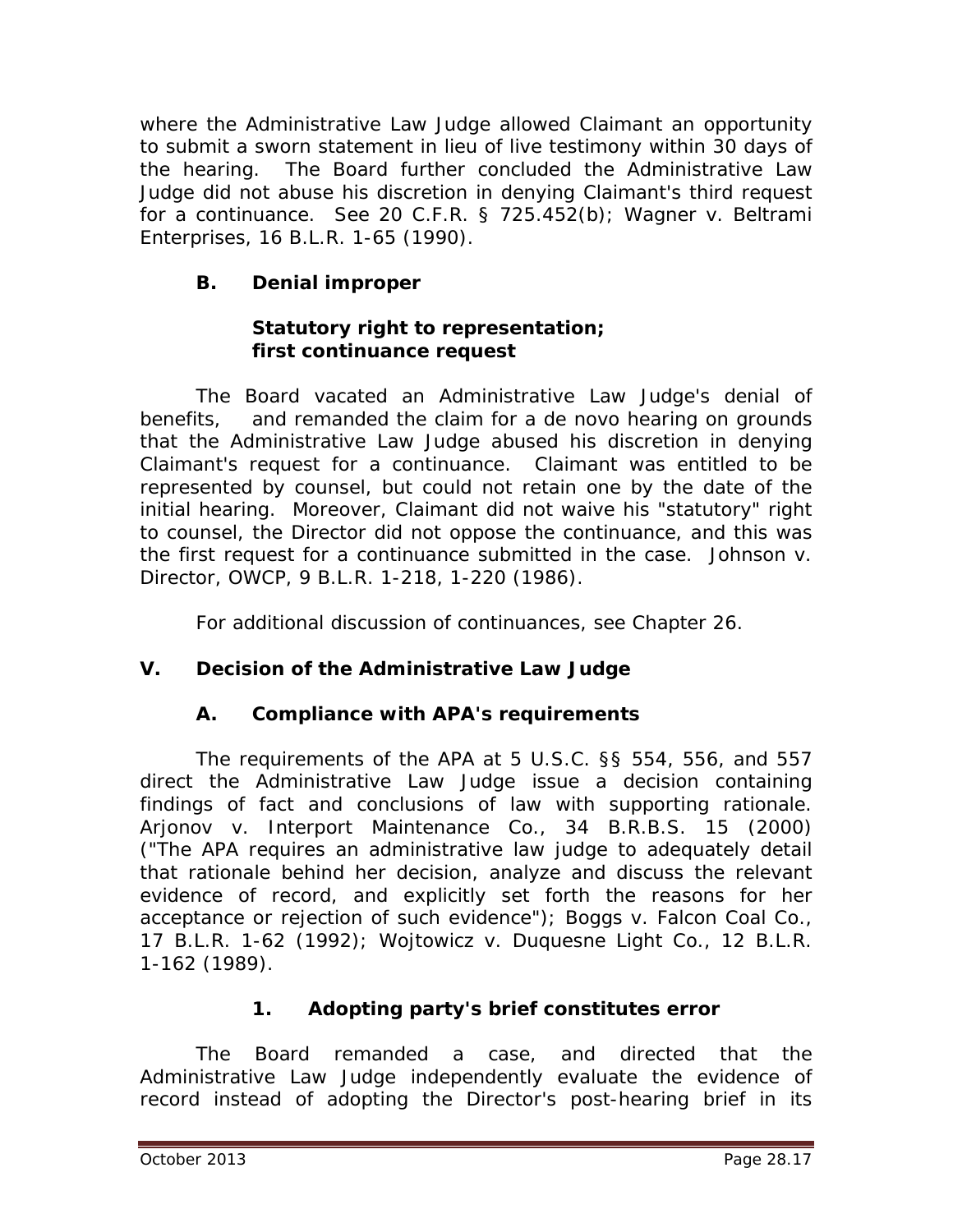entirety. The Board concluded, "If a decision cannot withstand scrutiny on the four corners of the document, parties are compelled to rely on a document with which they may be unfamiliar, and which may not be easily accessible." The Board further noted the Director's brief contained factual errors. *Hall v. Director, OWCP*, 12 B.L.R. 1-80 (1988).

# **2. Correction of clerical error**

The Administrative Law Judge is allowed to correct the misidentification of a party liable for attorney's fees pursuant to **FRCP 60(a)**, where the misidentification constitutes a mere clerical error. *Coleman v. Ramey Coal Co.*, 18 B.L.R. 1-9 (1993). *See also Allied Materials Corp. v. Superior Products Co.*, 620 F.2d 224, 226  $(10^{th}$  Cir. 1980).

# **3. Delay in issuance of decision and order**

# **a. Intervening case law**

Delay in the issuance of a decision by the Administrative Law Judge did not constitute prejudicial error where intervening case law did not substantively affect the claim. *Worrell v. Consolidation Coal Co.*, 8 B.L.R. 1-158, 1-162 (1985) (the Administrative Law Judge found 20 C.F.R. § 727.203(b)(2) rebuttal, whereas the change in law addressed only subsection (b)(3) rebuttal; other intervening law requiring that more weight be given to examining physicians' opinions did not affect the Administrative Law Judge's decision since both parties submitted such reports).

## **b. Not filed within 20 days of the date the record closed**

An Administrative Law Judge's decision is not invalid merely because it is not filed within 20 days of the date the record is closed. A delay of more than 20 days in issuing a decision does not warrant a remand for a new hearing, unless the aggrieved party establishes prejudice due to the delay. *Williams v. Black Diamond Coal Mining Co.*, 6 B.L.R. 1-188 (1983).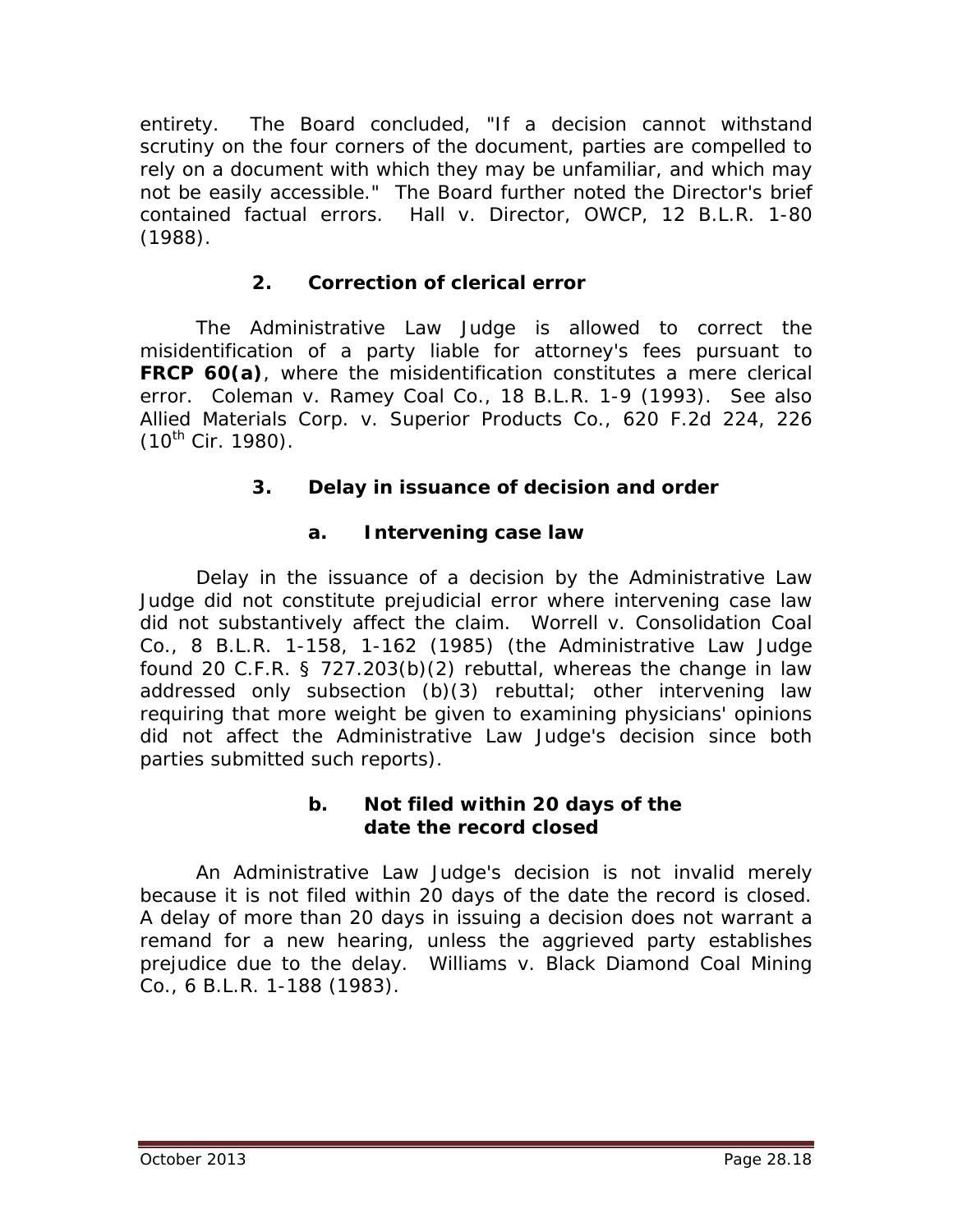#### **4. Evidence generated by adverse, dismissed party**

For claims filed on or before January 19, 2001, an Administrative Law Judge may properly admit evidence obtained by an adverse party, which is later dismissed prior to the hearing. *York v. Benefits Review Board*, 819 F.2d 134, 10 B.L.R. 2-99 (6th Cir. 1987). *See also Hardisty v. Director, OWCP*, 7 B.L.R. 1-322, *aff'd* 776 F.2d 129, 8 B.L.R. 2-72  $(7<sup>th</sup>$  Cir. 1985) (the Director could contest an Administrative Law Judge's award, and could benefit from evidence developed by a dismissed employer even though the Director had supported Claimant's pursuit of benefits while the case was pending before the Administrative Law Judge, and joined in Claimant's objection to the admission of the evidence at that time).

For claims filed after January 19, 2001, *see* Chapter 4 regarding the admission of evidence generated by an adverse, dismissed party.

# **B. Service by certified mail**

By law, all final orders (*i.e.* remand, withdrawal of claim, dismissal), supplemental orders regarding fees and costs, and decisions on the merits must be served by certified mail to counsel for the claimant and employer. If a party appears *pro se*, then the document must be served via certified mail to that party. 20 C.F.R. § 725.478.

## **1. Decision final within 30 days**

The regulatory provisions at 20 C.F.R. § 725.479(a) provide the following:

A decision and order shall become effective when filed in the office of the district director (see § 725.478), and unless proceedings for suspension or setting aside of such order are instituted within 30 days of such filing, the order shall become final at the expiration of the  $30^{th}$  day after such filing (see § 725.481).

20 C.F.R. § 725.479. And, the Administrative Law Judge is without authority to extend the 30-day time period. *Mecca v. Kemmerer Coal Co.*, 14 B.L.R. 1-101 (1990).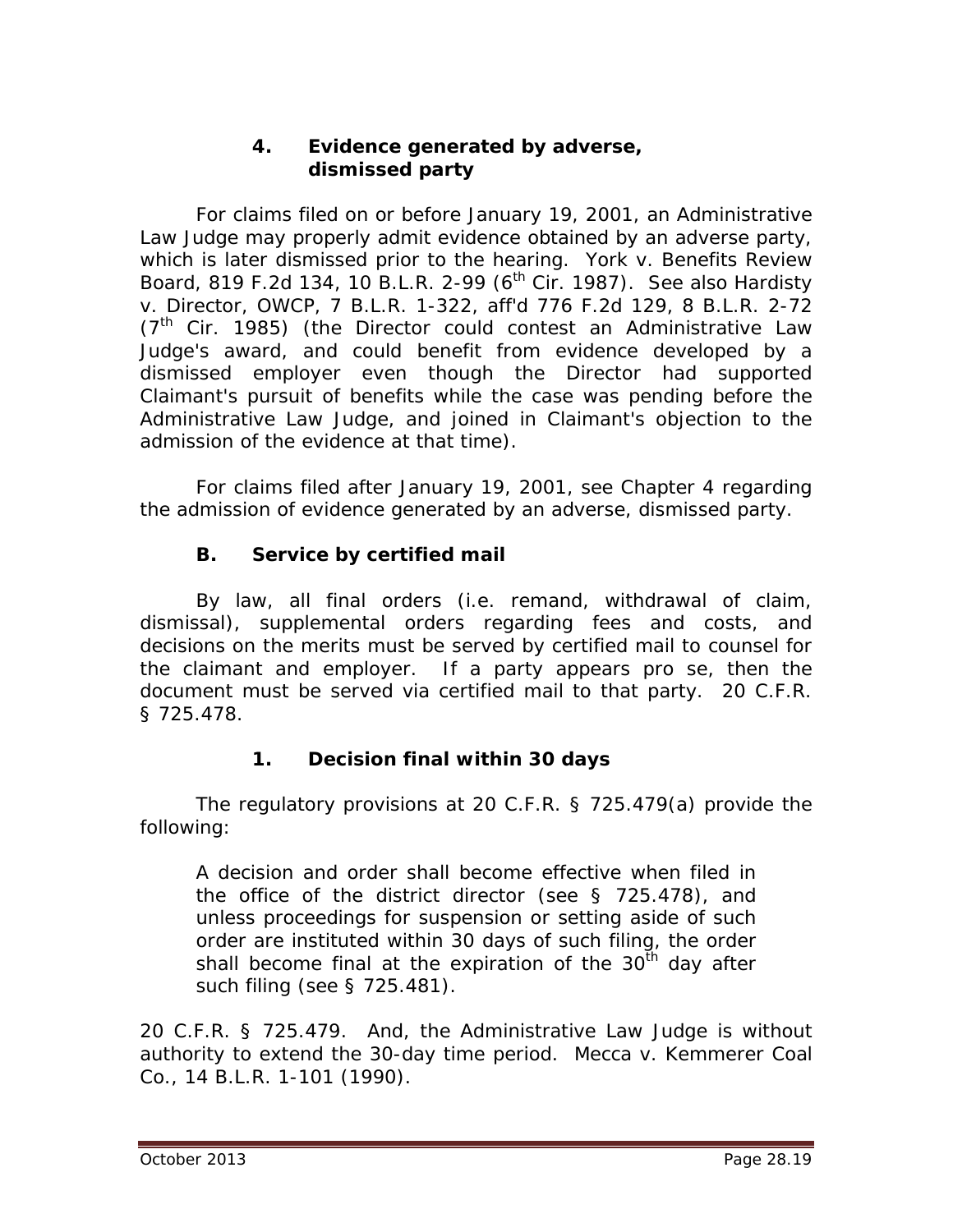# **2. Defect in notice**

# **"Actual" notice established**

The Sixth Circuit held, even though notice of an Administrative Law Judge's adverse decision had not been sent to Claimant's attorney, the attorney had actual notice of the decision and, therefore, the defect in notice would not toll the 30-day period for filing an appeal. Claimant was hospitalized when his wife signed for the certified letter, and advised the attorney of the decision. *Wellman v. Director, OWCP, 706 F.2d 191, 193 (6<sup>th</sup> Cir. 1983).* 

The Third Circuit also held*,* where Employer's counsel was not served with the District Director's award, but had actual knowledge of the decision and did not file a controversion, the 30-day period for filing the controversion was not tolled. *Pothering v. Parkson Coal Co.*, 861 F.2d 1321, 1329, 12 B.L.R. 2-60, 2-72 and 2-73 (3<sup>rd</sup> Cir. 1988).

On the other hand, the Third Circuit concluded, where an attorney was not served with the Administrative Law Judge's decision, and he did not have actual notice of the decision, the 30-day time period from the date the decision was filed with the District Director was tolled. *Patton v. Director, OWCP*, 763 F.2d 553, 560, 7 B.L.R. 2-216, 2-227 and 2-228 (3rd Cir. 1985).

# **VI. Depositions**

For additional discussion regarding the admissibility of depositions, *see* Chapter 26.

# **A. Adequate notice required**

The regulatory provisions at 20 C.F.R. § 725.458 provide, in part, "The testimony of any witness or party may be taken by deposition or interrogatory according to the rules of practice of the Federal district court for the judicial district in which the case is pending (or of the U.S. District Court for the District of Columbia if the case is pending in the District or outside the United States), except that at least 30 days prior notice of any deposition shall be given to all parties unless such notice is waived."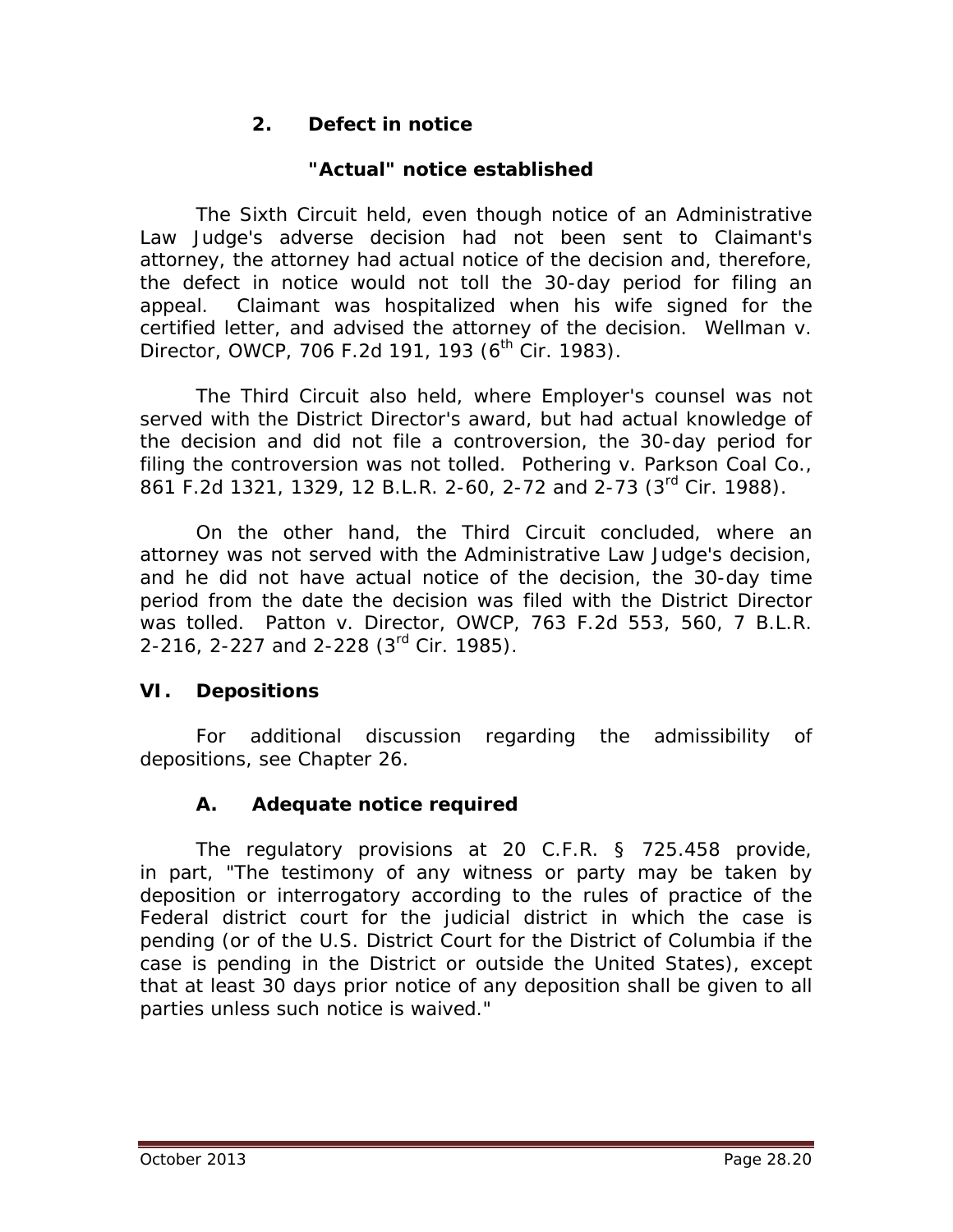#### **1. Reasonable notice in writing; objections and waiver**

The Board applied **FRCP 30(b)(1)**, [11](#page-20-0) which requires the party taking a deposition give "reasonable notice in writing to every other party to the action." The Board further noted **FRCP 5(b)**[12](#page-20-1) requires that service be made upon a party's representative, unless otherwise ordered by the Administrative Law Judge. Thus, it was error to admit deposition testimony where Claimant's lay representative was not given notice of the deposition. The Board concluded the fact that Claimant's representative was not a member of the Bar was irrelevant as "[a] lay representative, once qualified, holds the same powers and is bound by the same procedural rules as an attorney." However, the Board held the error in admitting the deposition was cured because the Administrative Law Judge left the record open for 30 days to allow Claimant to cross-examine the deponent. *Trump v. Eastern Assoc. Coal Corp.*, 6 B.L.R. 1-1268 (1984).

In *Brown Badgett, Inc. v. Jennings*, 842 F.2d 899, 11 B.L.R. 2-92 ( $6<sup>th</sup>$  Cir. 1988), Employer sent notice of a deposition to Claimant's counsel's partner, but Claimant's counsel never received the notice. The Sixth Circuit held **FRCP 32(d)(1)**[13](#page-20-2) is applicable to proceedings arising under the Act such that a deposition taken in violation of the 30-day notice requirement set forth in 20 C.F.R. § 725.458 is admissible unless the opposing party expressly objects, in writing, to "[a]ll errors and irregularities" in service of the notice of deposition. The court then remanded the claim for a determination of whether objections to the defective notice were waived because Claimant's counsel did not file objections in writing. The court cautioned, "Obviously, it is impossible to serve a written objection to a defective notice if, in fact, no notice at all is provided." Thus, the court instructed that a determination be made as to whether Claimant's counsel's objections were waived under the facts of the case.

<span id="page-20-0"></span><sup>&</sup>lt;sup>11</sup> The proposed regulations at 29 C.F.R. § 18.64 contain language similar to that found at FRCP 30.

<span id="page-20-1"></span><sup>&</sup>lt;sup>12</sup> The proposed regulations at 29 C.F.R. §§ 18.30 and 18.31 contain language similar to that found at FRCP 5.

<span id="page-20-2"></span><sup>&</sup>lt;sup>13</sup> The proposed regulation at 29 C.F.R. § 18.55 contains language similar to that found at FRCP 32.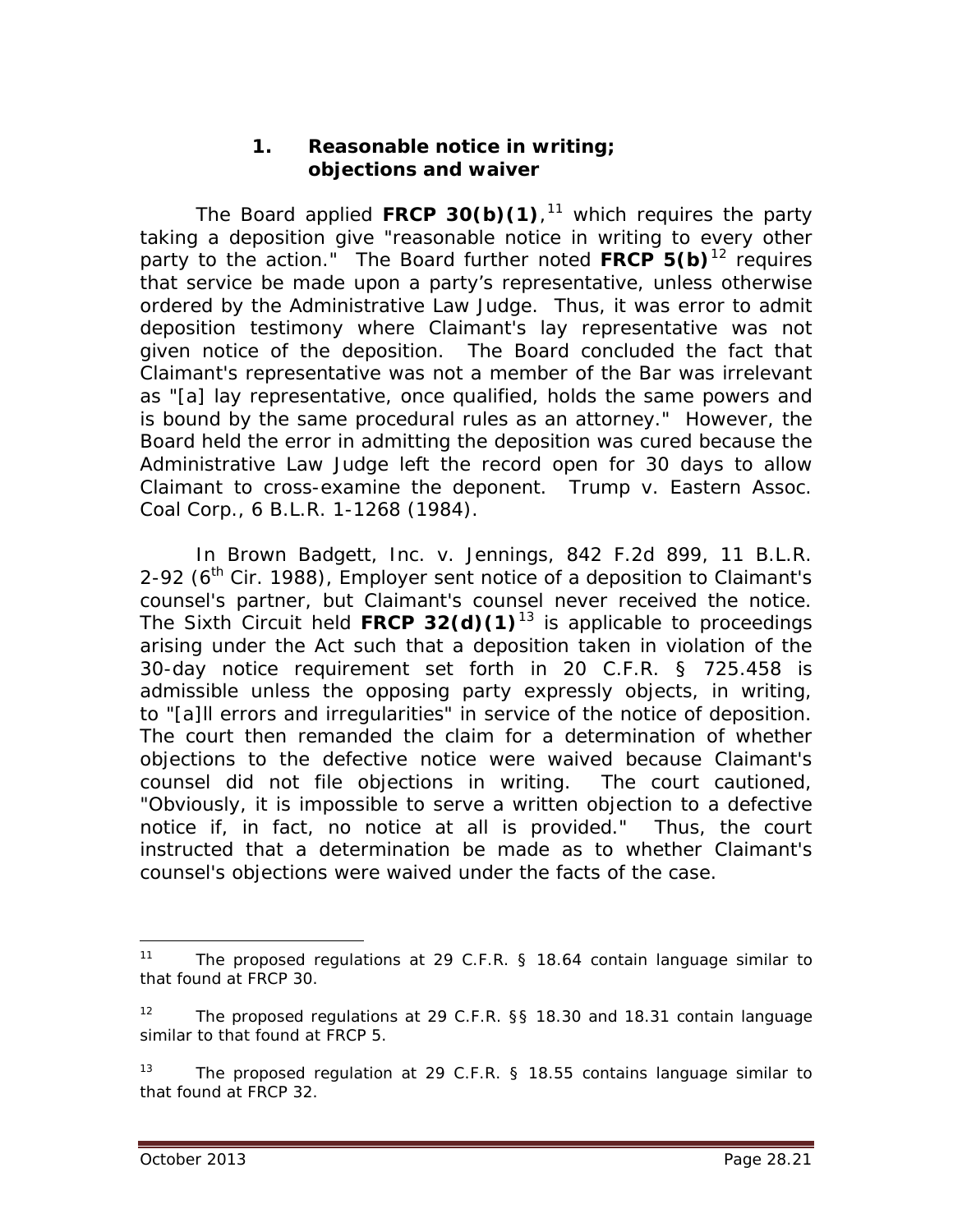## **2. Location of deposition, right of cross-examination**

It was proper to apply **FRCP 26(c)** in scheduling depositions. The Board held "good cause" was established for issuance of a protective order for Claimant, an Ohio resident, from having to incur the undue expense of attending a deposition of Employer's physician in New York, NY. The Board noted Employer declined the Administrative Law Judge's offer to permit a post-hearing deposition of the physician by telephone. As a result, the Board held "Employer will not now be heard to complain that it was not given an opportunity to depose Dr. Kleinerman." *Arnold v. Consolidation Coal Co.*, 7 B.L.R. 1-648 (1985).

#### **3. Expert witness provisions at 20 C.F.R. § 725.457, inapplicable to deposition testimony**

Twenty C.F.R. § 725.457 states, in part, "Any party who intends to present the testimony of an expert witness at a hearing shall so notify all other parties to the claim at least 10 days before the hearing." The Board holds 20 C.F.R. § 725.457(a) applies only to the appearance by an expert witness at the hearing, not to the introduction of deposition testimony at the hearing. A deposition taken five days before the hearing did not deny due process to other parties who had received adequate notice of the deposition pursuant to 20 C.F.R. § 725.458 (*i.e.* the required 30 days' notice for taking a deposition). *Tucker v. Eastern Coal Corp.*, 6 B.L.R. 1-743 (1984).

#### **4. Lack of evidence that Claimant had notice of depositions**

In *Roberts v. Tri-Star Construction Co.*, BRB No. 11-0358 BLA (Feb. 24, 2012)(unpub.), it was error for the Administrative Law Judge to "disregard" the deposition testimony offered by Employer because (1) Claimant was unrepresented by counsel at the time of the depositions, and (2) there was no evidence in the record demonstrating Claimant was provided notice of the depositions. The Board noted Claimant was represented by counsel at the hearing, and counsel failed to object to admission of the depositions. As a result, the Board found the Administrative Law Judge failed to provide Employer with prior notice that the depositions would be excluded from consideration. The Board remanded the claim, and directed the Administrative Law Judge reconsider admissibility of the deposition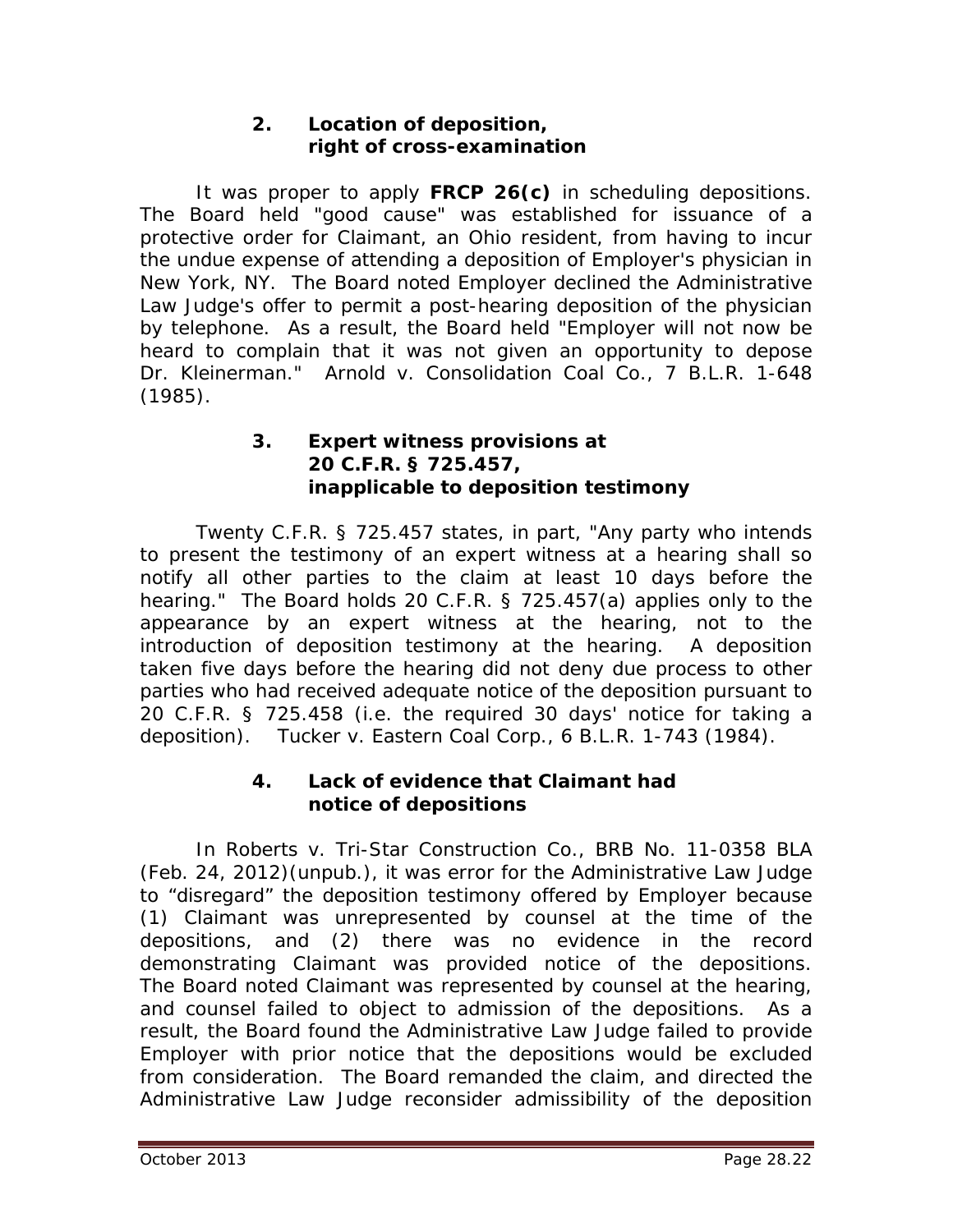testimony, including whether Claimant "received adequate notice of the depositions and/or whether the issue was waived."

# **B. Submission of pre-hearing deposition**

# **1. Generally**

In ruling on the submission of deposition testimony, it is important to understand the distinction between submission of a *pre-hearing* deposition before, during, or after the hearing as opposed to the submission of a *post-hearing* deposition. As long as 30 days' notice is properly given, a *pre-hearing* deposition is admissible before, during, or after the hearing. A *pre-hearing* deposition does not have to be exchanged in accordance with the 20-day rule, and ten days' notice of a party's intention to submit expert witness testimony by deposition does not have to be provided in advance of the hearing date. As an example, a deposition conducted within five days of the date of the hearing was admissible post-hearing where the opposing parties were given 30 days' notice of the deposition. *Tucker v. Eastern Coal Corp.*, 6 B.L.R. 1-743 (1984).

On the other hand, as is discussed later in this chapter, it is within the Administrative Law Judge's discretion to permit, and admit, a *post-hearing* deposition. Indeed, the Board set forth specific factors to be considered in determining whether to permit a post-hearing deposition, including whether the party has diligently tried to secure such evidence prior to the hearing. *See Lee v. Drummond Coal Co.*, 6 B.L.R. 1-544 (1983).

## **2. Pre-hearing deposition submitted post-hearing**

 Although 20 C.F.R. § 725.458 provides, in part, "No posthearing deposition or interrogatory shall be permitted unless authorized by the administrative law Administrative Law Judge upon the motion of a party to the claim," these provisions are not applicable to the post-hearing submission of a pre-hearing deposition. When adequate notice was given, and the deposition was taken five days prior to the hearing, the Administrative Law Judge erred in denying admission of the deposition post-hearing under 20 C.F.R. § 725.458 of the regulations. *Tucker v. Eastern Coal Corp.*, 6 B.L.R. 1-743 (1984).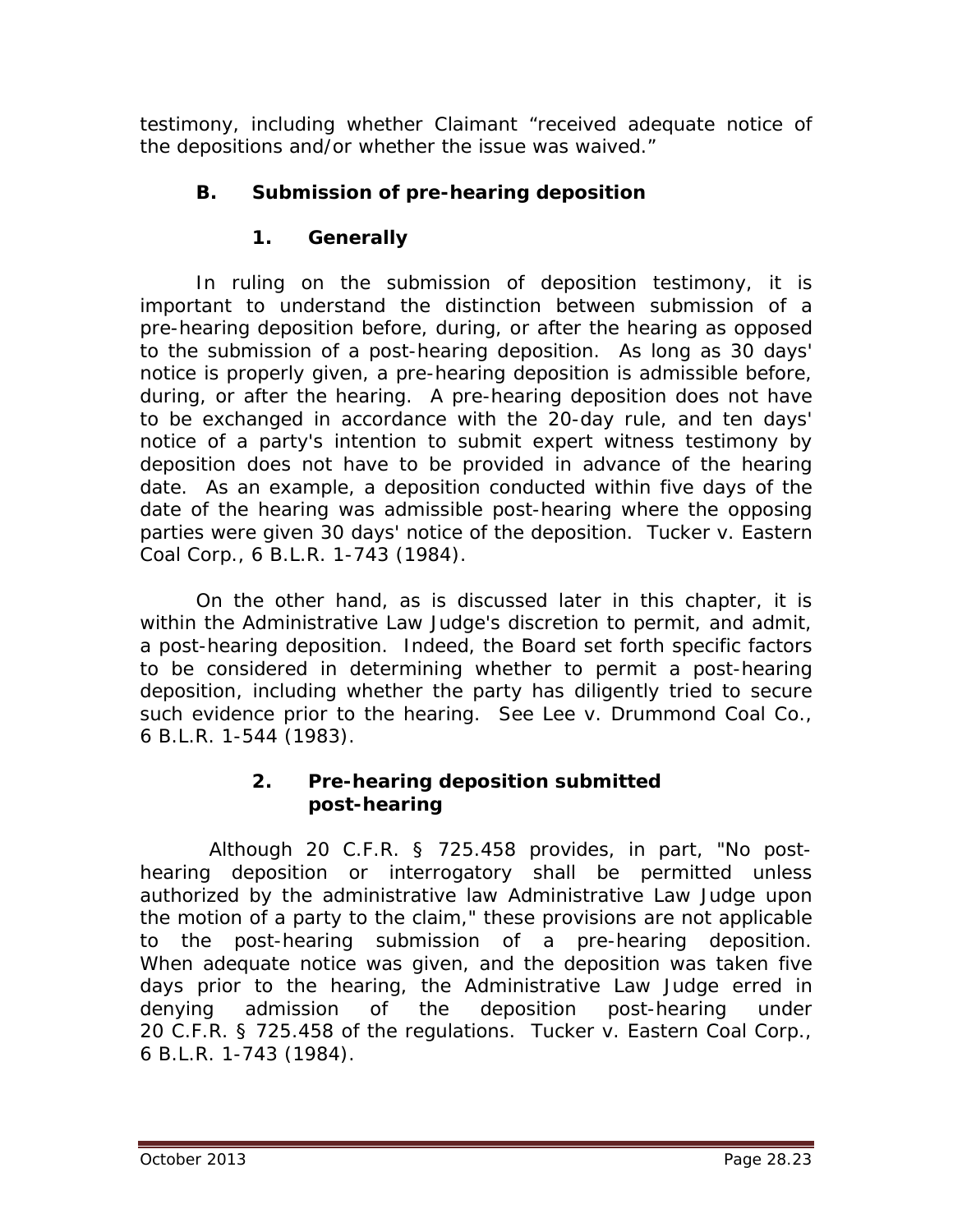Similarly, in another case, the Board held it was error for the Administrative Law Judge to exclude pre-hearing deposition testimony from being admitted post-hearing pursuant to 20 C.F.R. § 725.458 of the regulations. The Board noted counsel provided 30 days' notice of two pre-hearing depositions, which it sought to admit within 10 days of the hearing (after the depositions were transcribed). In response to the 30 days' notice of depositions, Claimant was evaluated by his physician. Claimant then sought to submit the resulting medical report within 30 days of the hearing.

Initially, the Administrative Law Judge granted all three requests. However, when Employer sought to depose Claimant's physician after Claimant's medical report was submitted as evidence, the Administrative Law Judge "reversed his earlier ruling and denied all motions for the admission of evidence post-hearing" in order to "close these cases on a date certain." The Board held this constituted an "abuse of discretion."

With regard to Employer's post-hearing submission of two pre-hearing depositions, the Board noted (1) Claimant had ample notice of the scheduled depositions, (2) his counsel was present to conduct cross-examination, and (3) the transcripts of the depositions would not be available until after the hearing through no fault of Employer. The Board further held Claimant's post-hearing submission of a medical report based upon a pre-hearing examination by his physician also must be admitted in the interests of fairness, and the record must be left open for 30 days under 20 C.F.R. § 725.456(b)(3) so the parties could file any responsive evidence, *i.e.* Employer's cross-examination of Claimant's physician. *Ference v. Rochester & Pittsburgh Coal Co.*, 5 B.L.R. 1-122 (1982).

In *Hardisty v. Director, OWCP*, 7 B.L.R. 1-322 (1984), *aff'd* 776 F.2d 129, 8 B.L.R. 2-72  $(7^{th}$  Cir. 1985), the scheduling of depositions shortly before a hearing is permissible where opposing counsel received six weeks' notice of the depositions, and he attended the depositions and cross-examined the witnesses.

# **C. Submission of post-hearing deposition**

Twenty C.F.R. § 725.458 provides, in part, "No post-hearing deposition or interrogatory shall be permitted unless authorized by the Administrative Law Judge upon the motion of a party to the claim." 20 C.F.R. § 725.458.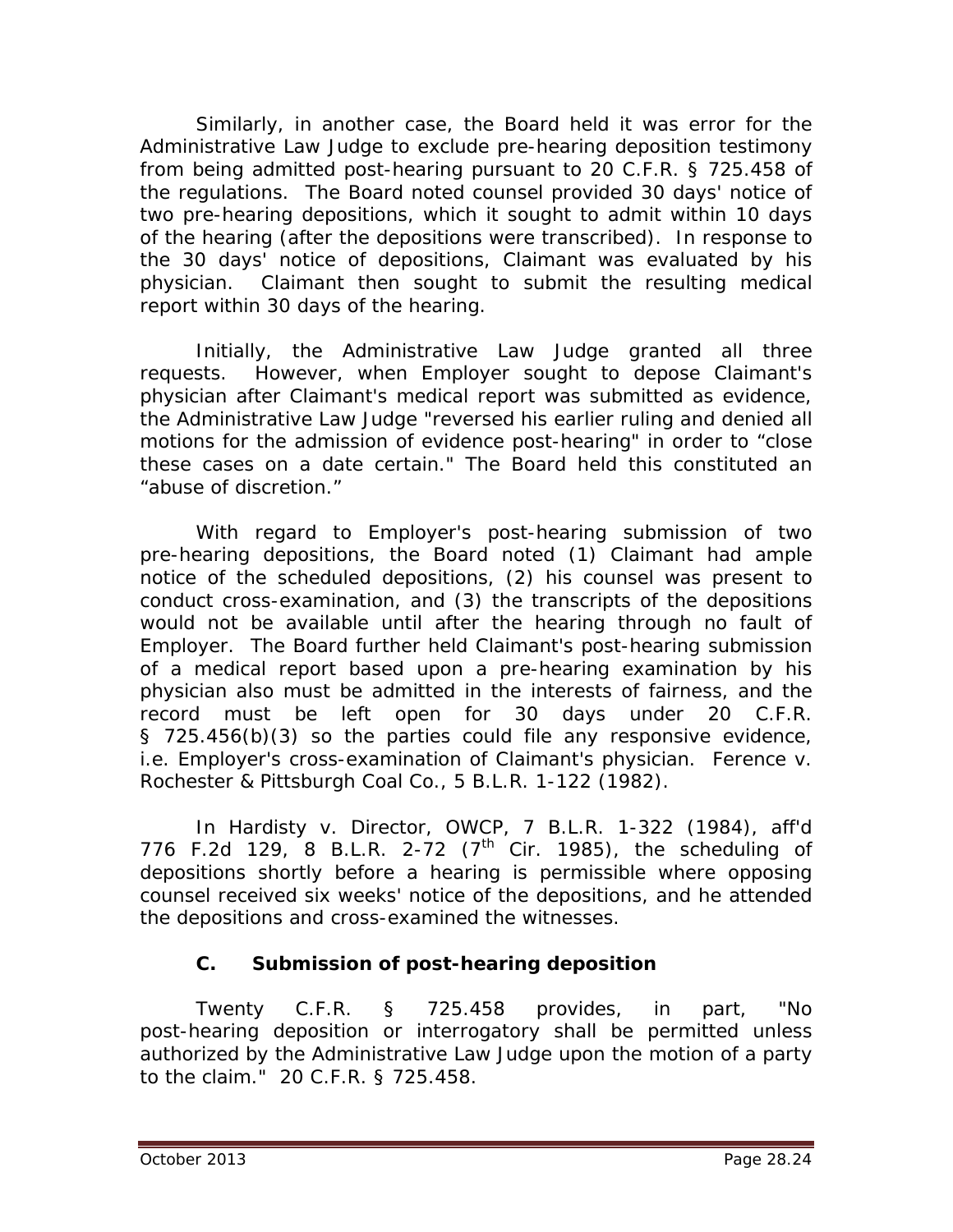## **1. Factors considered**

Post-hearing depositions may be obtained with the permission, and in the discretion, of the Administrative Law Judge pursuant to 20 C.F.R. § 725.458. The party taking the deposition "bears the burden of establishing the necessity of such evidence." Among the factors to consider in determining whether to permit, and admit, a post-hearing deposition are the following: (1) whether the proffered deposition would be probative and not merely cumulative; (2) whether the party taking the deposition took reasonable steps to secure the evidence before the hearing (or it is established that the evidence was unknown or unavailable at any earlier time); and (3) whether the evidence is reasonably necessary to ensure a fair hearing.

Under the facts of *Lee v. Drummond Coal Co.*, 6 B.L.R. 1-544 (1983), the Administrative Law Judge properly refused to permit the post-hearing deposition of a physician for the purpose of clarifying his earlier report. On the other hand, it was an abuse of discretion for the Administrative Law Judge to refuse the physician's post-hearing deposition where he commented on additional medical evidence, which was unknown prior to the hearing because the opposing party failed to fully answer interrogatories. Due process would be satisfied in permitting the post-hearing deposition as the opposing party would have an opportunity to cross-examine the physician during the deposition.

# **2. Exclusion proper**

In *Seese v. Keystone Coal Mining Co.*, 6 B.L.R. 1-149, 1-152 (1983), the Administrative Law Judge denied Employer's request to submit a post-hearing deposition of its physician for the purpose of explaining shortcomings in the physician's earlier testimony. The Board upheld the Administrative Law Judge's decision because "[n]o proffer of evidence accompanied the request," and no indication was given that the denial would deprive movant of a reasonable opportunity to present evidence.

## **3. Exclusion improper**

## **a. Admitting only one party's post-hearing evidence**

It was arbitrary for the Administrative Law Judge to deny Employer's request for a post-hearing deposition of Claimant's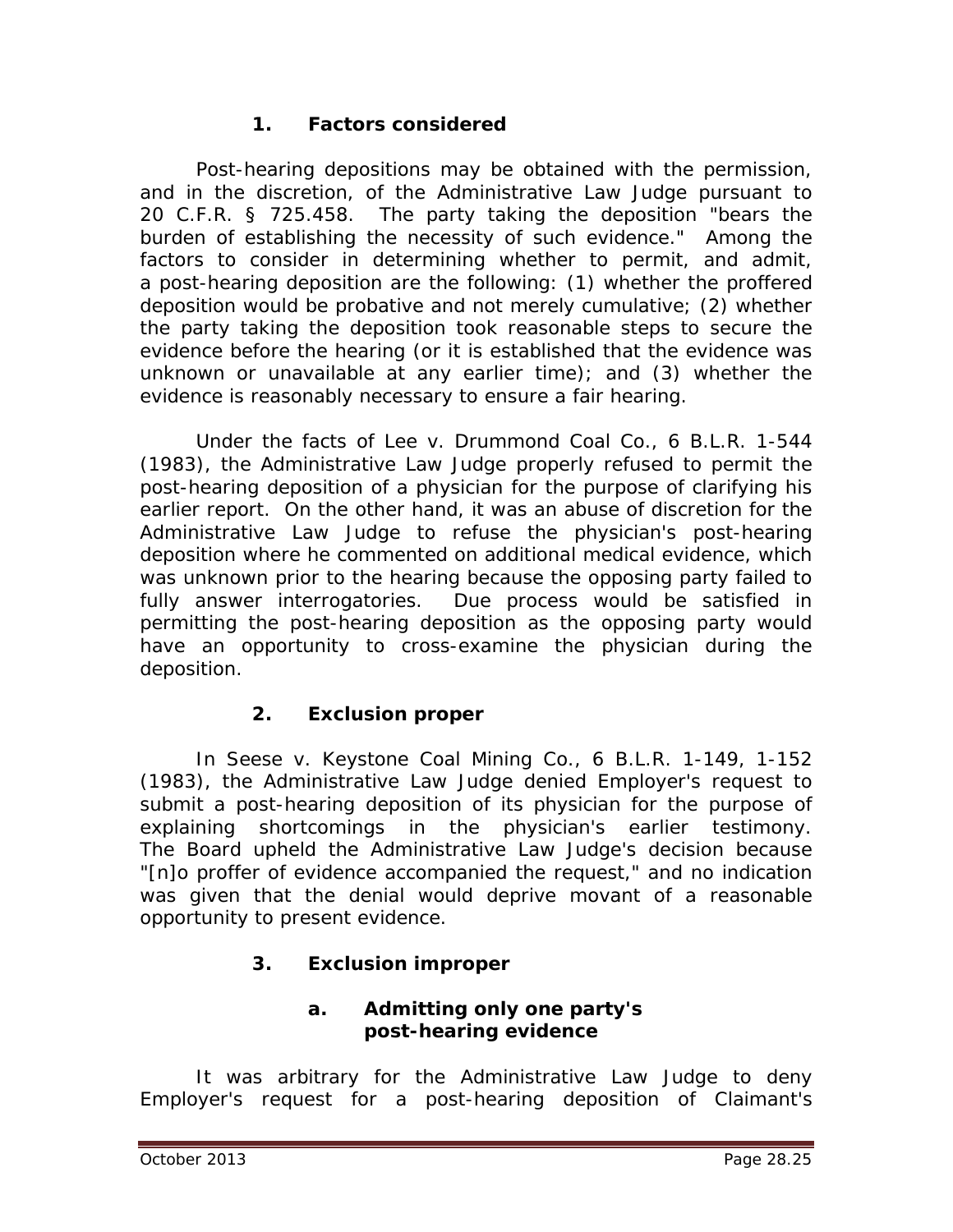physician, while granting Claimant's request to admit a post-hearing physical examination by the physician. *Schoenecker v. Allegheny River Mining Co.*, 5 B.L.R. 1-378 (1982).

#### **b. Opposing party had opportunity to cross-examine witness**

The Administrative Law Judge abused his discretion in denying admission of a post-hearing deposition where Claimant's expert's medical opinion was admitted at the hearing subject to Employer's opportunity to cross-examine the physician. Claimant's counsel was ordered to arrange the deposition, but failed to do so prior to the closing of the record. The Board directed, on remand, the Administrative Law Judge must provide Employer an opportunity to subpoena and depose the physician, or to specifically waive this right. *Jug v. Rochester and Pittsburgh Coal Co.*, 1 B.L.R. 1-628 (1978).

#### **c. Evidence submitted on eve of the 20-day deadline**

For a medical report submitted on the eve of the 20-day deadline, a party must be provided an opportunity to respond to the medical report, or to cross-examine the physician who prepared the report. Because Claimant's physician's report was *sent* 20 days prior to the hearing, depriving Employer of the opportunity to submit rebuttal in compliance with the 20-day rule, it was incumbent on the Administrative Law Judge to permit Employer the opportunity to (1) submit a post-hearing rebuttal opinion, and (2) cross-examine Claimant's physician. The court further determined that permitting the rebuttal evidence would not result in the "spector of a never ending series of rebuttals" because, pursuant to the Administrative Procedures Act at 5 U.S.C. § 556(d), the Administrative Law Judge may exclude "irrelevant, immaterial or unduly repetitious evidence." *North American Coal Co. v. Miller*, 870 F.2d 114, 12 B.L.R. 2-222 (3rd Cir. 1989).

#### **d. Evidence unknown or unavailable prior to hearing due to failure to cooperate**

It was an abuse of discretion for the Administrative Law Judge to refuse a physician's post-hearing deposition regarding additional medical evidence, where the medical evidence was unknown prior to the hearing. In particular, the opposing party failed to fully answer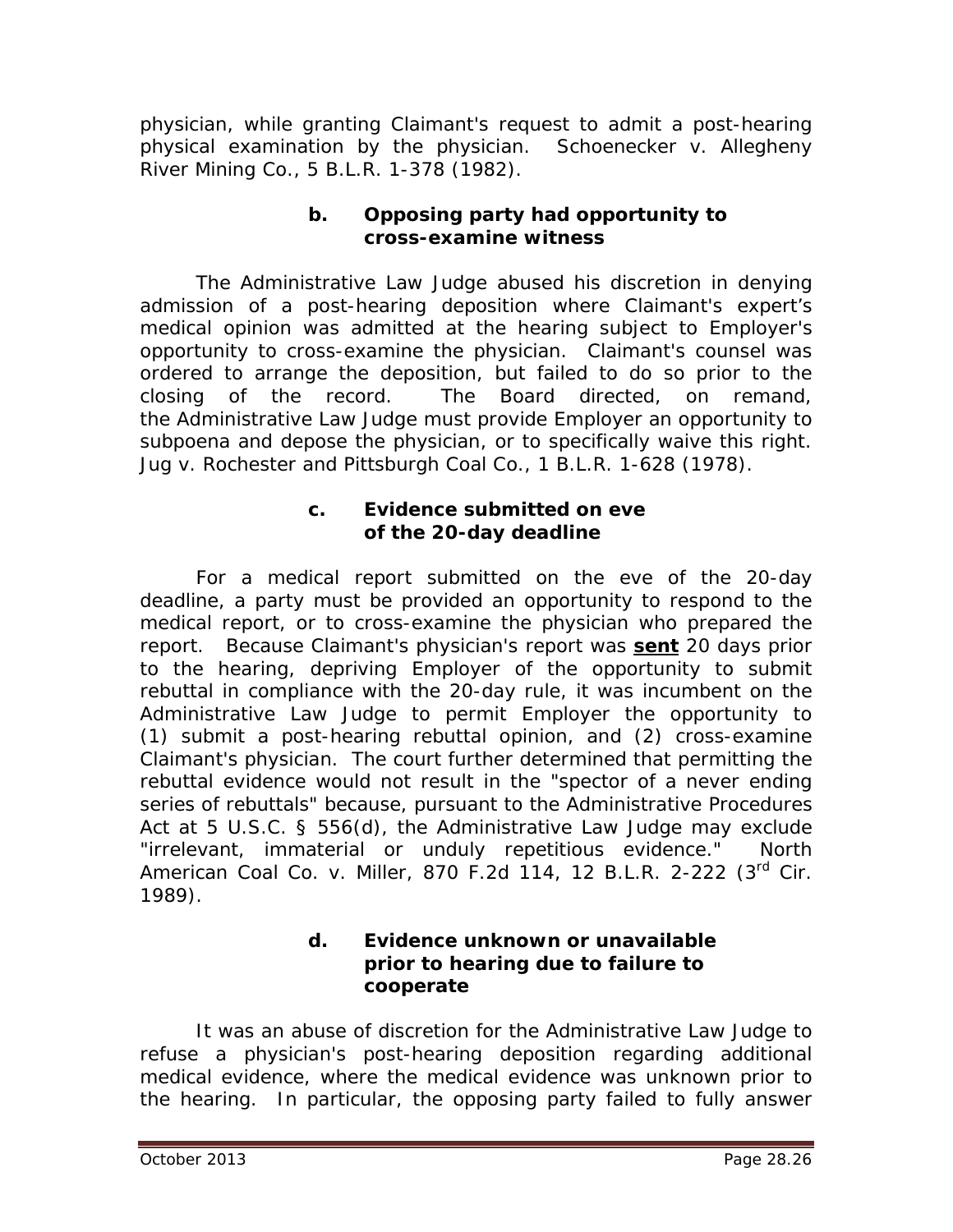interrogatories. Due process would be satisfied in permitting the post-hearing deposition because the opposing party would have an opportunity to cross-examine the physician during the deposition. *Lee v. Drummond Coal Co.*, 6 B.L.R. 1-544 (1983).

## **VII. Due process**

#### **A. Transfer of case to another Administrative Law Judge**

## **1. On remand**

A *de novo* hearing was required because the parties' procedural due process rights were violated: (1) notice the case was reassigned on remand was not given until the decision and order on remand was issued; and (2) the parties were not given an opportunity to express any objections about the transfer of the case, or to request a new hearing. *McRoy v. Peabody Coal Co.*, 11 B.L.R. 1-107 (1987). However, the Board limited *McRoy* to its facts. Notably, where credibility of witnesses is not at issue, a substituted Administrative Law Judge need not hold a *de novo* hearing on remand. *Edmiston v. F&R Coal Co.*, 14 B.L.R. 1-65 (1990).

In *Strantz v. Director, OWCP*, 3 B.LR. 1-431 (1981), the Board held, pursuant to 5 U.S.C. § 554(d), "the same administrative law judge who heard the case the first time should hear the case on remand unless he is unavailable." If an Administrative Law Judge is unavailable, then the parties must be notified, and given "an opportunity to express any objections to the transfer of the case to another Administrative Law Judge or request a *de novo* hearing." A new hearing should be held only if witness credibility is at issue.

# **2. On modification**

In *Cunningham v. Island Creek Coal Co.*, 144 F.3d 388 (6<sup>th</sup> Cir. 1998), the court held, because the original deciding Administrative Law Judge was no longer with the agency, a modification case was properly reassigned to another Administrative Law Judge after notice was provided to the parties. Claimant argued "that it was error to change the administrative law judge assigned to his case during the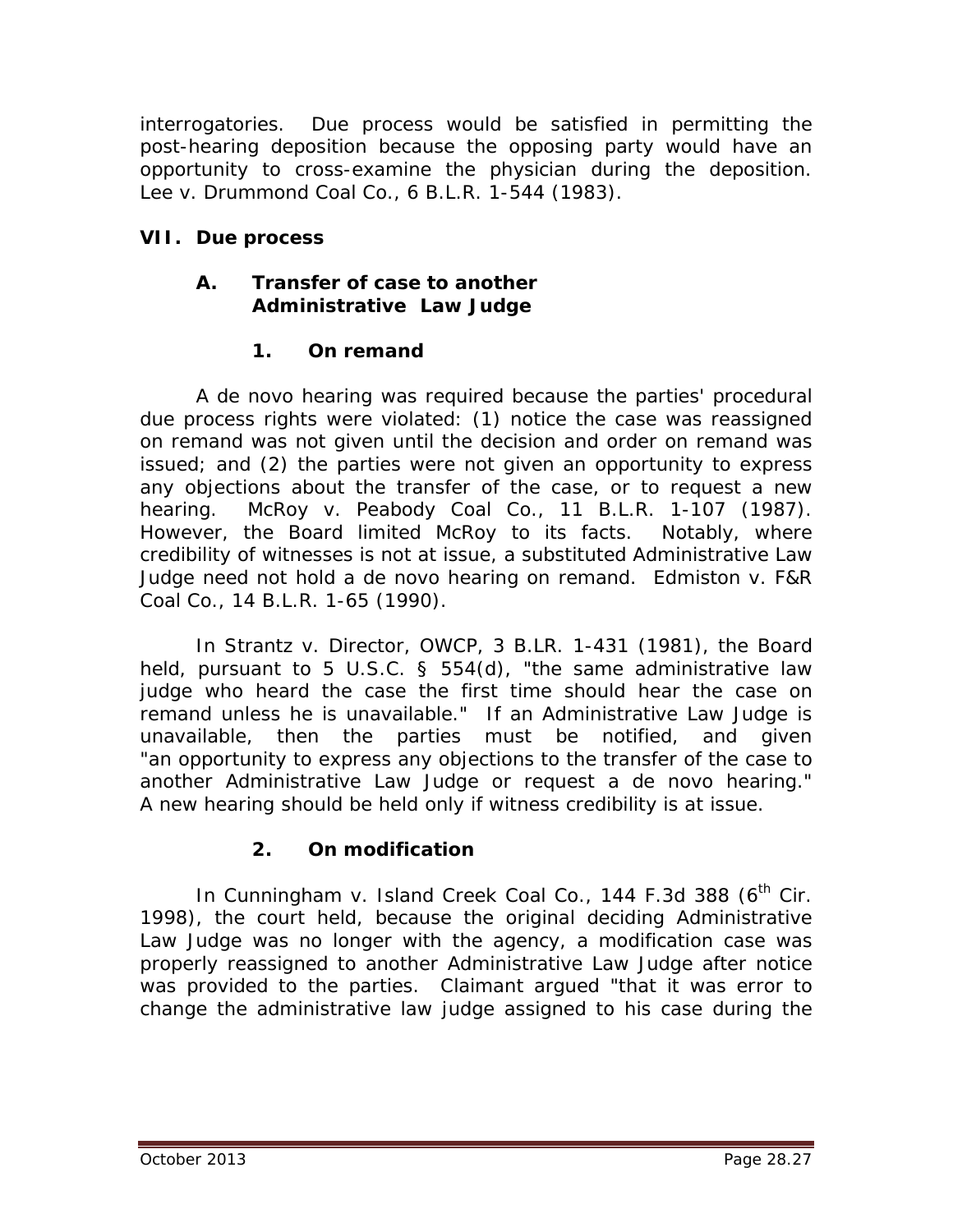pendency of his proceeding." The court cited to 29 C.F.R. § 18.30,<sup>[14](#page-27-0)</sup> which authorizes the Chief Administrative Law Judge to reassign a claim where the original deciding Administrative Law Judge is no longer available. It then concluded, "As no party objected to the reassignment after notice and because the proper procedures for reassignment were followed, we find no merit in Cunningham's argument."

## **B. Timely notice; opportunity to fully present case**

## **1. Presentation of evidence**

## **a. Copy of opposing party's evidence**

Procedural due process requires that interested parties be notified of the pendency of an action, and afforded the opportunity to be heard. Therefore, where Claimant failed to serve Employer with an autopsy report after the record was reopened, the Administrative Law Judge sent it to Employer. The Board concluded "service of the autopsy report by the administrative law judge provided employer adequate notice of the pending admission of the autopsy report." The Board further stated, "A party may waive its right to cross-examine an opponent's medical evidence by failure to object to the proffered evidence." Thus, it was acceptable for the Administrative Law Judge to conclude Employer waived its objection to admission of the autopsy report because Employer failed to object before the Administrative Law Judge issued a decision. *Gladden v. Eastern Assoc. Coal Corp.*, 7 B.L.R. 1-577, 1-579 (1984).

#### **b. Discovery of communications between expert and counsel permitted**

In *V.B. [Blake] v. Elm Grove Coal Co.*, 24 B.L.R. 1-107 (2009), the Board noted, pursuant to the Fourth Circuit's decision in *Elm Grove Coal Co. v. Director, OWCP [Blake]*, 480 F.3d 278 (4<sup>th</sup> Cir. 2007), discovery of communications between a party's counsel and the party's testifying experts was permitted, "and was necessary for a proper cross-examination" of the party's experts. Under the facts of the case, Employer maintained "claimant's counsel had gone beyond merely providing drafting assistance to Drs. Lenkey and Cohen, such

<span id="page-27-0"></span>The proposed regulation at 29 C.F.R. § 18.15, titled "Substitution of administrative law judge" contains language similar to that found at 29 C.F.R. § 18.30.  $14$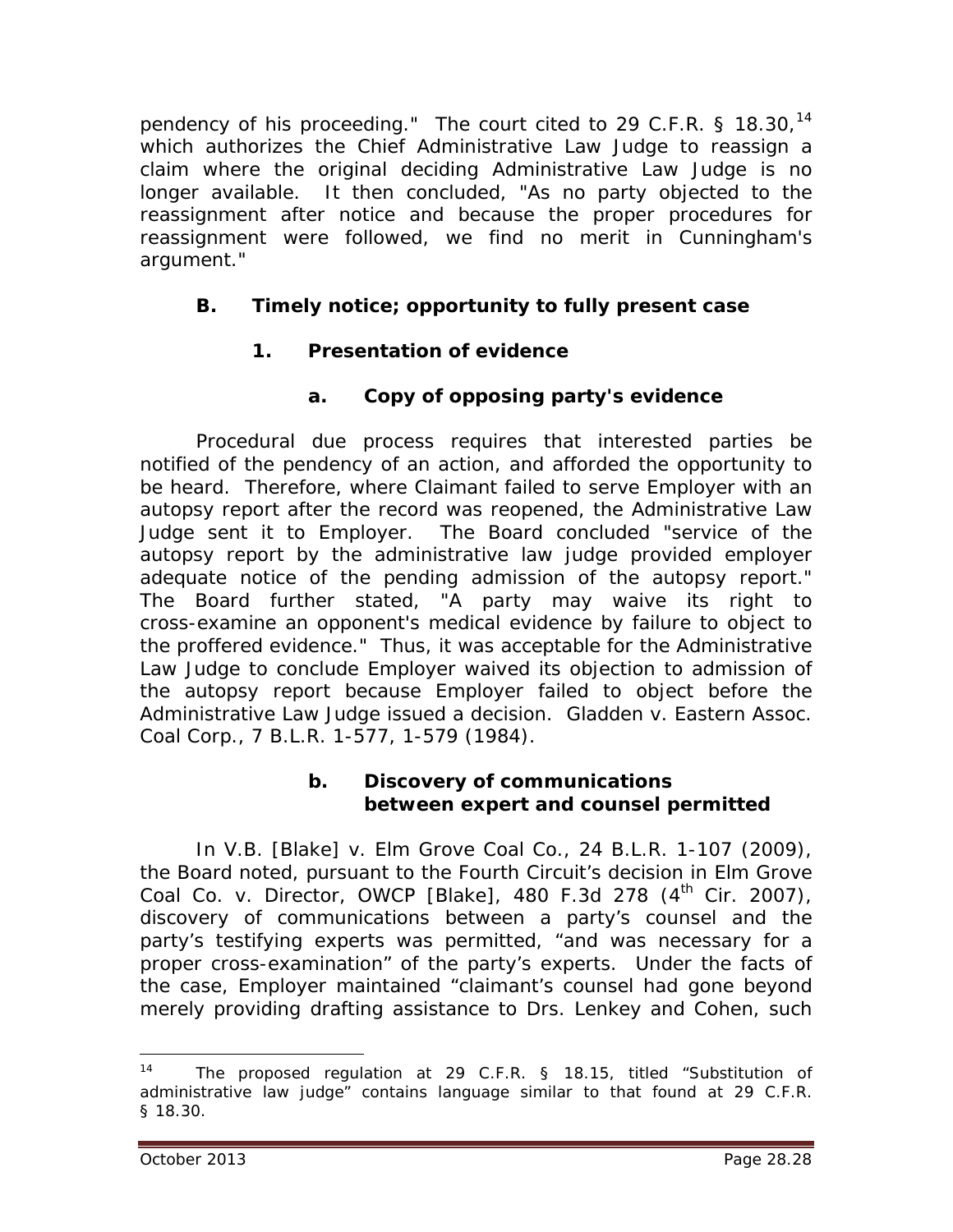that the opinions expressed were those of claimant's attorney, and not of the physicians."

Claimant's counsel responded in an affidavit stating, with regard to Dr. Lenkey, "he and his paralegal drafted a report that was consistent with Dr. Lenkey's views and submitted it to Dr. Lenkey, along with copies of all the relevant records so that Dr. Lenkey could review them again." Dr. Lenkey would then send a final report to counsel.

With regard to Dr. Cohen, Claimant's counsel explained his office prepared a draft report "to summarize the record in the form that Dr. Cohen likes to use." From this, counsel stated Dr. Cohen then "added to and revised the drafts to produce his opinion."

In regard to assisting both doctors, Claimant's counsel stated "the summaries of the evidence and draft reports that he and his paralegal provided were based on his communications with the doctors, and that this assistance was provided to both reduce the time these two busy doctors had to spend on the case, and to reduce the miner's litigation costs." Counsel maintained "the doctors' opinions expressed in the resulting reports 'were, in fact, the doctors' opinions of [the miner's] condition."

Employer argued Claimant's counsel's affidavit should not have been admitted under Illinois Rule of Professional Conduct 3.7, which governs a lawyer acting as a witness because, "by filing an affidavit, Mr. Johnson compromised his role as advocate, and, therefore, either his affidavit should have been stricken from the record, or Mr. Johnson should have been required to withdraw from the case." The Board disagreed to hold the Administrative Law Judge is "not bound by statutory rules of evidence or by technical or formal rules of procedure" except as provided by the Administrative Procedure Act and 20 C.F.R. Part 725. As a result, the Administrative Law Judge "is granted broad discretion in resolving procedural issues, including the admission of hearsay evidence." According to the Board, the APA does not bar the consideration of hearsay evidence and, "because Mr. Johnson was available for cross-examination, the administrative law judge found that his affidavit was admissible."

Moreover, the Administrative Law Judge properly noted Illinois Rule of Professional Conduct 3.7 provides an attorney need not withdraw if it would result in "substantial hardship on the client." In this vein, the Administrative Law Judge concluded, "because of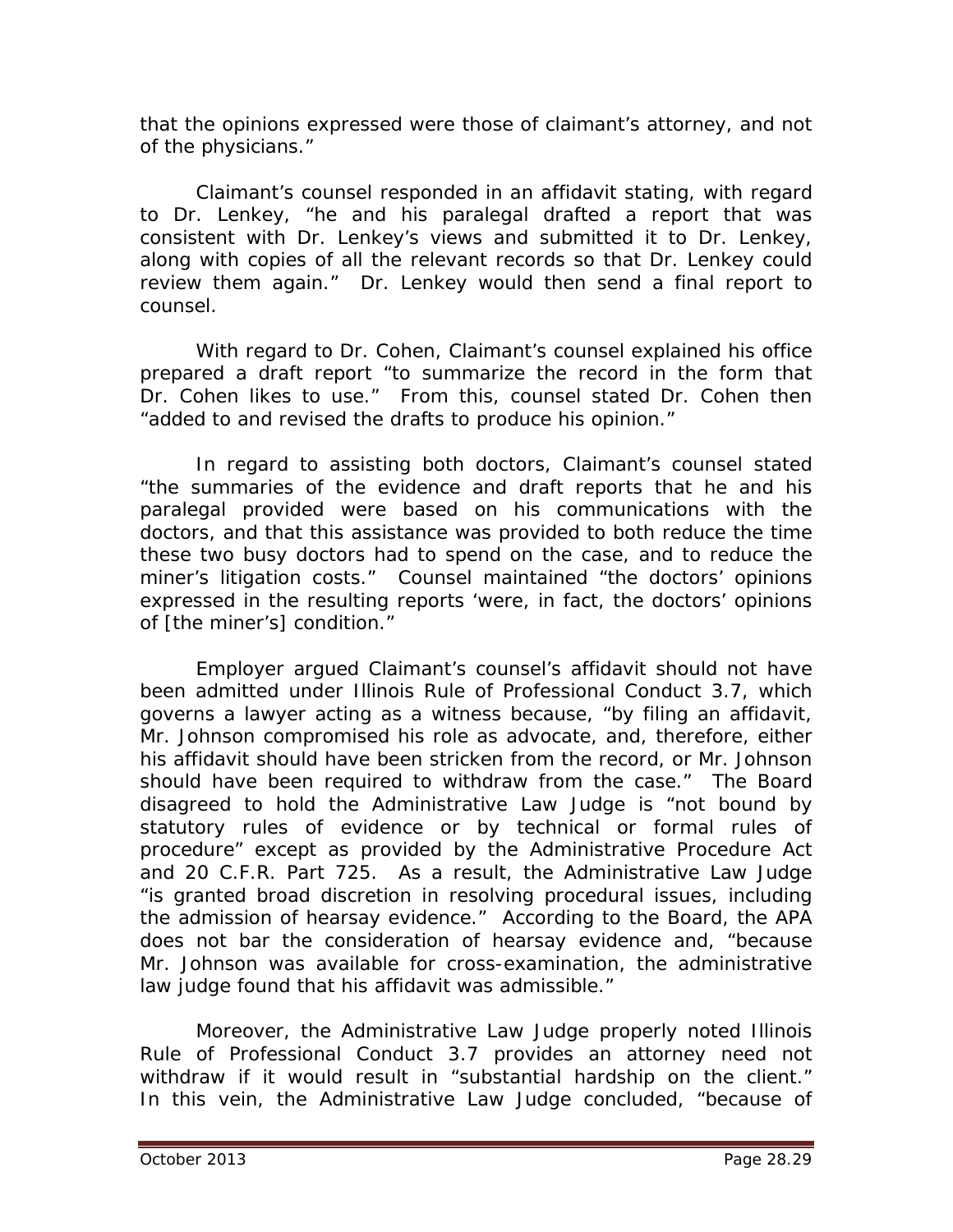Mr. Johnson's longstanding association with the case, and his familiarity with the facts and its procedural posture, requiring him to withdraw at this stage of the litigation would result in a substantial hardship to claimant."

However, the Administrative Law Judge improperly denied Employer's request to "re-depose" Drs. Lenkey and Cohen in light of information contained in Mr. Johnson's affidavit, and communications between counsel and the experts. In his denial of Employer's request, the Administrative Law Judge stated, "The issue of the mechanics of the drafting of the expert opinions is tangential to the issue of whether the reports are well reasoned, well documented, and credible." The Administrative Law Judge then stated, "Both Drs. Lenkey and Cohen have testified under oath and personally explained, in detail, the basis for their opinions" such that Employer "had ample opportunity to question both physicians, and the record will not be re-opened for cross-examination."

On this point, the Board concluded the Administrative Law Judge erred, and it remanded the claim to allow Employer the opportunity to cross-examine Drs. Lenkey and Cohen based on its access to communications between Claimant's counsel and the experts. Further, the Board instructed the Administrative Law Judge "must qualify all of the evidence as 'reliable, probative, and substantial,' including Mr. Johnson's affidavit, before relying upon it, pursuant to the standard set forth in *United States Steel Mining Co. v. Director, OWCP*  [Jarrell], 187 F.3d 384, 389 (4<sup>th</sup> Cir. 1999)."

## **c. Expert witness testimony**

Although Claimant served proper notice on the Director that he would present the testimony of his treating physician, the Director objected, arguing he did not know the physician intended to testify regarding 1983 examinations of Claimant. The Board accepted an interlocutory appeal in the case, and concluded the Administrative Law Judge properly admitted the testimony of the physician. *Morgan v. Director, OWCP*, 8 B.L.R. 1-491, 1-494 (1986).

Testimony of an expert witness presented at the hearing was stricken because of the proponent's failure to give actual notice to the other parties at least ten days in advance of the hearing pursuant to 20 C.F.R. § 725.457(a). Claimant presented expert physician witness testimony at the hearing and the Director, who was not present at the hearing and was not notified that the physician would be testifying,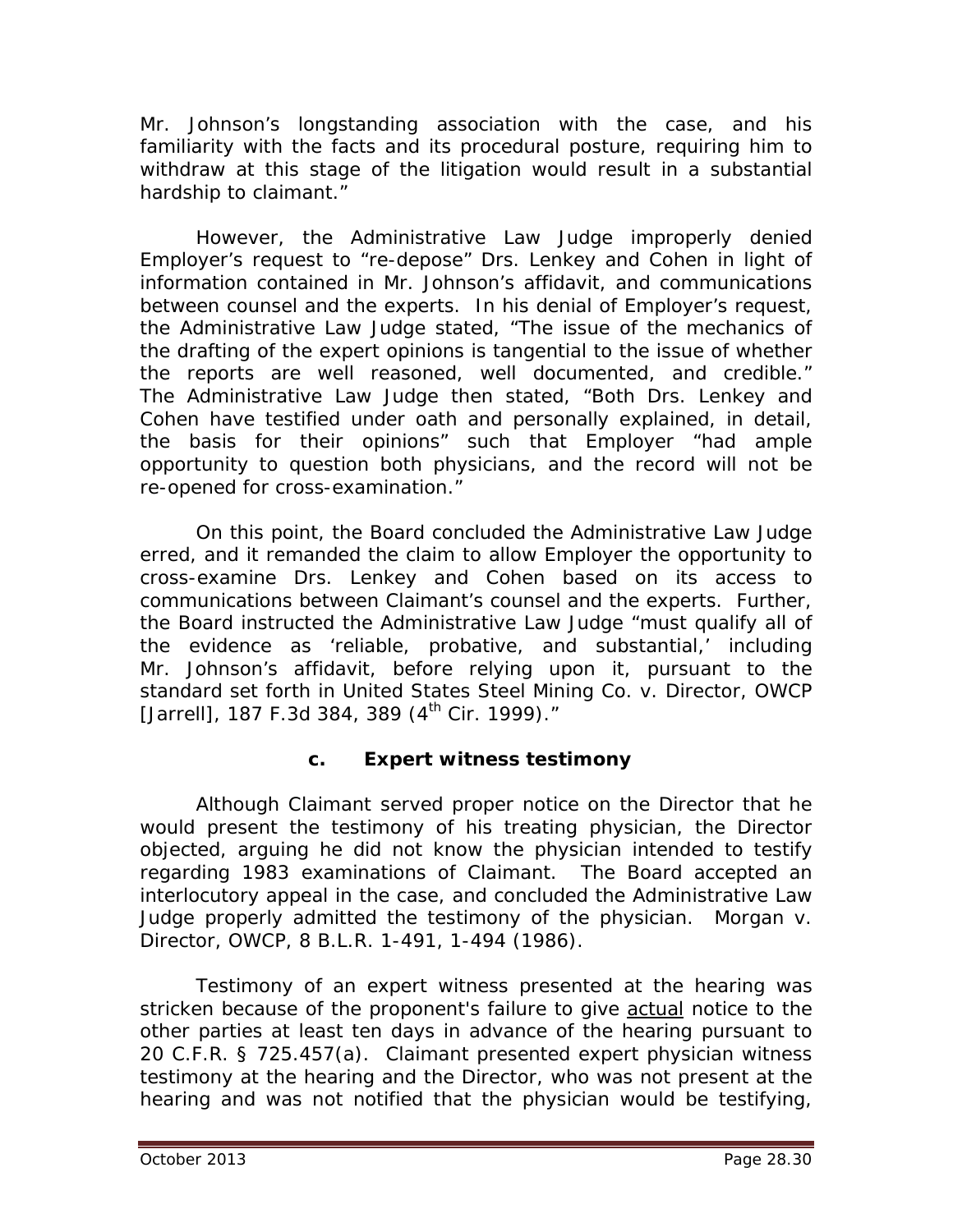filed a motion to strike, which the Administrative Law Judge should have sustained. *Hamric v. Director, OWCP*, 6 B.L.R. 1-1091 (1984).

## **d. Failure to notify representative of examination; exclusion proper**

The Administrative Law Judge properly refused to admit a non-qualifying blood gas study offered by Employer because the study was scheduled by Carrier without notifying Claimant's counsel. Although Employer provided more than 20 days' notice of its intent to proffer the evidence at the hearing, the Administrative Law Judge concluded "that the procuring of the blood gas study without first notifying claimant's attorney effectively circumvented claimant's right to legal representation" in contravention of 20 C.F.R. § 725.364. Moreover, it was proper for the Administrative Law Judge to deny Employer the opportunity to acquire another blood gas study because, under 20 C.F.R. § 725.455, the Administrative Law Judge was under no affirmative duty to seek out and receive all relevant evidence. *McFarland v. Peabody Coal Co.*, 8 B.L.R. 1-163, 1-165 (1985).

#### **e. Impeachment evidence, an exception to the 20-day rule**

In *Bowman v. Clinchfield Coal Co.*, 15 B.L.R. 1-22 (1991), the Administrative Law Judge erred in excluding a tape recording taken by the miner of an examining physician because the recording was not exchanged in compliance with the 20-day rule. The miner argued the recording was "of a conversation between himself and Dr. Byers which occurred during the course of his physical examination, and that during this conversation Dr. Byers offered a diagnosis which was contrary to that made in his written medical report." The Board held:

As claimant and the Director correctly contend, however, in excluding this recording from the record, the administrative law judge did not consider its admissibility pursuant to Section 725.456(b)(4), which permits new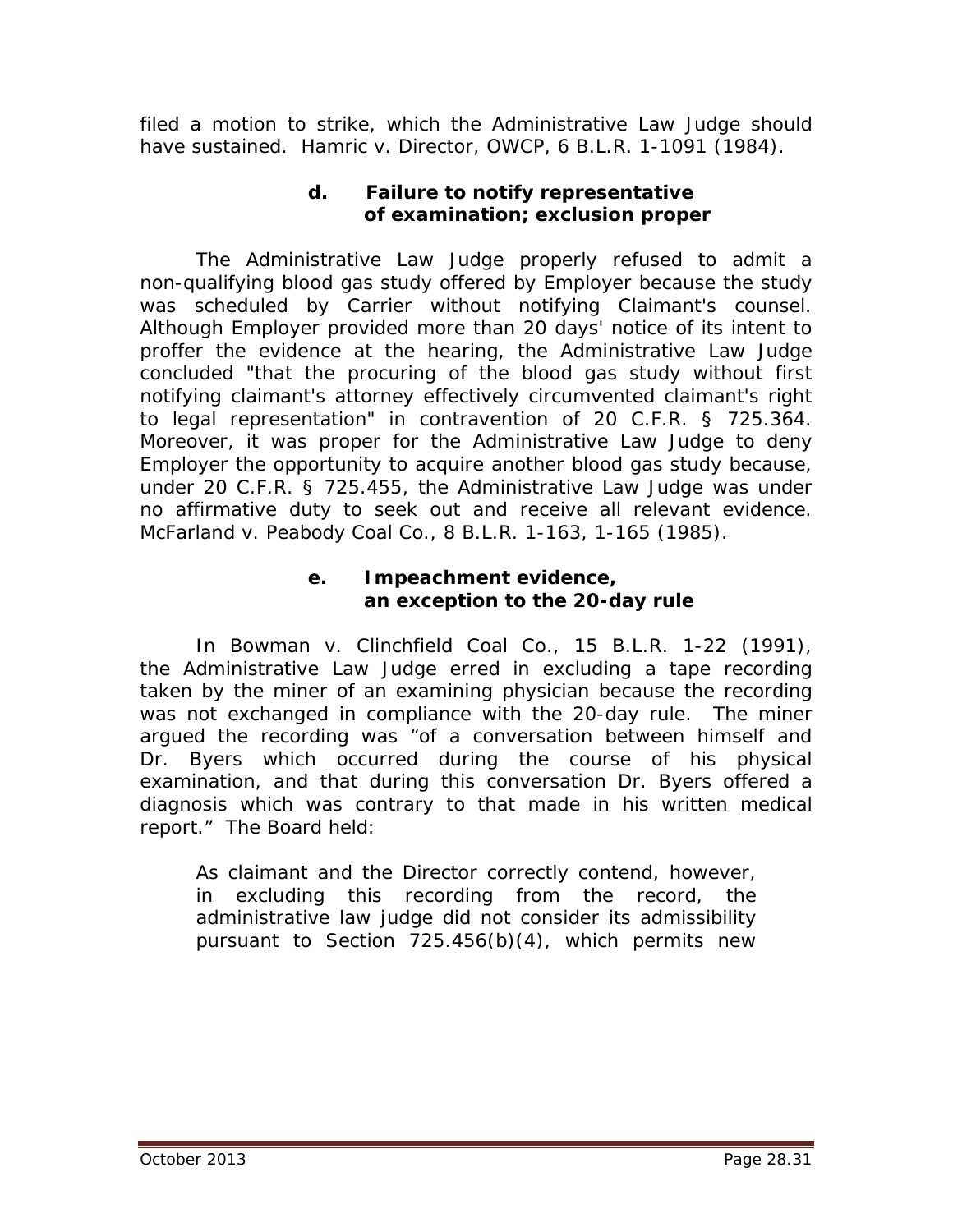evidence to be admitted at the hearing where the evidence is offered for impeachment purposes.

*Id.* at 1-24.[15](#page-31-0)

#### **2. Notice to carrier**

Due process requires that an insurance carrier be given written notice of a black lung claim prior to administrative adjudication of the claim affecting the carrier's liability. *Warner Coal Co. v. Director, OWCP* [Warman], 804 F.2d 346, 11 B.L.R. 2-62 (6<sup>th</sup> Cir. 1986). *See also Nat'l Mines Corp. v. Carroll*, 64 F.3d 135 (3rd Cir. 1995); *Tazco, Inc. v. Director, OWCP*, 895 F.2d 949 (4th Cir. 1990); *Caudill Construction Co. v. Abner*, 679 F.2d 1086, 12 B.L.R. 2-335, 2-338  $(6^{th}$  Cir. 1989).

For additional discussion of notification of the carrier, *see* Chapter 7.

## **3. Delay in notice of liability**

Employer alleged a five year delay in receiving notification of its potential liability from the date the claim was filed prevented it from obtaining a physician's report. The court held, however, the Department of Labor followed its regulations in notifying Employer of its liability, and Employer was not unduly prejudiced because the Administrative Law Judge found the report "unpersuasive." The court further held, "The operator did have ample opportunity to defend against the claims at issue." *Peabody Coal Co. v. Holskey*, 888 F.2d 440, 13 B.L.R. 2-95 ( $6^{th}$  Cir. 1989).

For additional discussion of the consequences of a delay in notifying a potential responsible operator or carrier of liability, or losing parts of a record, *see* Chapter 7.

<span id="page-31-0"></span>Under the pre-amendment regulations, 20 C.F.R. § 725.456(b)(4) provided the following:  $15<sup>15</sup>$ 

Notwithstanding any other provision of this paragraph, documentary evidence other than medical reports which is presented or discovered in connection with the testimony of a witness at the hearing may be admitted into the hearing record, subject to the objection of any party.

<sup>20</sup> C.F.R. § 725.456(b)(4). The amended regulations do not contain the provisions of 20 C.F.R. § 725.456(b)(4).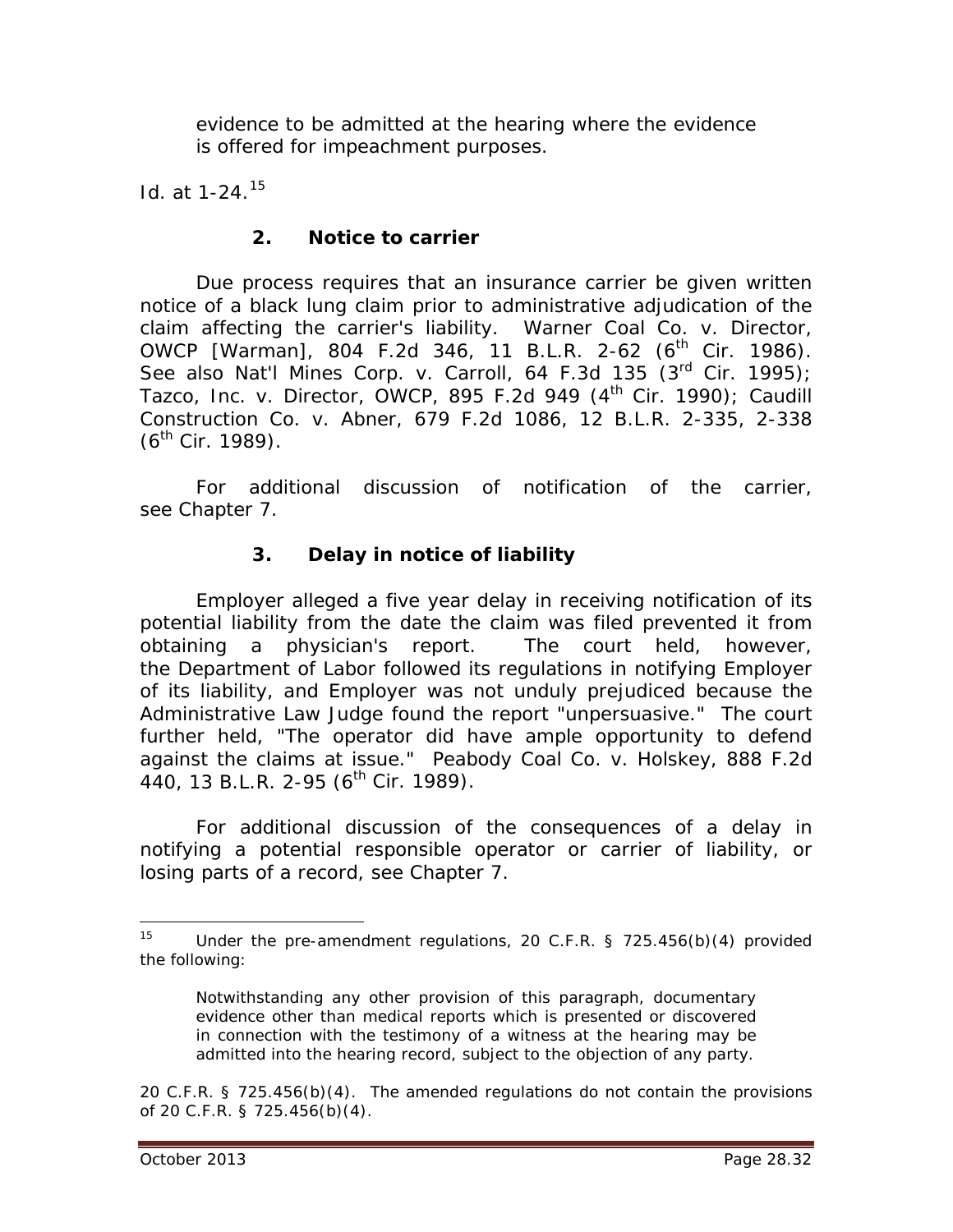## **VIII. Expert witness testimony**

Pursuant to 20 C.F.R. § 725.457(a), "Any party who intends to present the testimony of an expert witness at a hearing shall so notify all other parties to the claim at least 10 days before the hearing." The regulation further provides that "failure to give notice of the appearance of an expert witness in accordance with this paragraph, unless notice is waived by all parties, shall preclude the presentation of testimony by such expert witness." 20 C.F.R. § 725.457(a).

## **A. Actual notice of intent to present required**

Testimony of an expert witness presented at the hearing was stricken because of the proponent's failure to give actual notice to the other parties at least ten days in advance of the hearing pursuant to 20 C.F.R. § 725.457(a) of the regulations. Claimant presented expert physician witness testimony at the hearing and the Director, who was not present at the hearing and was not notified the physician would be testifying, filed a motion to strike, which the Administrative Law Judge should have sustained. *Hamric v. Director, OWCP*, 6 B.L.R. 1-1091 (1984).

#### **B. Expert witness provisions at 20 C.F.R. § 725.457 inapplicable to expert deposition testimony**

Twenty C.F.R. § 725.457 states, in part, "Any party who intends to present the testimony of an expert witness at a hearing . . . shall so notify all other parties to the claim at least 10 days before the hearing."

And, a failure to provide notice shall, unless waived by all parties, will result in preclusion of the expert's testimony. The Board holds 20 C.F.R. § 725.457(a) applies only to the appearance by an expert witness at the hearing, not to the introduction of deposition testimony at the hearing. A deposition taken five days before the hearing did not deny due process to the other parties because the other parties received adequate notice of the deposition pursuant to 20 C.F.R. § 725.458. *Tucker v. Eastern Coal Corp.*, 6 B.L.R. 1-743 (1984).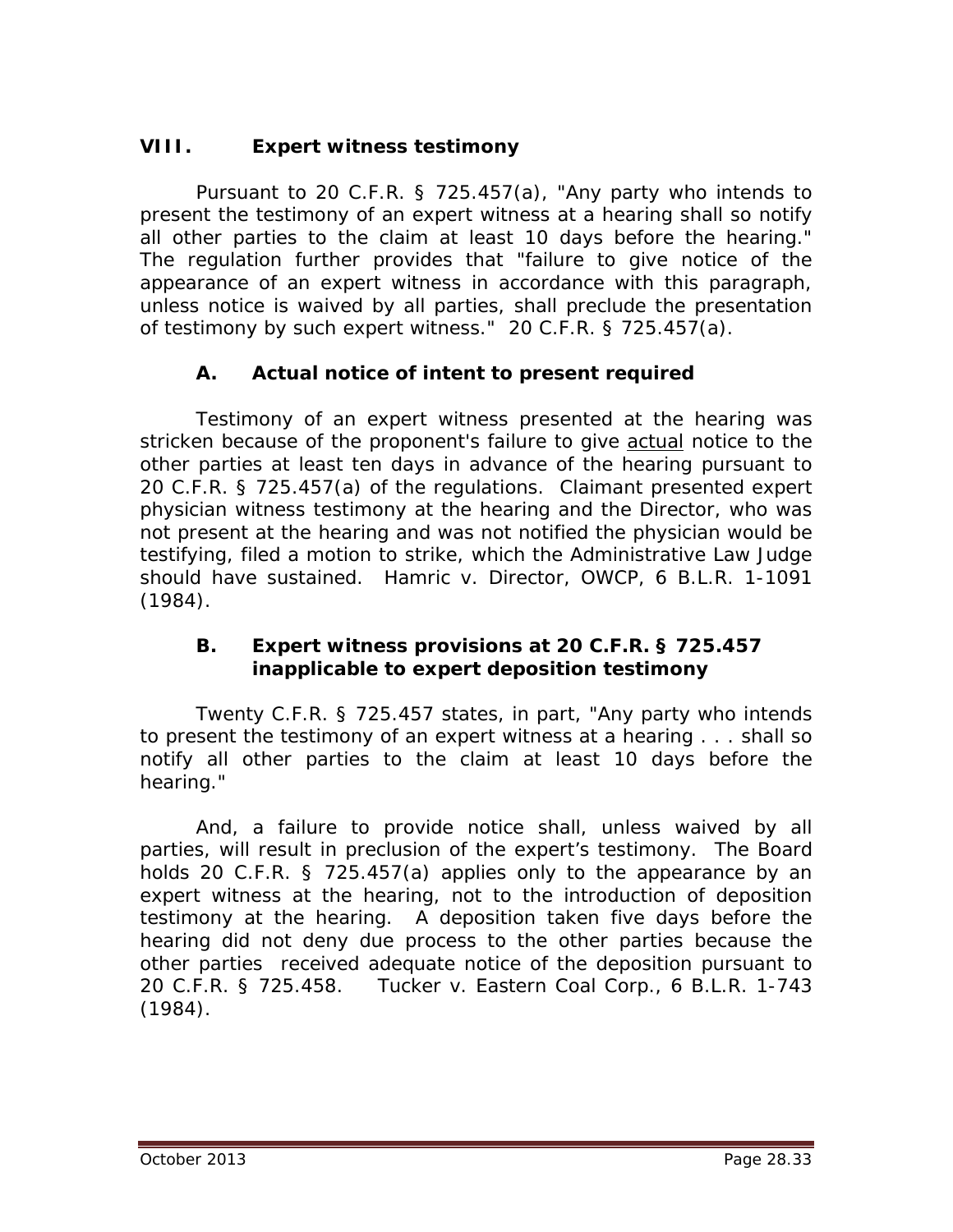# **IX. Failure to attend hearing**

Pursuant to 20 C.F.R. §§ 725.461(b) and 725.465, the unexcused failure of a party to attend the hearing constitutes a waiver of the right to present evidence at the hearing, and may result in a dismissal of the claim. Dismissal is proper where a claimant and his or her representative fail to appear at the hearing absent a showing of "good cause." The Administrative Law Judge is required to issue an order to show cause prior to dismissing the claim. *See e.g. Clevinger v. Regina Fuel Co.*, 8 B.L.R. 1-1 (1985) (no "good cause" established where (1) counsel stated he had not received the notice of hearing, (2) the Administrative Law Judge noted counsel was present at prior hearings, which were scheduled in the same notice, and (3) counsel failed to respond to the Administrative Law Judge's order to show cause).

## **A. Physical ailment, obligation to provide reasonable accommodation**

If a claimant is physically unable to attend a hearing, the Administrative Law Judge should make every effort to obtain his or her testimony by deposition, or by holding the hearing at a location most convenient to the claimant, including the claimant's home if s/he is bedridden. In this vein, the Board held it was improper for the Administrative Law Judge to dismiss a claim as abandoned where Claimant's counsel notified the Administrative Law Judge that Claimant recently underwent a cancer operation, and was unable to attend the hearing. *Robertson v. Director, OWCP*, 1 B.L.R. 1-932, 1-934 (1978).

The Administrative Law Judge did not abuse his discretion in awarding benefits where Claimant failed to attend the hearing because of a disabling stroke. Claimant's wife, who testified at the hearing, stated that the miner's speech was impaired, and he was confined to a wheelchair. The Administrative Law Judge then denied Employer's motion that the claim be dismissed or denied. Employer argued it had a right to cross-examine the miner, "but did not have an affirmative burden to obtain his deposition or testimony." The Board concluded otherwise to find the Administrative Law Judge appropriately protected Employer's interests by leaving the record open for 45 days to allow Employer to secure Claimant's testimony, and develop any further medical evidence. *Chaney v. Sahara Coal Co.*, 10 B.L.R. 1-8, 1-10 (1987).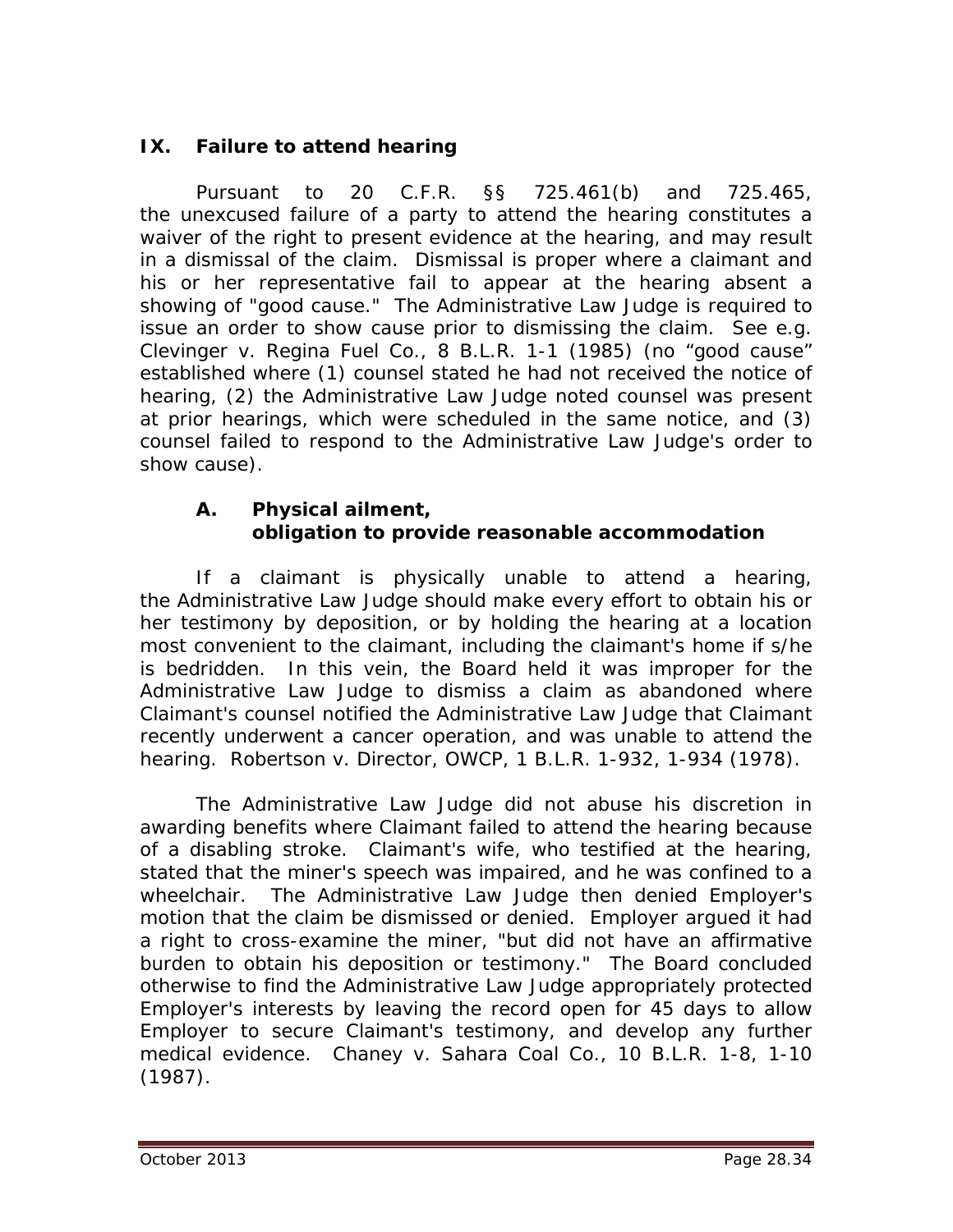## **B. Consideration of client's age and illness before binding client to acts of counsel**

The Board concluded the provisions at 20 C.F.R. § 725.461(b) are similar to **FRCP 41(b)**, and held the "rules reflect a court's inherent authority to control its docket, via dismissal, to manage the orderly and expeditious disposition of cases." The Board further held a dismissal "may be reversed only for a clear abuse of discretion," and a party is held responsible for the acts of its attorney. However, the Board did find abuse of discretion, and reversed the dismissal of a claim because the Administrative Law Judge did not consider Claimant's age and illness before binding her to the acts of her counsel, who failed to appear at the hearing. The Board noted Claimant forwarded the notice of hearing to her attorney expecting him to act, and Claimant's immediate response to the order to show cause demonstrated she was not attempting to delay the proceeding. *Howell v. Director, OWCP*, 7 B.L.R. 1-259 (1984).

# **C. Proceeding with hearing despite claimant's absence**

The Administrative Law Judge acted within his discretion in proceeding with a hearing despite Claimant's absence. Claimant's right to participate fully at the hearing was adequately protected where the Administrative Law Judge allowed Claimant an opportunity to submit a sworn statement in lieu of live testimony within 30 days of the hearing. The Board also concluded the Administrative Law Judge did not abuse his discretion in denying Claimant's third request for a continuance. *Wagner v. Beltrami Enterprises*, 16 B.L.R. 1-65 (1990).

#### **D. Error to dismiss claim—Director objected and payments were made by Trust Fund**

Neither Claimant nor her attorney appeared at the scheduled hearing and, by telephone, the Administrative Law Judge was advised Claimant did not wish to pursue her claim. The Administrative Law Judge then issued an order to show cause why the claim should not be dismissed. The Director responded, and requested a decision on the record without a hearing. Claimant also submitted a letter stating she (1) did not wish to withdraw her claim, (2) had no further evidence to submit, and (3) did not object to the submission of evidence by Employer. The Administrative Law Judge nevertheless dismissed the claim.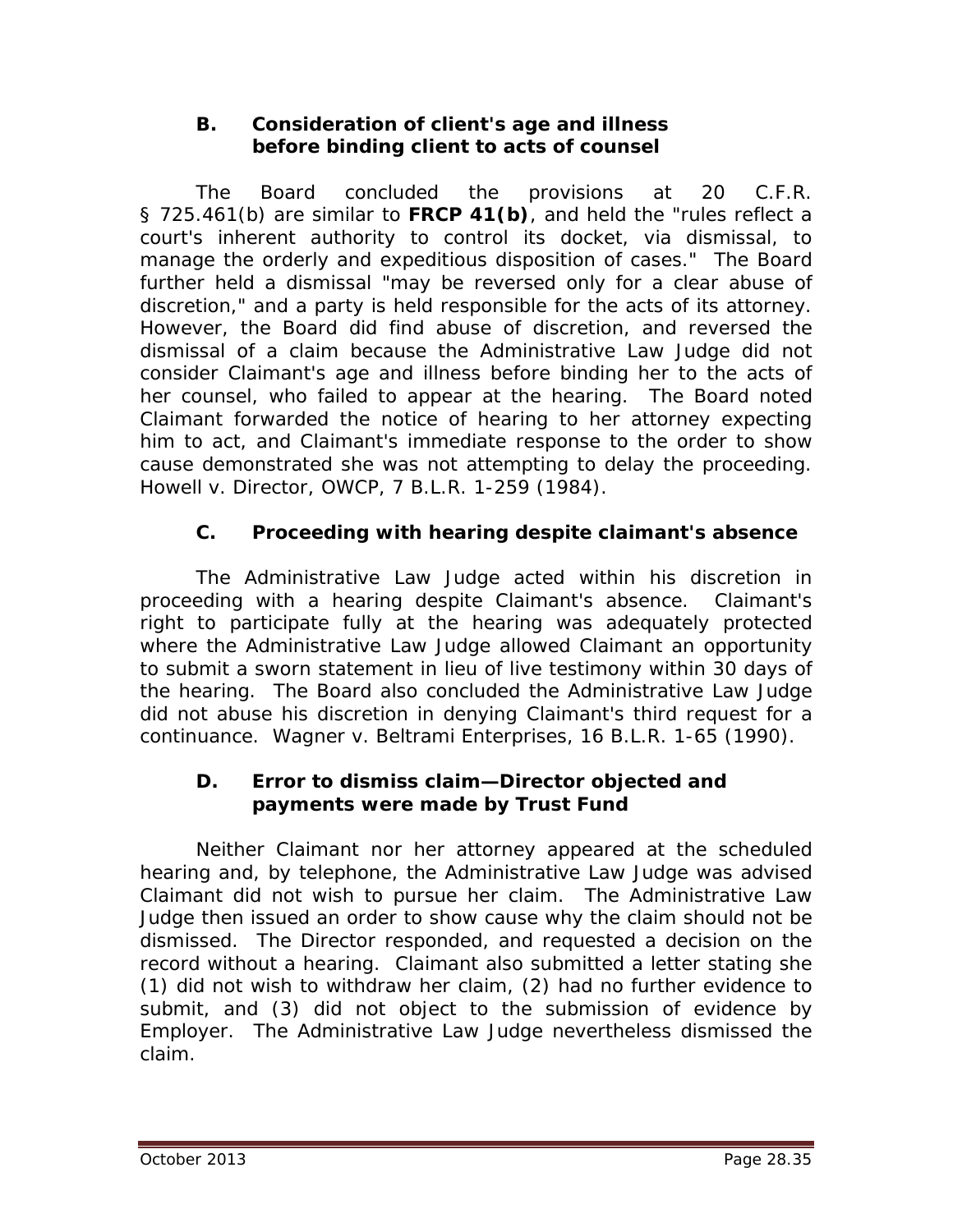On appeal, the Director argued the Administrative Law Judge was without authority to dismiss the case over the Director's objection, where payments were made from the Black Lung Disability Trust Fund. The Board agreed. On the other hand, the Board held:

The employer's argument that failure to dismiss the claim would circumvent its right to a hearing is without merit. While the employer does have a right to a hearing, 20 C.F.R. § 725.450, there is no requirement that the claimant be present at such a hearing. Further, the employer may seek a subpoena compelling the claimant to attend if it feels that her testimony is necessary to protect its interests.

*Palovich v. Bethlehem Mines Corp.*, 5 B.L.R. 1-70 (1982).

# **E. Inadvertent delay; no waiver of appeal rights**

Employer's failure to attend the hearing did not result in a waiver of its appeal rights to the Board where the attorney fully intended to appear, but car trouble precluded his attendance. *Kimmel v. Diamond Coal Co.*, 6 B.L.R. 1-288, 1-290, n.3 (1983).

# **X. Fair hearing**

# **A. Generally**

Pursuant to 20 C.F.R. § 725.455(b), the Administrative Law Judge is required to inquire fully into the matters at issue, and to receive all relevant and material testimony and documentary evidence. A full and fair hearing includes the opportunity to present a claim or defense by way of argument, proof, and cross-examination of witnesses. 5 U.S.C. § 556(d). *Laughlin v. Director, OWCP*, 1 B.L.R. 1-488, 1-493 (1973). Procedural due process requires notice and an opportunity to be heard. Each party must be allowed to fairly respond to evidence and present its case in full.

# **B. Importance of finality of hearing process**

Judicial finality "requires that claimants continue to pursue their claims or, if appropriate, that the claims be unconditionally withdrawn or dismissed." As a result, the Board concluded that orders holding certain black lung claims in abeyance were invalid because they lacked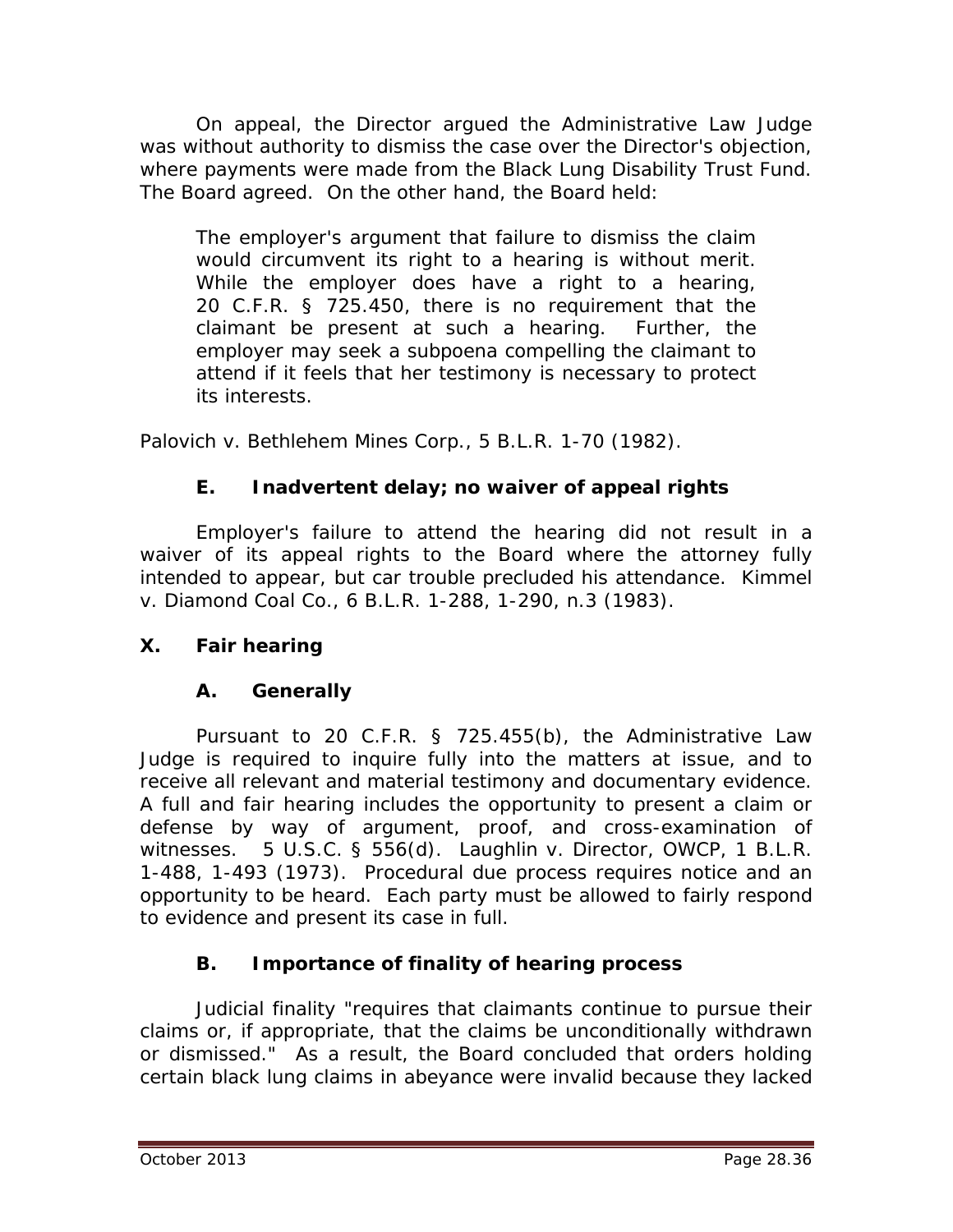judicial finality. *Slone v. Wolf Creek Collieries, Inc.*, 10 B.L.R. 1-66, 1-70 (1987).

# **C. Untimely hearing request**

The Administrative Law Judge properly determined Claimant was not entitled to benefits because the claim was abandoned as a result of Claimant's failure to request a hearing within 60 days of the District Director's denial, or to petition for modification within one year of such denial. *Stephens v. Director, OWCP*, 9 B.L.R. 1-227, 1-230 (1987).

# **D. Impartiality required**

# **1. Conduct of the Administrative Law Judge**

Claimant was denied a fair hearing because, "[a]t a number of points during the hearing, the administrative law judge expressed disbelief regarding claimant's testimony and substituted his own personal knowledge and experience in place of hearing testimony." The Board further noted the Administrative Law Judge incorrectly accused Claimant's counsel of asking leading questions, and impeded the examination of witnesses. *Hutnick v. Director, OWCP*, 7 B.L.R. 1-326, 1-328 (1984).

# **2. Treatment of witnesses**

Claimant received a fair hearing despite a contention that both attorneys did not stand an equal distance from Claimant while he testified. Claimant had difficulty hearing and, as a result, Director's counsel was allowed to move closer to Claimant during questioning. There was no indication from the record that Claimant was harassed, intimidated, or prejudiced. *Casias v. Director, OWCP*, 6 B.L.R. 1-438, 1-445 (1993).

# **3. Competency of witnesses**

The Administrative Law Judge did not err in failing to explore a witness's mental capacity, despite a contention the miner's speech impairment impeded his ability to testify. The Administrative Law Judge afforded the lay representative great latitude, the transcript did not indicate any mental infirmity, and no formal objections to the witness' mental qualifications were raised. In this vein, the Board held the fact-finder is in a better position than an appellate tribunal to determine whether a witness is mentally capable of testifying, and the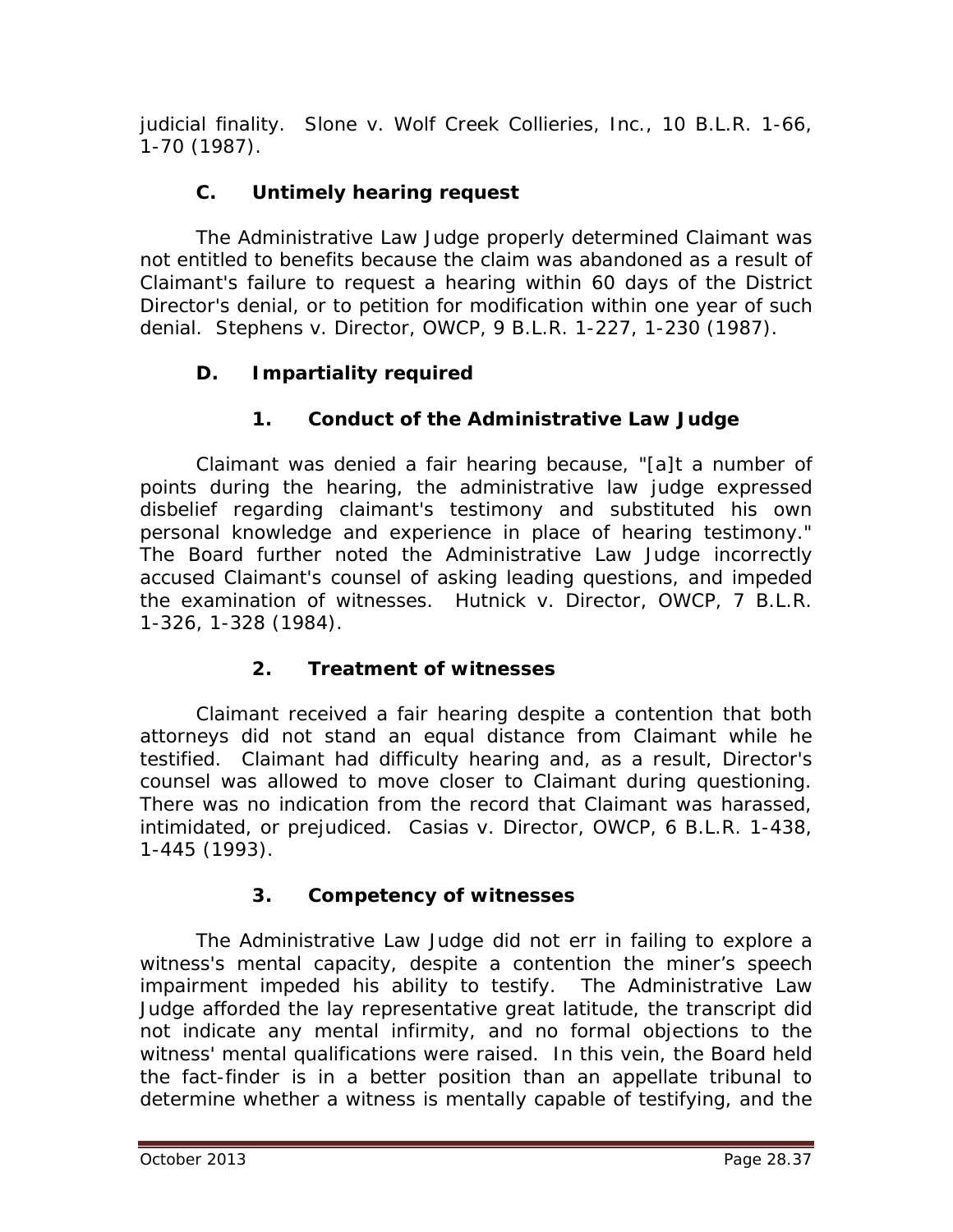Administrative Law Judge's determination will not be overturned unless it is "clearly erroneous." *Elswick v. Eastern Assoc. Coal Corp.*, 2 B.L.R. 1-1016 (1980).

Under *Shapell v. Director, OWCP*, 7 B.L.R. 1-304 (1984), the Administrative Law Judge must determine the complexity of the legal and medical problems presented in the case, and must assess Claimant's ability to comprehend the issues and participate actively in their resolution. Factors to consider include physical defects, age, formal education, apparent intelligence and general knowledge.

## **E. Right to oral hearing**

For further discussion of issues surrounding the right to a hearing, *see* Chapter 26.

## **1. On remand**

## **a. Witness credibility not dispositive**

A motion for a new hearing is properly denied when witness credibility is not dispositive. *Berka v. North American Coal Corp.*, 8 B.L.R. 1-183, 1-184 (1985). *See also White v. Director, OWCP*, 7 B.L.R. 1-348 (1984); *Strantz v. Director, OWCP*, 3 B.LR. 1-431, 1-433 (1981); *Worrell v. Consolidation Coal Co.*, 8 B.L.R. 1-158, 1-160 (1985); *Meholovitch v. Oglebay Norton Co.*, Case No. 85-3485  $(6^{th}$  Cir. May 9, 1986) (unpub.).

#### **b. New hearing required; witness credibility at issue**

A new hearing is required if the credibility of witnesses is a crucial, important, or controlling factor in resolving a factual dispute. *Worrell, supra; White, supra; Strantz, supra.*

## **c. Notice to parties**

In *Strantz v. Director, OWCP*, 3 B.LR. 1-431 (1981), the Board held, pursuant to 5 U.S.C. § 554(d), "the same Administrative Law Judge who heard the case the first time should hear the case on remand unless he is unavailable." If an Administrative Law Judge is unavailable, then the parties must be notified and be given "an opportunity to express any objections to the transfer of the case to another administrative law judge or request a *de novo* hearing."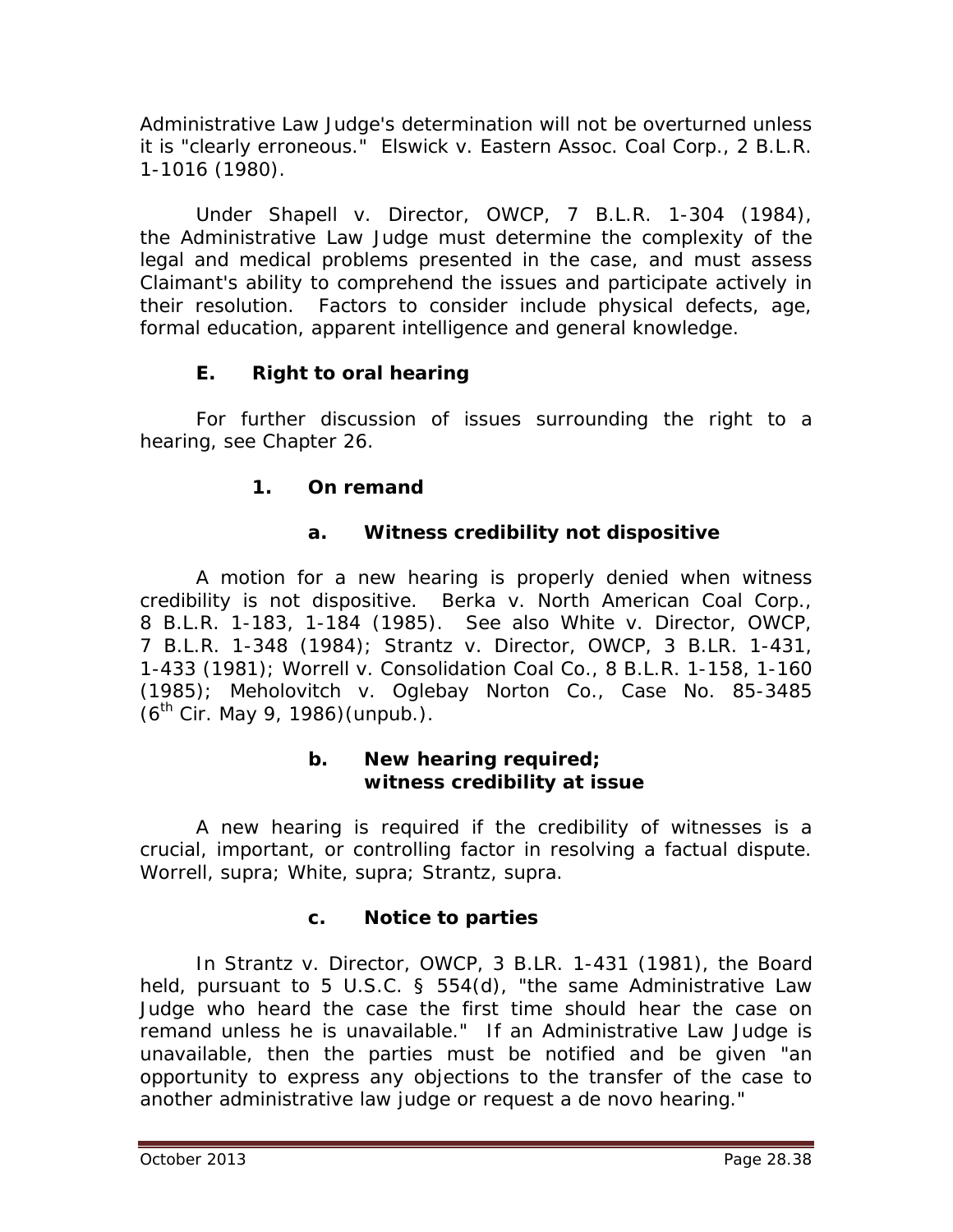#### **2. Multiple claims under 20 C.F.R. § 725.309**

Pursuant to *Lukman v. Director, OWCP*, 896 F.2d 1248 (10<sup>th</sup> Cir. 1990) and *Dotson v. Director, OWCP*, 14 B.L.R. 1-10 (1990)(en banc), the parties are entitled to an oral hearing in a subsequent claim filed pursuant to 20 C.F.R. § 725.309 of the regulations.

## **3. Overpayment claims**

Citing to *Califano v. Yamasaki*, 442 U.S. 682 (1979), the Board held, in cases where the waiver of recovery is not at issue, the District Director may begin recoupment prior to a hearing and decision concerning the amount of the overpayment. *Burnette v. Director, OWCP*, 14 B.L.R. 1-152 (1990).

## **F. Waiver of hearing**

#### **1. Waiver must be voluntary, intentional, and in writing**

Pursuant to 20 C.F.R. § 725.461, "If all parties waive their right to appear before the administrative law judge, it shall not be necessary for the administrative law judge to give notice of, or conduct, an oral hearing."

A request for waiver of an oral hearing must be voluntary, intentional, and in writing. *Morgan v. Carbon Fuel Co.*, 3 B.R.B.S. 302, 307 (1976).

# **2. Withdrawal of waiver of hearing**

A waiver of the right to a formal hearing may be withdrawn for "good cause" at any time prior to "mailing" of the decision in the claim pursuant to 20 C.F.R. § 725.461(a). And, the Administrative Law Judge may conduct a hearing despite the fact that the parties have agreed to a waiver, if s/he determines the appearance and testimony of witnesses would be of value. 20 C.F.R. § 725.461(a).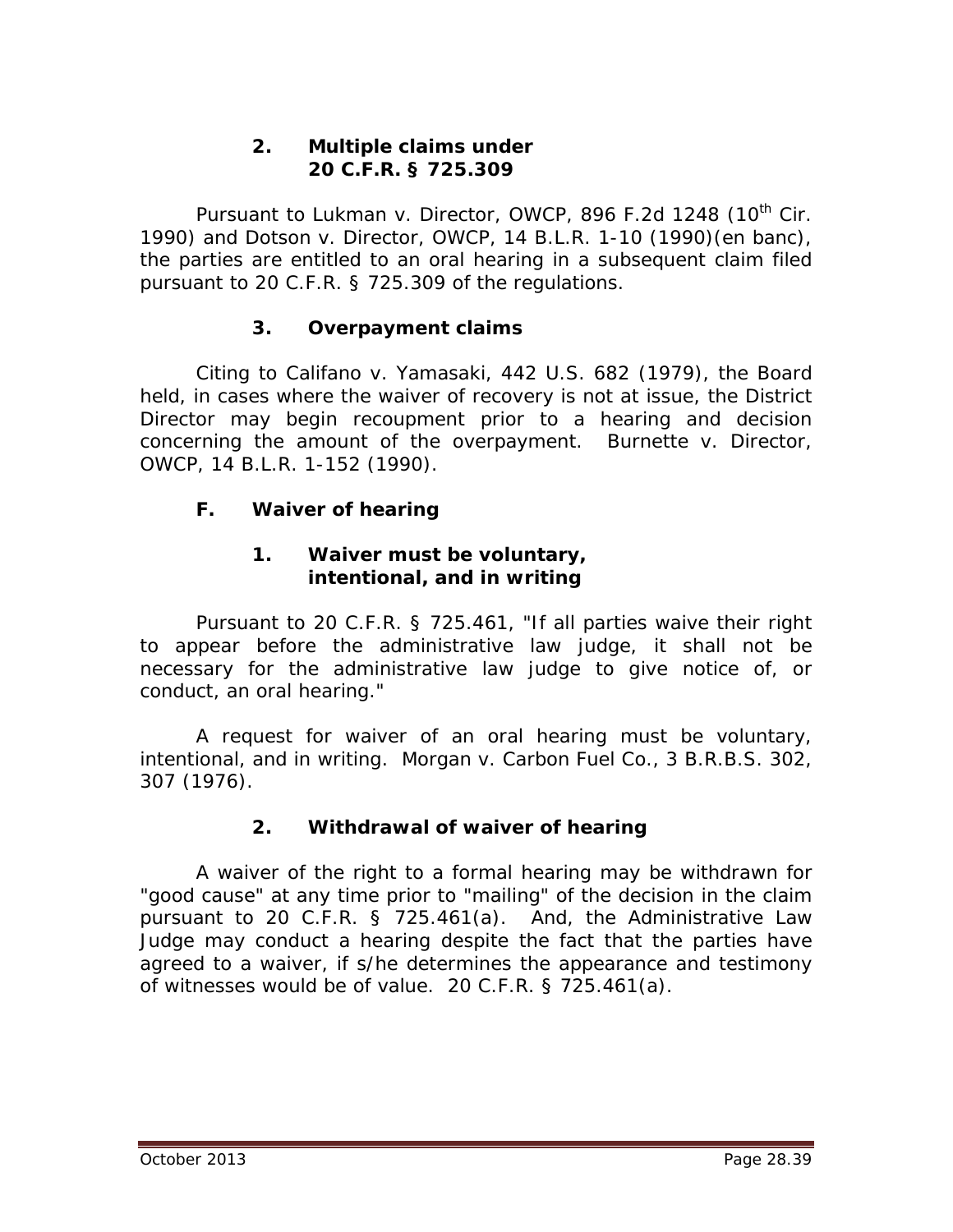#### **3. Error to decide merits of claim where hearing not waived**

The Administrative Law Judge erred in awarding benefits on the record under 20 C.F.R. Part 727, where neither the Director nor Claimant requested a waiver of their right to a hearing in writing pursuant to 20 C.F.R. § 725.461. The Board noted, although Claimant advised the Administrative Law Judge in advance he would not be able to attend the hearing, the "Director submits that Claimant's unjustified failure to attend the hearing prejudicially deprived the Director of the right to examine, and that claimant's testimony is crucial to the resolution of the contested issue of total disability."

The Board remanded the claim for issuance of an order to show cause why the claim should not be dismissed pursuant to 20 C.F.R. § 725.465(c), which provides, "In any case where a dismissal of a claim, defense, or party is sought, the administrative law judge shall issue an order to show cause why the dismissal should not be granted and afford all parties a reasonable time to respond to such order." *Churpak v. Director, OWCP*, 9 B.L.R. 1-71, 1-72 and 1-73 (1986).

## **G. Hearing limited to contested issues**

Pursuant to 20 C.F.R. § 725.421(b), the District Director is required to forward a Form CM-1025 to the Administrative Law Judge, which sets forth the contested and uncontested issues in the claim. Moreover, 20 C.F.R. § 725.463(a) provides the hearing is confined to the issues listed as contested, or to any other issue raised in writing before the District Director. The purpose of these regulatory provisions is "to expedite cases by ensuring that the parties are not surprised by new issues at the hearing, and to force the parties to develop evidence prior to the hearing." *Carpenter v. Eastern Assoc. Coal Corp.*, 6 B.L.R. 1-784, 1-786 (1984). The Board holds, "Intent and notice are important criteria" to consider in applying 20 C.F.R. § 725.463(a) "to permit or prevent consideration of substantive issues." *Chaffins v. Director, OWCP*, 7 B.LR. 1-431 (1984).

For additional discussion of the issues to be adjudicated and amending the Form CM-1025, *see* Chapter 26.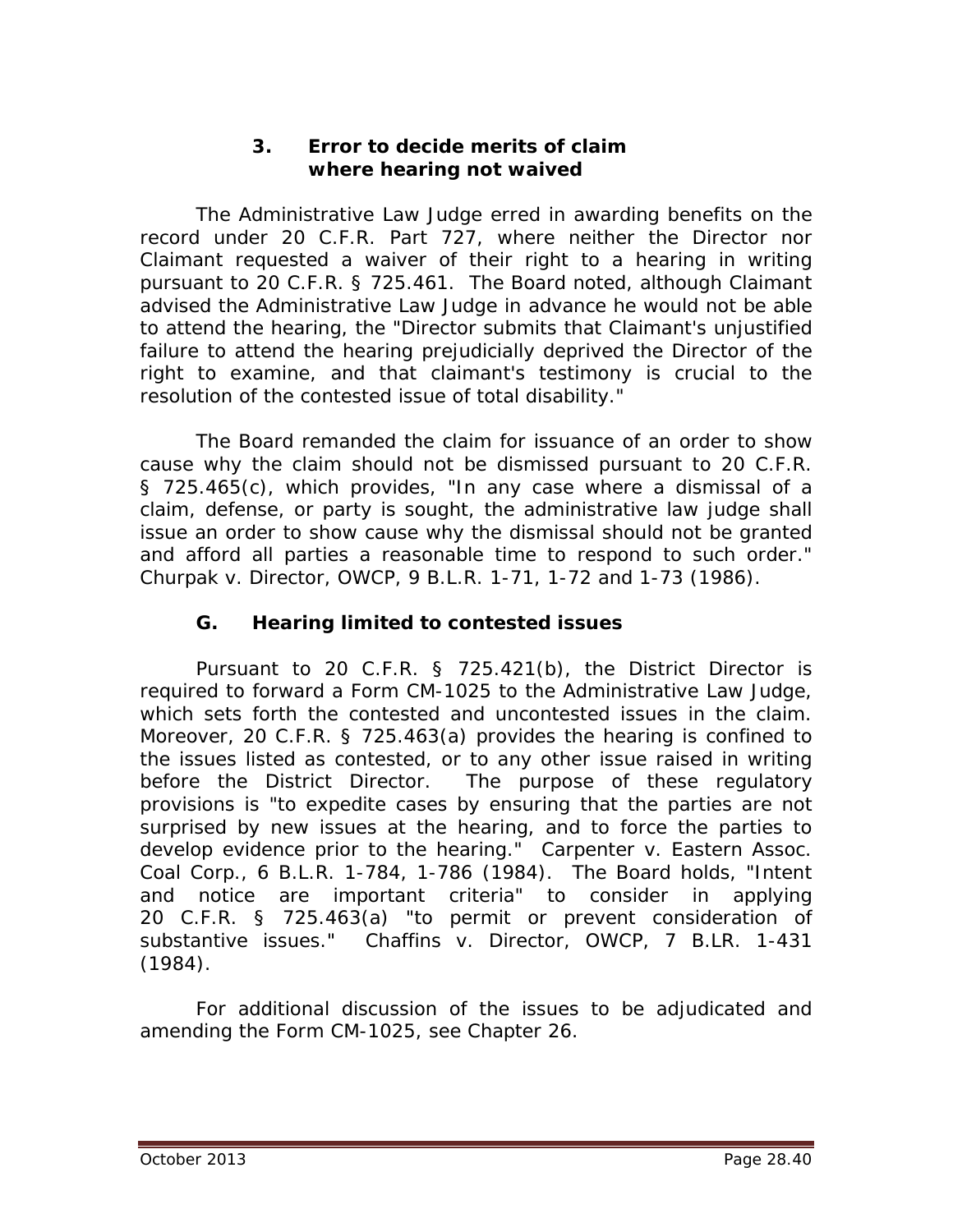## **XI. Hearsay**

## **A. Medical reports and testing**

## **1. Elements of reliability**

Medical reports, which are *ex parte*, may constitute "substantial evidence" provided certain safeguards are met. In *Richardson v. Perales*, 402 U.S. 389 (1971), the Supreme Court held:

. . . a written report by a licensed physician who has examined the claimant and who sets forth in his report his medical findings in his area of competence may be received as evidence in a disability hearing and, despite its hearsay character and an absence of cross-examination, and despite the presence of opposing direct medical testimony and testimony by the claimant himself, may constitute substantial evidence supportive of a finding by the hearing examiner adverse to the claimant, when the claimant has not exercised his right to subpoena the reporting physician and thereby provide himself with the opportunity for cross-examination of the physician.

#### *Id.* at 402.

The following factors must be considered in determining how much weight to accord to a "hearsay" report: (1) whether the out-ofcourt declarant has an interest in the result of the case; (2) whether the opposing party could have obtained the report prior to the hearing and could have subpoenaed the declarant; (3) whether the report is internally consistent on its face; and (4) whether the report is inherently reliable. *See also U.S. Pipe & Foundry Co. v. Webb*, 595 F.2d 264, 2 B.L.R. 2-7 (5<sup>th</sup> Cir. 1979).

## **2. Reports based on physical examinations**

Properly authenticated reports, which are written by a licensed physician who examined the miner, may be received as evidence at a hearing. Despite their hearsay character, these reports may constitute "substantial evidence" in support of a medical finding. *Hogarty v. Honeybrook Mines, Inc.*, 3 B.R.B.S. 485 (1976).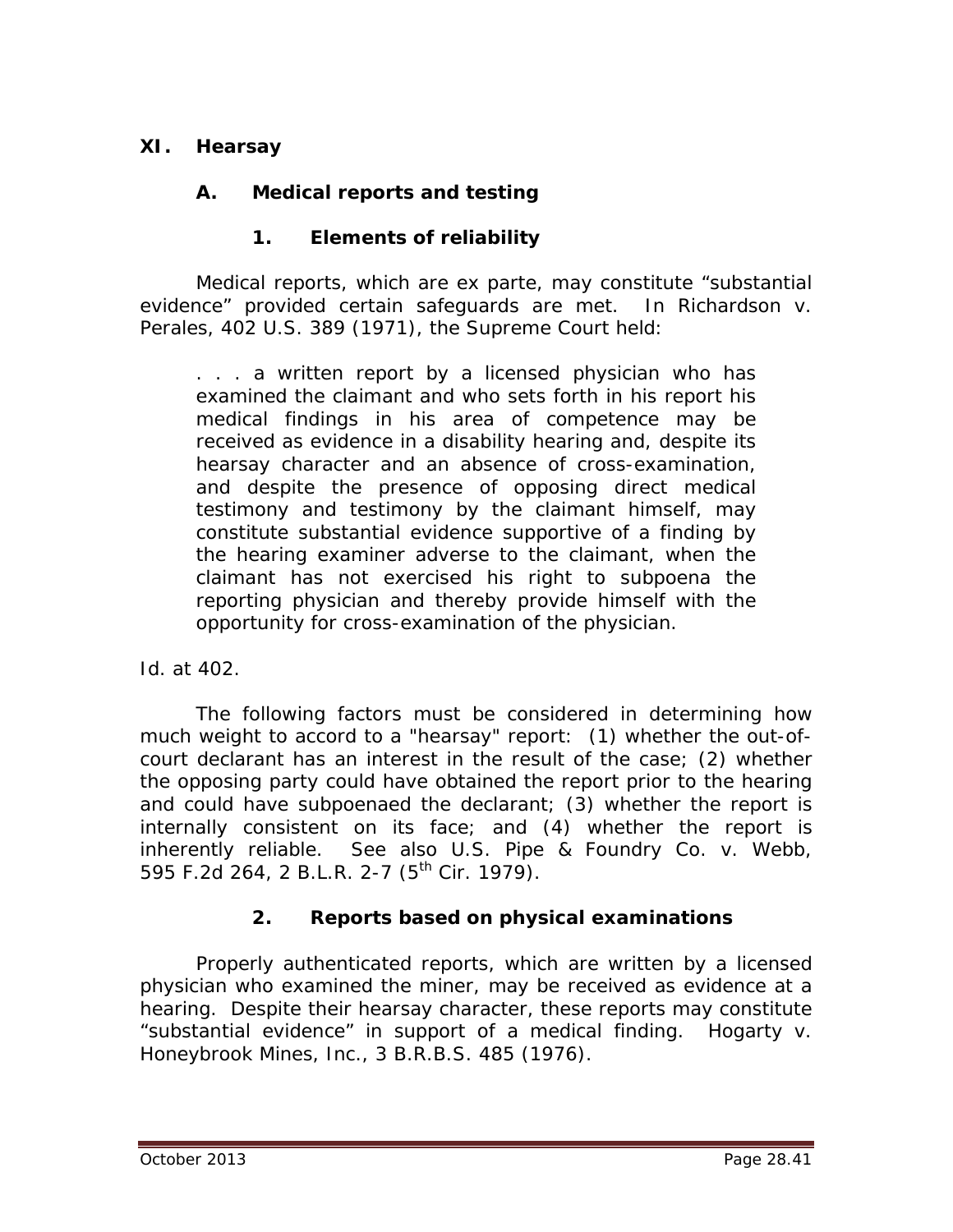# **3. Consultative reports**

In *Evosevich v. Consolidation Coal Co.*, 789 F.2d 1021, 9 B.L.R. 2-10  $(3<sup>rd</sup>$  Cir. 1986), the Third Circuit held a non-examining physician's report is admissible, and may constitute "substantial evidence."

## **4. Results of objective testing**

In *Parsons v. Black Diamond Coal Co.*, 7 B.L.R. 1-236 (1984), the Board held x-ray, blood gas and pulmonary studies, and physicians' reports are admissible over hearsay objections. *See also U.S. Pipe & Foundry Co. v. Webb*, 595 F.2d 264, 2 B.L.R. 2-7 (5th Cir. 1979) (*ex parte* physicians' reports and x-ray readings constitute probative evidence in black lung claims).

## **B. Affidavits**

An affidavit regarding the length of coal mine employment is admissible despite challenges based on its hearsay character. *Williams v. Black Diamond Coal Mining Co.*, 6 B.L.R. 1-188 (1983). *See also White v. Douglas Van Dyke Coal Co.*, 6 B.L.R. 1-905, 1-908 n. 3 (1984).

## **C. Death of authoring physician**

The Administrative Law Judge erred in excluding a medical report as "hearsay," where the deposed physician was unavailable for cross-examination due to his death. The Board concluded the opposing party had a fair opportunity to counter the physician's findings and, therefore, due process was satisfied. *Fowler v. Freeman United Coal Mining Co.*, 7 B.L.R. 1-495 (1984), *aff'd. sub. nom.*, *Freeman United Coal Mining Co. v. Director, OWCP [Fowler]*, Case No. 85-1013 ( $7^{\text{th}}$  Cir. June 24, 1986) (unpub.).

# **D. Evidence that is lost or destroyed**

# **1. Chest x-ray studies**

Lost, destroyed, or "otherwise unavailable" x-ray studies of a deceased miner should be handled under 20 C.F.R. § 718.102(d) as follows: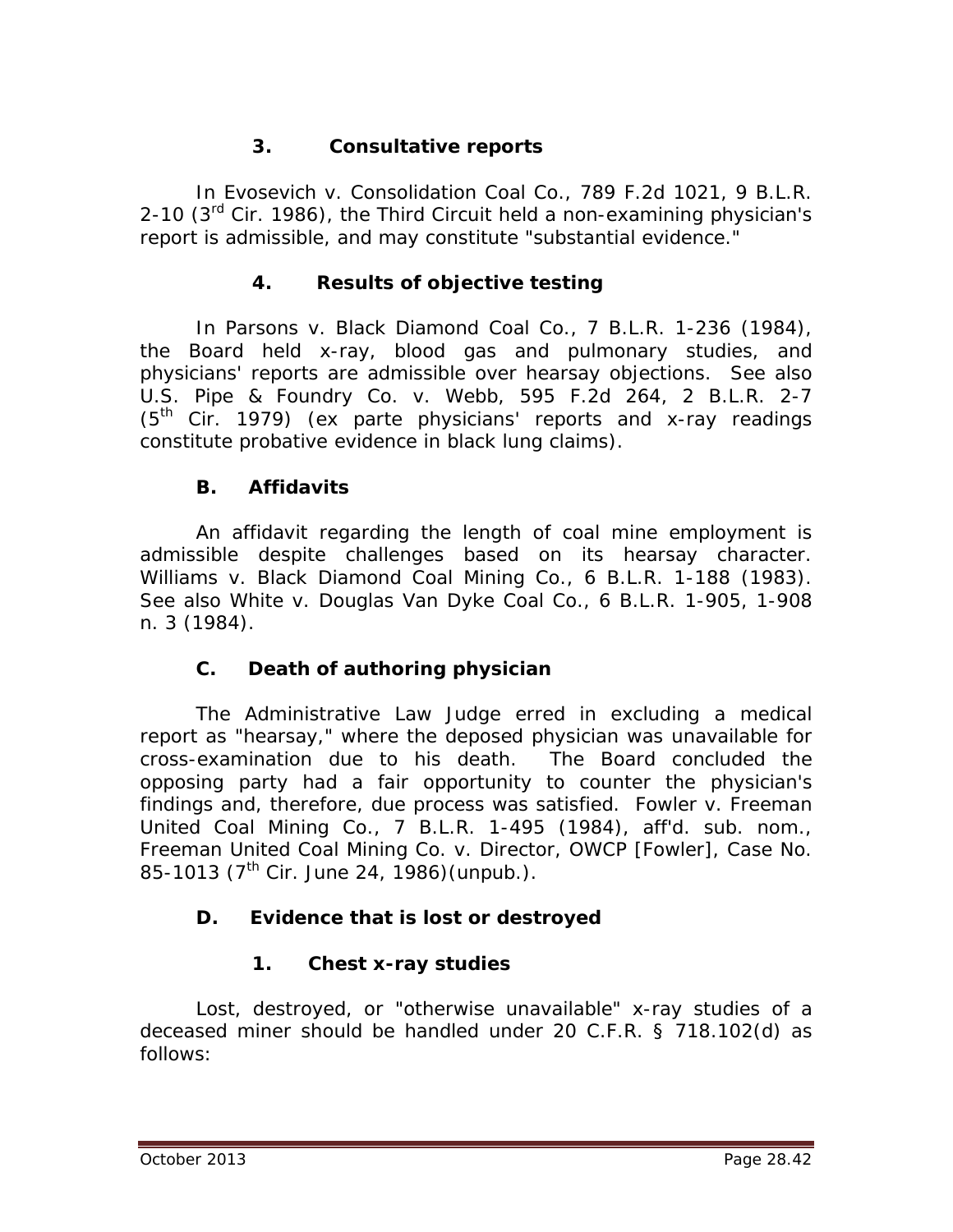Where the chest X-ray of a deceased miner has been lost, destroyed, or is otherwise unavailable, a report of the chest X-ray submitted by any party shall be considered in conjunction with the claim.

## 20 C.F.R. § 718.102(d).

An x-ray re-reading was properly admitted even though the x-ray film was lost. This is because the opposing party could depose the reader, thus satisfying its right to cross-examination. Specifically, the Board noted "employer was on notice for eight and one-half months that the x-ray was missing and failed to avail itself of the opportunity to depose the interpreting physician." *Pulliam v. Drummond Coal Co.*, 7 B.L.R. 1-846 (1985).

#### **2. Autopsy evidence**

In *Lewis v. Consolidation Coal Co.*, 15 B.L.R. 1-37 (1991), the Board held, where autopsy slides were not available for review by Employer's physicians, Employer's right of cross-examination could be satisfied by deposing the prosector, or by presenting the prosector's testimony at the hearing. The Board concluded the right of cross-examination through the use of these methods is consistent with the standard set forth in *Richardson v. Perales*, 402 U.S. 389, 405 (1971). *See also Peabody Coal Co. v. Holskey*, 888 F.2d 440, 13 B.L.R. 2-95 ( $6<sup>th</sup>$  Cir. 1989) (Employer was not denied a fair hearing despite the fact it was notified of a claim five years after the miner's death).

## **XII. Official notice**

## **A. Procedure used**

In *Pruitt v. Amax Coal Co.*, 7 B.L.R. 1-544, 1-546 (1984), the Board delineated the procedures for taking official notice, and stated the following:

The rules of official notice in administrative proceedings are more relaxed than in common law courts. The mere fact that the determining body has looked beyond the record proper does not invalidate its action unless substantial prejudice is shown to result. (citation omitted). Although the administrative law administrative law judge erred in failing to cite the "B" reader list as the source of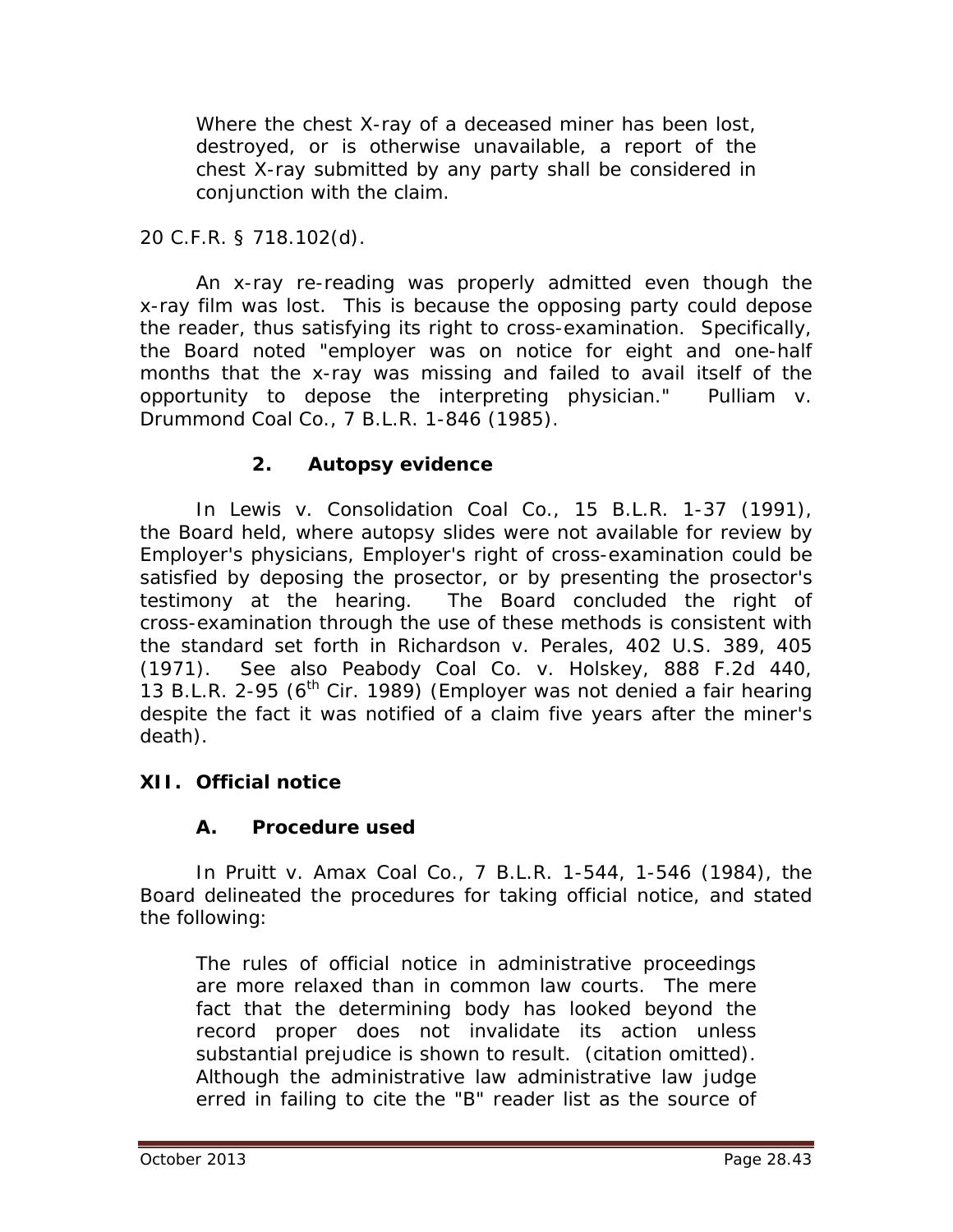his information regarding Dr. Morgan's qualifications, and the parties should have been afforded a full opportunity to dispute his qualifications, *Casias v. Director, OWCP*, 2 B.L.R. 1-259 (1979), the error is harmless because Dr. Morgan's name does, in fact, appear on the "B" reader list and a contrary finding cannot be made on remand. (citations omitted). Claimant has not shown that he was substantially prejudiced by the administrative law administrative law judge's action.

*Id.* at 1-546.

## **B. Taking official notice of one expert but not another expert constitutes error**

In *Simpson v. Director, OWCP*, 9 B.L.R. 1-99 (1986), the record was silent with regard to the B-reader status of two physicians. The Administrative Law Judge erred in taking official notice of the B-reader status of one of the physician's appearing on the B-reader list without taking official notice of the other physician's name appearing on the list. This resulted in the Administrative Law Judge improperly according more weight to the x-ray interpretation of one reader based on the physician's "superior" B-reader credentials which, as the Board concluded, was substantially prejudicial to the opposing party.

For additional discussion regarding taking official notice, *see* Chapter 3.

# **XIII. Reassignment/transfer of cases**

## **A. Bias by original deciding Administrative Law Judge**

The Board holds it has authority to order reassignment of a case to a different Administrative Law Judge on remand if it determines the original deciding Administrative Law Judge exhibited bias against one of the parties. *Cochran v. Consolidation Coal Co.*, 16 B.L.R. 1-101 (1992).

In *Milburn Colliery Co. v. Director, OWCP [Hicks]*, 138 F.3d 524 (4<sup>th</sup> Cir. 1998), the court held, considering the numerous legal errors made by the original Administrative Law Judge, the claim should be reassigned to another Administrative Law Judge on remand as it "requires a fresh look at the evidence, unprejudiced by the various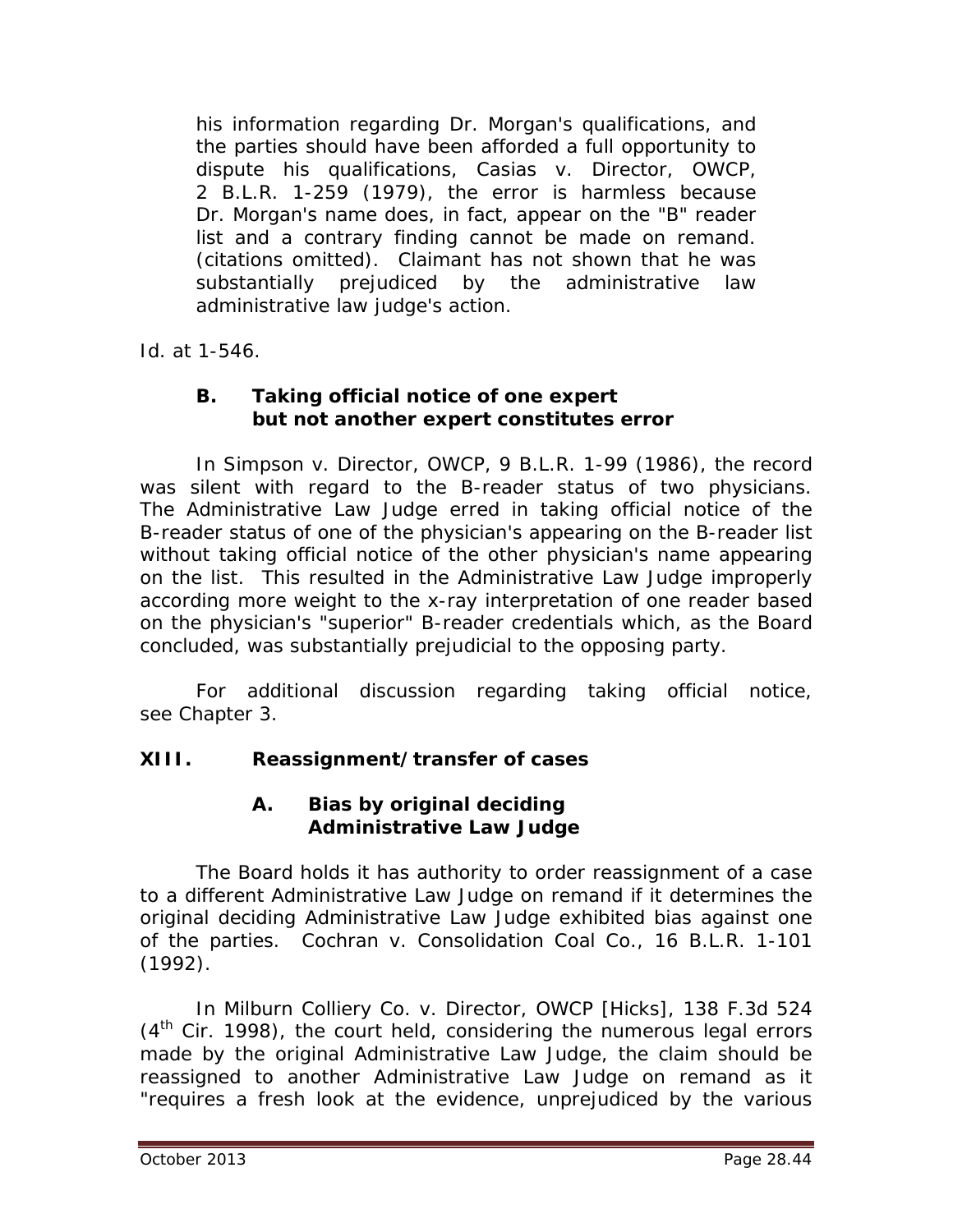outcomes of the administrative law judge's and Board's orders below . . .."

## **B. Unavailability of original deciding Administrative Law Judge**

## **1. On remand**

The Chief Administrative Law Judge properly assigned a case on remand to a new Administrative Law Judge without first giving Claimant notice. The court held:

This is not a case where the matter was simply referred to another administrative law judge. Here, the original administrative law judge had left the agency, leaving reassignment as the only option. As to the notice problem, 29 C.F.R. § 18.30<sup>[16](#page-44-0)</sup> states that if an administrative law judge is unavailable, the Chief Administrative Law Judge 'may designate another administrative law judge for the purposes of further hearing or appropriate action.' No notice, so as to allow additional hearings or submissions, is generally required. New hearings are required only when the evaluation of credibility is crucial to resolving the factual disputes involved. The Chief Administrative Law Judge, in his remand order in this case, stated that questions of credibility were not controlling, and the claimant has not made any specific arguments as to why such questions are controlling. The new administrative law judge, in order to address the errors made by the first administrative law judge, simply had to evaluate the evidence under a different standard. The Chief Administrative Law Judge acted well within his discretion when he appointed the new administrative law judge.

*Fife v. Director, OWCP*, 888 F.2d 365 (6<sup>th</sup> Cir. 1989).

In *Strantz v. Director, OWCP*, 3 B.L.R. 1-431 (1981), the Board held, pursuant to 5 U.S.C. § 554(d), "the same administrative law judge who heard the case the first time should hear the case on remand unless he is unavailable." If an Administrative Law Judge is unavailable, then the parties must be notified and given "an

<span id="page-44-0"></span><sup>&</sup>lt;sup>16</sup> The provisions of 29 C.F.R. § 18.30 are found in the proposed regulatory amendments at 29 C.F.R. § 18.15.  $\overline{a}$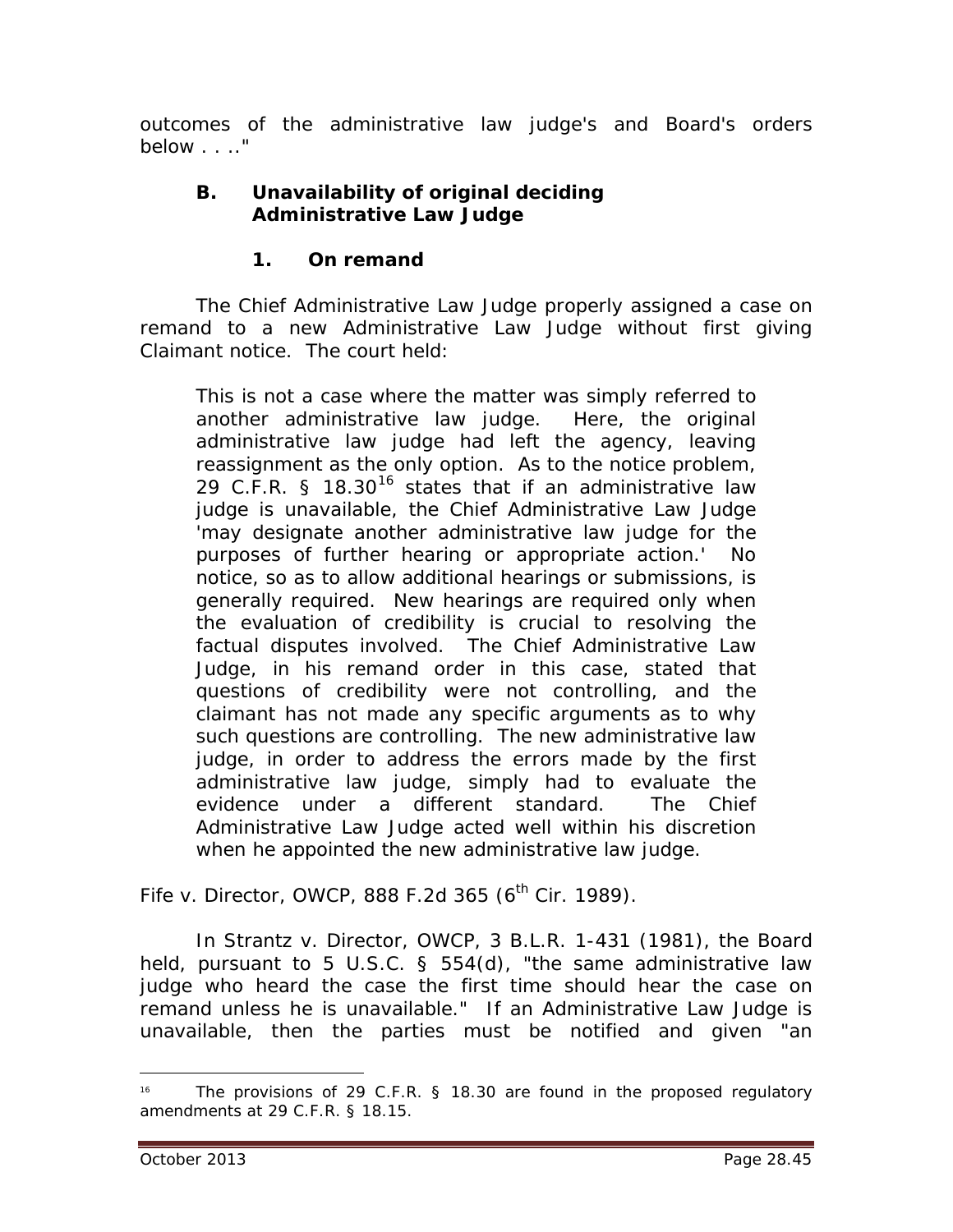opportunity to express any objections to the transfer of the case to another administrative law Administrative Law Judge or request a *de novo* hearing." A new hearing should be held if credibility is at issue.

For further discussion regarding conducting hearings, *see* Chapters 4 and 26.

## **2. On modification**

In *Cunningham v. Island Creek Coal Co.*, 144 F.3d 388 (6<sup>th</sup> Cir. 1998), because the original deciding Administrative Law Judge was no longer with the agency, a modification claim was properly reassigned to another Administrative Law Judge after notice was provided to the parties. Claimant argued "that it was error to change the Administrative Law Judge assigned to his case during the pendency of his proceeding." The court cited to 29 C.F.R. § 18.30,<sup>[17](#page-45-0)</sup> which authorizes the Chief Administrative Law Judge to reassign a claim if the original deciding Administrative Law Judge is no longer available. It then concluded, "As no party objected to the reassignment after notice and because the proper procedures for reassignment were followed, we find no merit in Cunningham's argument."

# **XIV. Representatives**

## **A. Right to representation**

The Board holds, pursuant to 5 U.S.C. § 555(b) and the regulations at 20 C.F.R. §§ 725.362-725.364, Claimant has the right to be represented by counsel at the hearing. *Shapell v. Director, OWCP*, 7 B.L.R. 1-304 (1984). A party may waive its right to be represented. 20 C.F.R. § 725.362(b).

#### **1. The** *pro se* **claimant, special considerations**

The Administrative Law Judge must inform a *pro se* claimant of his or her right to be represented by counsel of choice without charge. Moreover, pursuant to 20 C.F.R. § 725.362(b), the Administrative Law Judge must determine whether a claimant's lack of representation is

<span id="page-45-0"></span>The provisions of 29 C.F.R. § 18.30 are found in the proposed regulatory amendments at 29 C.F.R. § 18.15.  $17$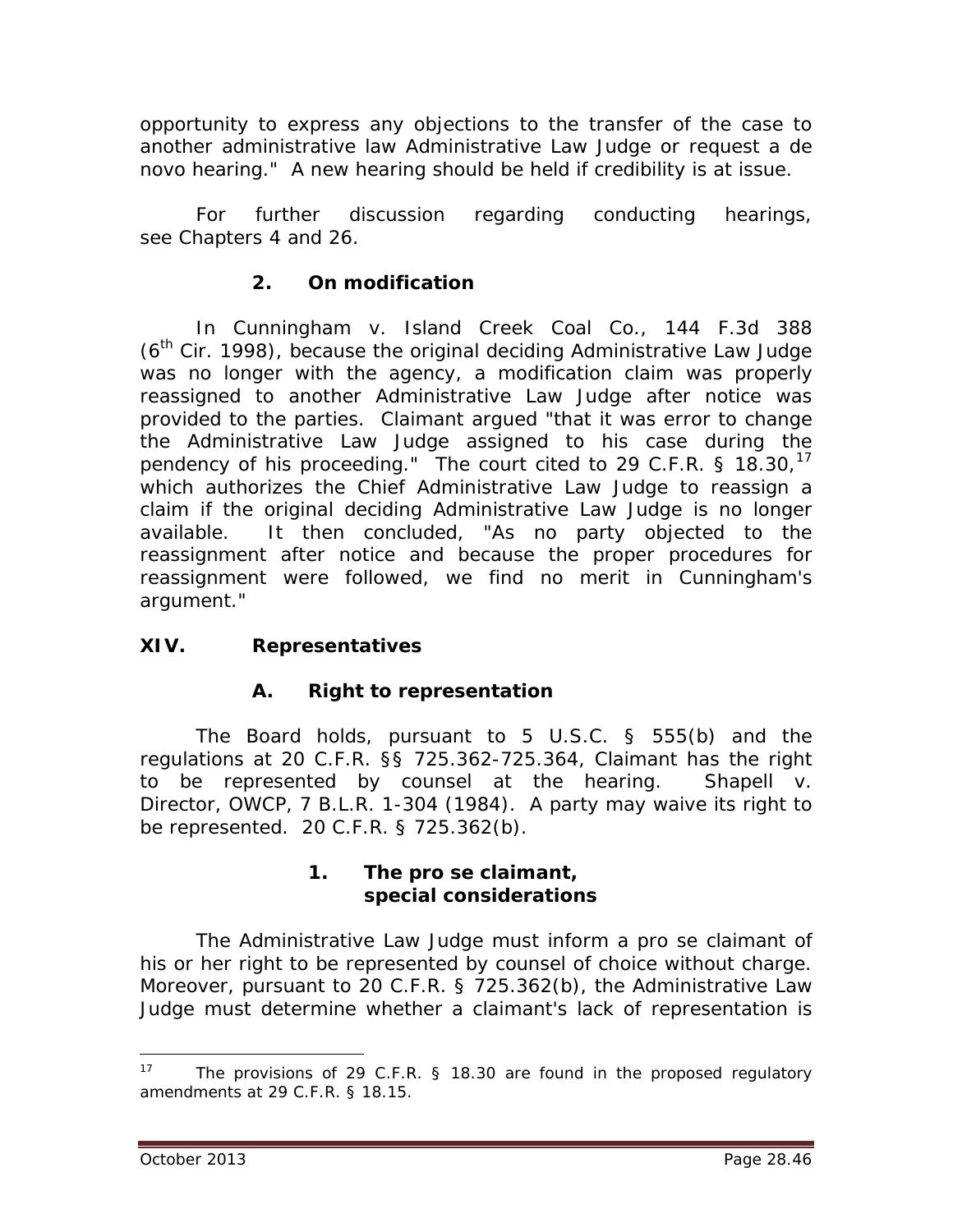knowing and voluntary. If a claimant elects to appear *pro se*, the Administrative Law Judge, as an impartial adjudicator, has no special obligation to develop the evidence to enhance a claimant's case. Specifically, the Board held providing a full and fair hearing means:

. . . the administrative law judge has the responsibility to inform a *pro se* claimant of his right to be represented by a representative of his choice, at no cost to him, and to inquire whether claimant desires to proceed without such representation. If so, the administrative law judge must proceed to inform claimant of the issues in the case; allow claimant the opportunity to admit evidence and to object to admission of the adversary's evidence; and allow claimant the opportunity to provide testimony concerning relevant issues.

*Shapell v. Director, OWCP*, 7 B.L.R. 1-304 at 1-306 and 1-307 (1984).

Consequently, the Board held, although (1) Claimant agreed when the Administrative Law Judge "presumed" Claimant wished to proceed without counsel, and (2) the Administrative Law Judge then "extensively questioned claimant as to his coal mine employment and his medical problems," the Administrative Law Judge nevertheless denied the miner a fair hearing because:

The administrative law judge merely inquired as to whether claimant wished to proceed *pro se* without informing him that he had a right to representation and that he would suffer no economic loss as a result of representation. The administrative law judge also failed to determine whether claimant's lack of representation was voluntary.

*Id.* at 1-307. It is important to note, however, the Board remanded the case for a hearing, but "reject[ed] the parties' requests for a *de novo* hearing because the administrative law judge fully performed his duties with respect to the conduct of the hearing itself," and "no party has asserted that a *de novo* hearing is necessary to further develop any testimonial evidence." *Id.* at 1-308.

In *Young v. Director, OWCP*, BRB No. 97-1411 BLA (June 24, 1998)(unpub.), the Board held, in a case arising in the Sixth Circuit involving a modification petition by a *pro se* Claimant, it was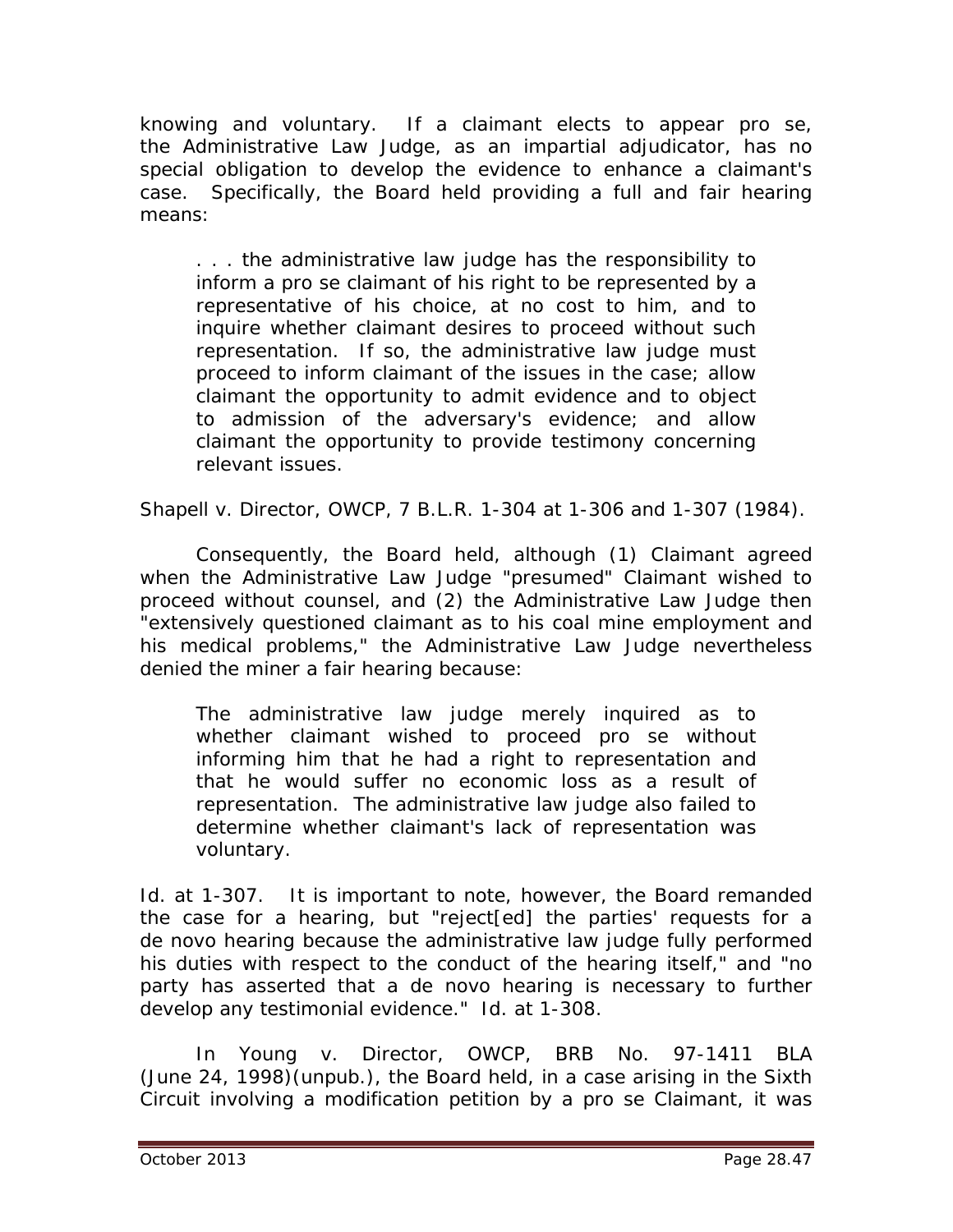error for the Administrative Law Judge to deny Claimant a hearing, and conclude Claimant would proceed without counsel. Specifically, the Board stated:

Section 6(a) of the Administrative Procedure Act . . . grants claimant the right to be represented at the hearing. (citations omitted).

. . .

In order to conduct a full and fair hearing, the Board has held that the administrative law judge must inform a *pro se* claimant of his or her right to be represented by a representative of his choice without cost to him and inquire whether claimant desires to proceed without representation. (citations omitted). Furthermore, Section 725.362(b) requires that the administrative law judge determine whether claimant has made a knowing and voluntary waiver of his or her right to presentation. The administrative law judge must then proceed to inform claimant of the issues in the case, allow claimant the opportunity to admit evidence and to object to the admission of the adversary's evidence, and allow claimant the opportunity to provide testimony concerning relevant issues. (citations omitted).

The Board determined, because the Administrative Law Judge denied the parties a hearing on modification (after determining there were no issues involving witness credibility), he could not adequately determine whether Claimant intended to voluntarily proceed with her claim in *pro se* status. Moreover, because the Administrative Law Judge issued an order to show cause why a hearing was necessary to which Claimant failed to respond, the Administrative Law Judge "improperly placed the burden on claimant to establish the necessity of a hearing." Citing to 20 C.F.R. §§ 725.450 and 725.461(a) and *Cunningham v. Island Creek Coal Co.*, 144 F.3d 388 (6<sup>th</sup> Cir. 1998), the Board concluded there had not been "a valid waiver of claimant's right to a hearing on modification."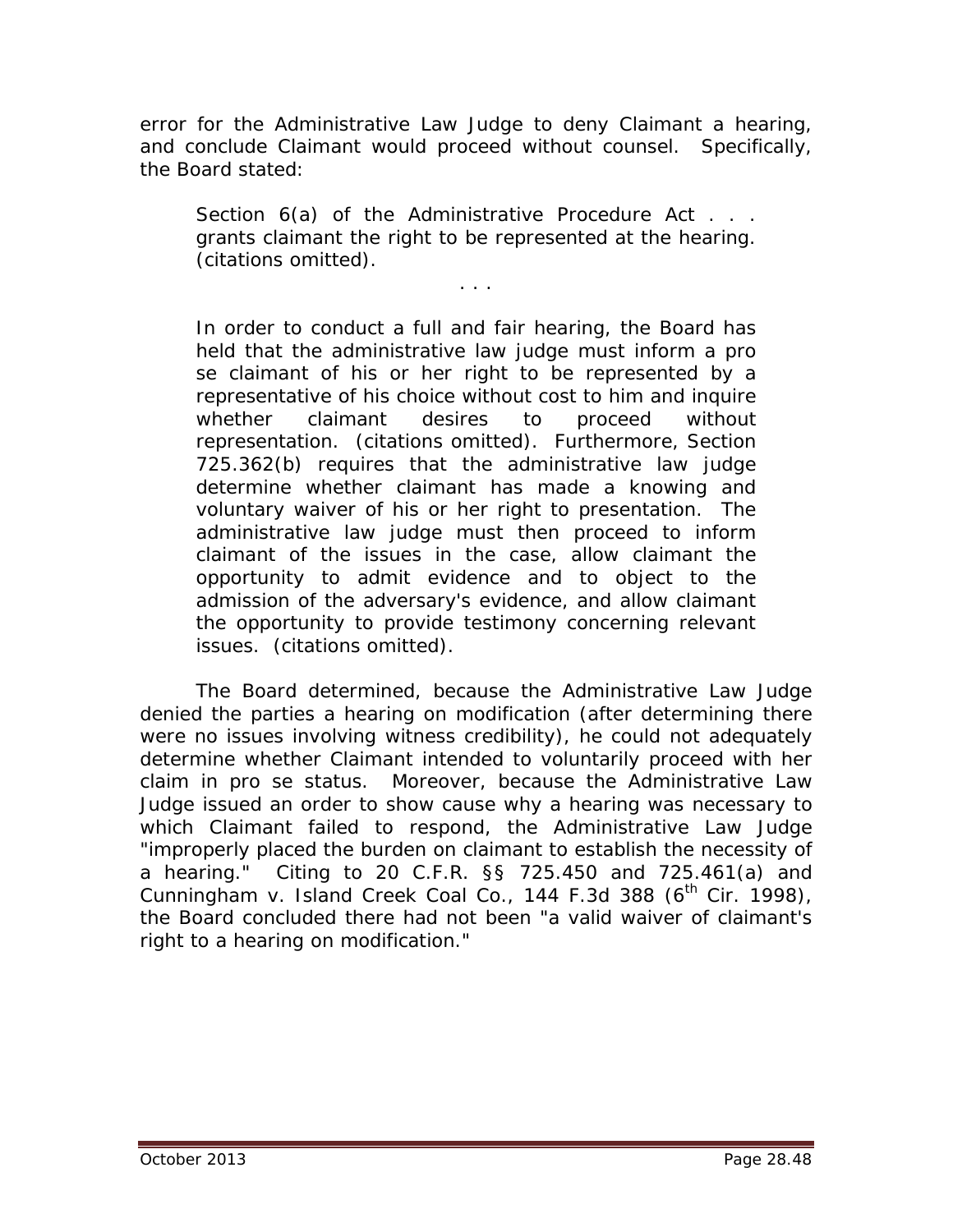#### **2. Claimant's counsel fails to appear, whether to proceed**

#### **a. Proceeding not** *per se* **error**

In *Laughlin v. Director. OWCP*, 1 B.L.R. 1-488 (1978), the Board held, under the circumstances of the case, it was proper for the Administrative Law Judge to conduct the hearing where Claimant was unrepresented:

> While denial of the right to be represented by retained counsel would clearly be error, the fact that an administrative hearing was conducted at a time when the claimant was unrepresented is not error *per se*. Absent a clear showing of prejudice or unfairness in the proceedings, the lack of counsel is not grounds for remand if the claimant was fully informed of his right to be represented by counsel and subsequently elects to proceed without representation.

*Id.* at 1-490.

#### **b. Inquiring whether claimant wants to proceed**

The Administrative Law Judge acted properly, where Claimant appeared for hearing but his counsel did not, in inquiring whether the Claimant wished to proceed without counsel after informing him of his rights with respect to the presentation of his case. The Administrative Law Judge left the record open for 20 days to permit Claimant's counsel to offer evidence, which he did not do. The Administrative Law Judge, in deciding to proceed with the hearing, noted Claimant had: (1) traveled 400 miles to get to the hearing; (2) waited approximately five years for the hearing to take place; and (3) agreed to proceed without counsel after being asked on two occasions. *Prater v. Clinchfield Coal Co.*, 12 B.L.R. 1-121, 1-123 (1989).

## **c. Whether claimant has capacity to proceed**

It must be determined whether a *pro se* party has the capacity to represent himself or herself. The Board noted, after review of the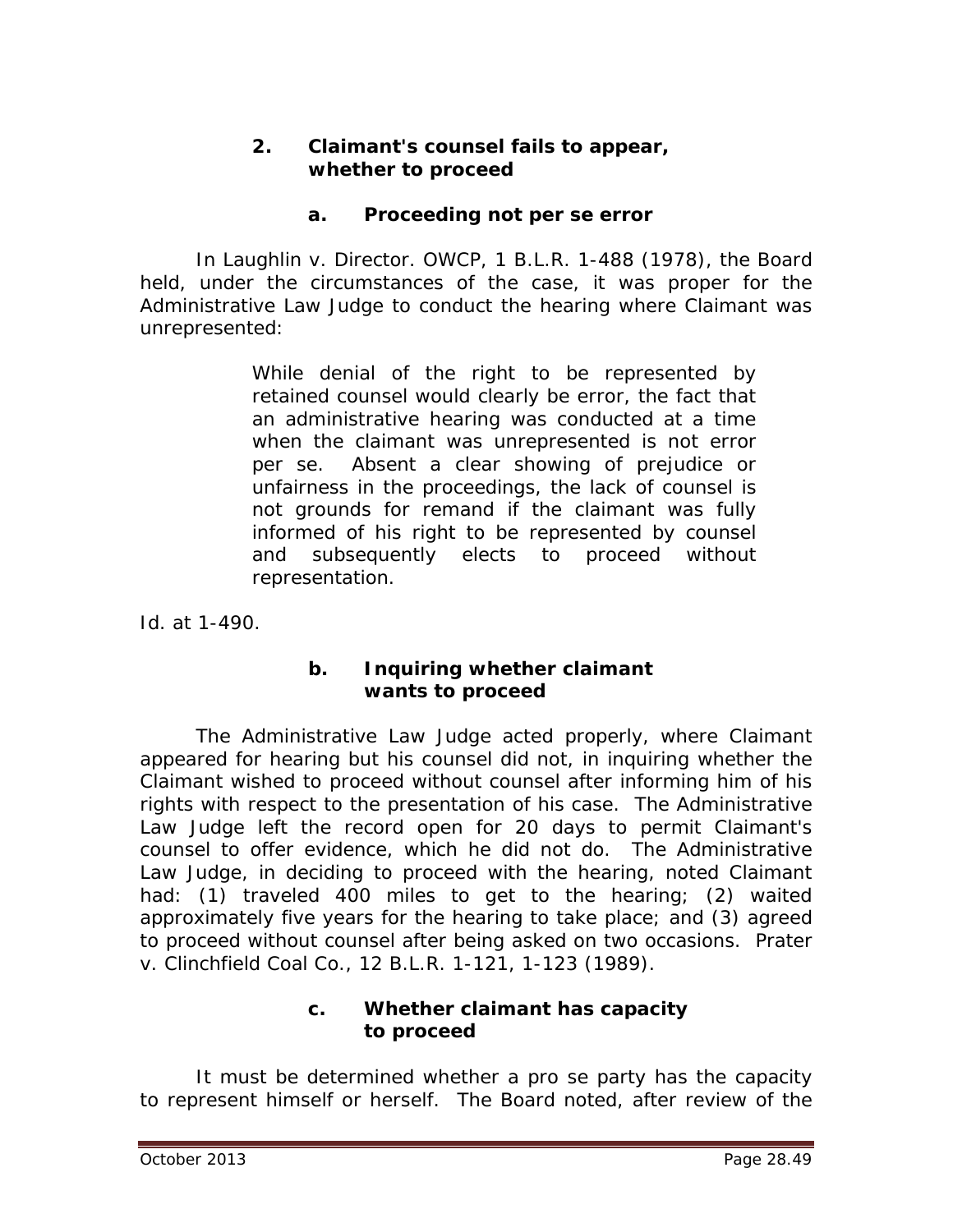hearing transcript, "[t]he claimant either attempted to object to the introduction of some evidence, or did not understand what was being asked of him." As a result, the Board determined the Administrative Law Judge committed error in proceeding with the hearing. *York v. Director, OWCP*, 5 B.L.R. 1-833, 1-837 (1983), *overruled on other grounds, Shapell v. Director, OWCP*, 7 B.L.R. 1-304 (1984).

Indeed, under *Shapell v. Director, OWCP*, 7 B.L.R. 1-304 (1984), the Administrative Law Judge must determine the complexity of the legal and medical problems presented in the case, and must assess Claimant's ability to comprehend the issues and participate actively in their resolution. Factors to consider include physical defects, age, formal education, apparent intelligence and general knowledge.

## **d. Leaving record open for post-hearing submissions**

It is within the Administrative Law Judge's discretion to proceed with a hearing despite the absence of Claimant's counsel. The Administrative Law Judge acted properly by inquiring whether Claimant wished to proceed without counsel after fully informing Claimant of his rights with respect to the presentation of his case. The Administrative Law Judge also left the record open for the submission of post-hearing evidence by counsel. The Board concluded, pursuant to 20 C.F.R. § 725.454(d), counsel failed to provide ten days' notice of his request for continuance, and his "scheduling conflict" did not constitute "good cause" to grant a continuance. In particular, counsel notified the Administrative Law Judge of a scheduling conflict 20 minutes after the hearing was to start. In denying the continuance, the Administrative Law Judge noted Claimant had: (1) traveled 400 miles to the hearing location; (2) waited five years for the hearing to be scheduled; and (3) chose to proceed without counsel when asked on two occasions. *Prater v. Clinchfield Coal Co.*, 12 B.L.R. 1-121 (1989).

# **3. Claimant unable to attend hearing**

The Administrative Law Judge erred in awarding benefits on the record under 20 C.F.R. Part 727, where neither the Director nor Claimant requested a waiver of their right to a hearing in writing pursuant to 20 C.F.R. § 725.461. The Board noted, although Claimant advised the Administrative Law Judge in advance of the hearing that he would not be able to attend, the "Director submit(ted) that Claimant's unjustified failure to attend the hearing prejudicially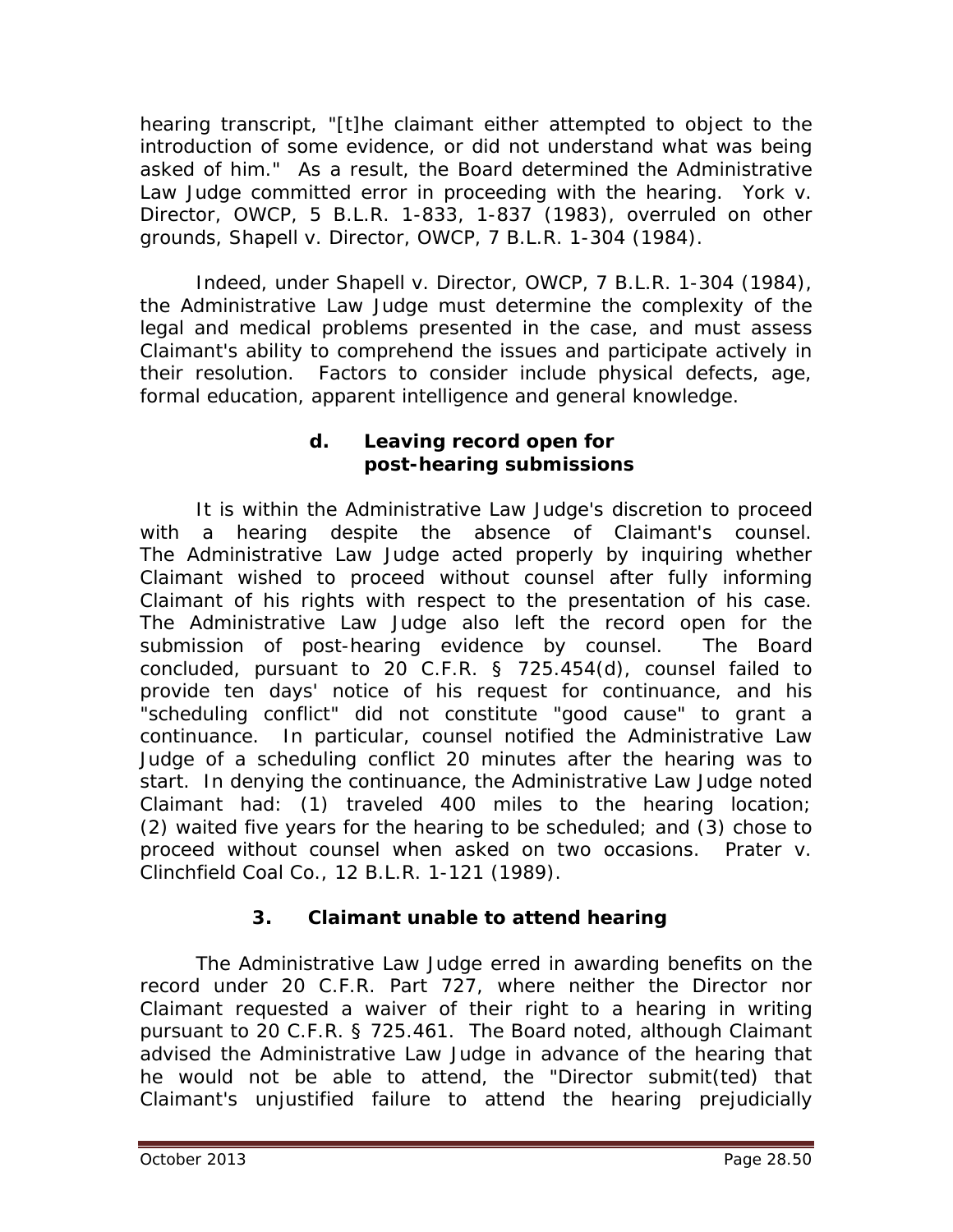deprived the Director of the right to examine, and that claimant's testimony (was) crucial to the resolution of the contested issue of total disability." The Board remanded the claim for issuance of an order to show cause why it should not be dismissed pursuant to 20 C.F.R. § 725.465(c) which provides, in part, "In any case where a dismissal of a claim, defense, or party is sought, the administrative law judge shall issue an order to show cause why the dismissal should not be granted and afford all parties a reasonable time to respond to such order." *Churpak v. Director, OWCP*, 9 B.L.R. 1-71, 1-72 and 1-73 (1986).

#### **B. Disqualification of representative; appearance of impropriety**

Pursuant to 29 C.F.R.  $\S$ § 18.34(g)(3) and  $18.36^{18}$  $18.36^{18}$ an Administrative Law Judge may disqualify counsel for conflicts of interest, or conduct prohibited by the applicable rules of professional conduct. *Baroumes v. Eagle Marine Services*, 23 B.R.B.S. 80 (1989). *See also Smiley v. Director, OWCP*, 984 F.2d 278 (9<sup>th</sup> Cir. 1993) (attorney's dual representation of Claimant and, in an unrelated matter, the carrier who would pay judgment in Claimant's favor). These regulations require that the Administrative Law Judge give the parties notice and an opportunity to be heard regarding the disqualification of a representative.

It gave an appearance of impropriety where Claimant was represented by his son, a DOL-ESA-OWCP employee. However, the Administrative Law Judge did not err in permitting representation where the son's supervisor approved of the representation, and directed that no fees could be awarded to him in the event that Claimant prevailed. *Hayes v. Director, OWCP*, 11 B.L.R. 1-20, 1-22 (1987).

For further discussion of issues related to attorney and lay representation, *see* Chapter 27.

# **C. Party bound by acts of representative**

Generally, a party is bound by the acts of its attorney. Where Employer's counsel failed to timely comply with the Board's filing requirements, Employer's appeal was properly dismissed with

<span id="page-50-0"></span><sup>&</sup>lt;sup>18</sup> The proposed regulations at 29 C.F.R. §§ 18.22 and 18.87 contain similar language to that found at 29 C.F.R. §§ 18.34 and 18.36, respectively.  $\overline{a}$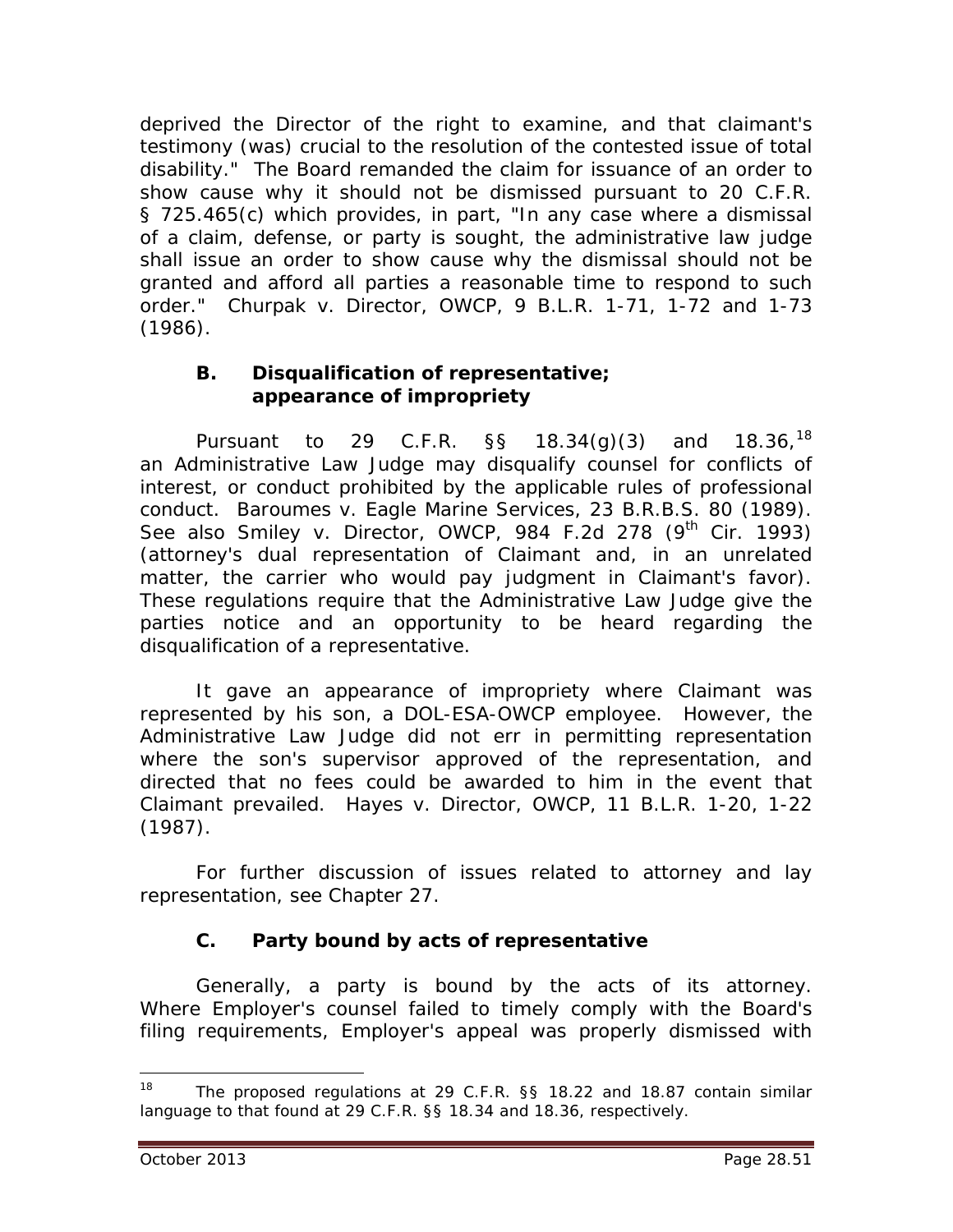prejudice. The Sixth Circuit noted the fact that "counsel may have been engaged in four thousand similar black lung cases and error-free in forty previous appeals is not persuasive." Consequently, the court found Employer received due process since both the District Director, and the Administrative Law Judge, reviewed the claim. *Consolidation Coal Co. v. Gooding, 703 F.2d 230, 233 (6<sup>th</sup> Cir. 1983).* 

Claimant's argument that the inadequate performance of his counsel deprived him of the right to participate fully in the hearing was rejected. The Fourth Circuit reasoned: (1) Claimant freely selected his attorney; (2) the attorney appeared with him at the hearing; (3) the Administrative Law Judge appeared impartial; and (4) the record did not support a finding that the performance of counsel at the hearing was inadequate. *Collins v. Director, OWCP*, 795 F.2d 368, 375, 9 B.L.R. 2-58, 2-63  $(4^{th}$  Cir. 1986).

On the other hand, the extreme sanction of dismissal with prejudice is not appropriate without consideration of the client's conduct before binding him or her to the attorney's misfeasance. In this vein, the Board concluded the Administrative Law Judge erred in dismissing a claim where Claimant did not attend the hearing due to illness. Claimant advised her counsel who, in turn, failed to request a continuance, or provide reasons for Claimant's failure to appear. The Board held dismissal for want of prosecution:

. . . cannot be mechanically applied to punish a party for the acts of his attorney. Dismissal with prejudice is an extreme sanction, and is warranted only if 'a clear record of delay or contumacious conduct by the plaintiff exist(s) . . . and a lesser sanction would not better serve the interest of justice.' (citation omitted).

*Howell v. Director, OWCP*, 7 B.L.R. 1-259, 1-262 (1983). The Board concluded dismissal was not proper because Claimant forwarded the hearing notice to her former counsel expecting appropriate action to be taken. Further, Claimant's prompt action in responding to the show cause order by obtaining a new attorney, and her overall pursuit of her claim, did not indicate intent to delay the proceedings. The Board also noted the Director "made no claim of prejudice from the delay." *Id*. at 1-262 and 1-263. *See also Link v. Wabash*, 370 U.S. 626, 630-31 (1962); *McCargo v. Hedrick*, 545 F.2d 393 (7th Cir. 1976); *Reizakis v. Coy*, 490 F.2d 1132 (4th Cir. 1974); *Flaska v. Little River Marine Construction Co.*, 389 F.2d 885 (5<sup>th</sup> Cir. 1968).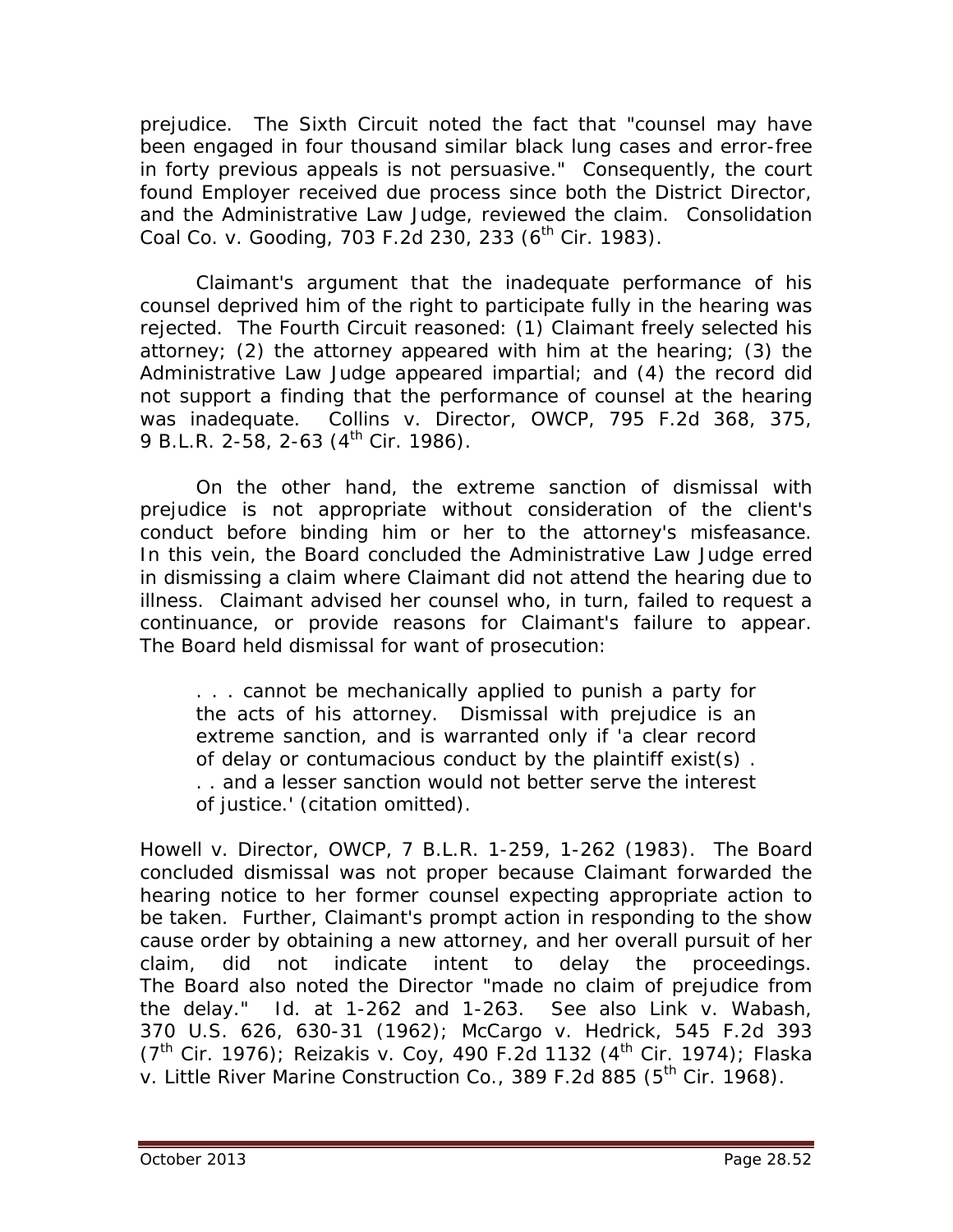# **XV. Right of cross-examination**

## **A. Generally**

In accordance with *Richardson v. Perales*, 402 U.S. 389, 401 (1971), and the statutory provisions at 5 U.S.C. § 556(d), administrative proceedings must conform to the requirements of the Fifth Amendment. Five U.S.C. § 556(d) provides, "A party is entitled to present his case or defense by oral or documentary evidence, to submit rebuttal evidence and to conduct such cross-examination as may be required for a full and true disclosure of the facts."

## **B. Waiver of right of cross-examination**

The Director waived its right to present evidence challenging Claimant's entitlement to benefits when the Director did not contest entitlement at the hearing or on reconsideration, but raised the issue for the first time before the Board. *Kincell v. Consolidation Coal Co.*, 9 B.L.R. 1-221, 1-223 (1986).

Employer waived its right to "cross-examine the author of Claimant's Exhibit 1 and its right to access to the chest x-ray in question both by its failure to request issuance of a subpoena prior to or during the hearing and by its failure to object to the x-ray's submission into evidence at the hearing." The Administrative Law Judge acted properly in admitting Claimant's Exhibit 1. Moreover, the Administrative Law Judge properly denied Employer's motion for reconsideration, and refused to reopen the hearing record. *Hoffman v. Peabody Coal Co.*, 4 B.L.R. 1-52 (1981) (Claimant's Exhibit 1 contained a report diagnosing complicated pneumoconiosis based on an x-ray study that was available at the time the case was pending before the District Director, and the exhibit was proffered in violation of the 20-day rule).

# **C. Improper denial of right of cross-examination**

# **1. Delay in notifying employer of potential liability**

In *Lane Hollow Coal Co. v. Director, OWCP [Lockhart]*, 137 F.3d 799  $(4<sup>th</sup>$  Cir. 1998), Employer was dismissed from the case, and relieved of liability for the payment of benefits, where "the extraordinary delay in notifying [Employer] of its potential liability deprived it of a meaningful opportunity to defend itself in violation of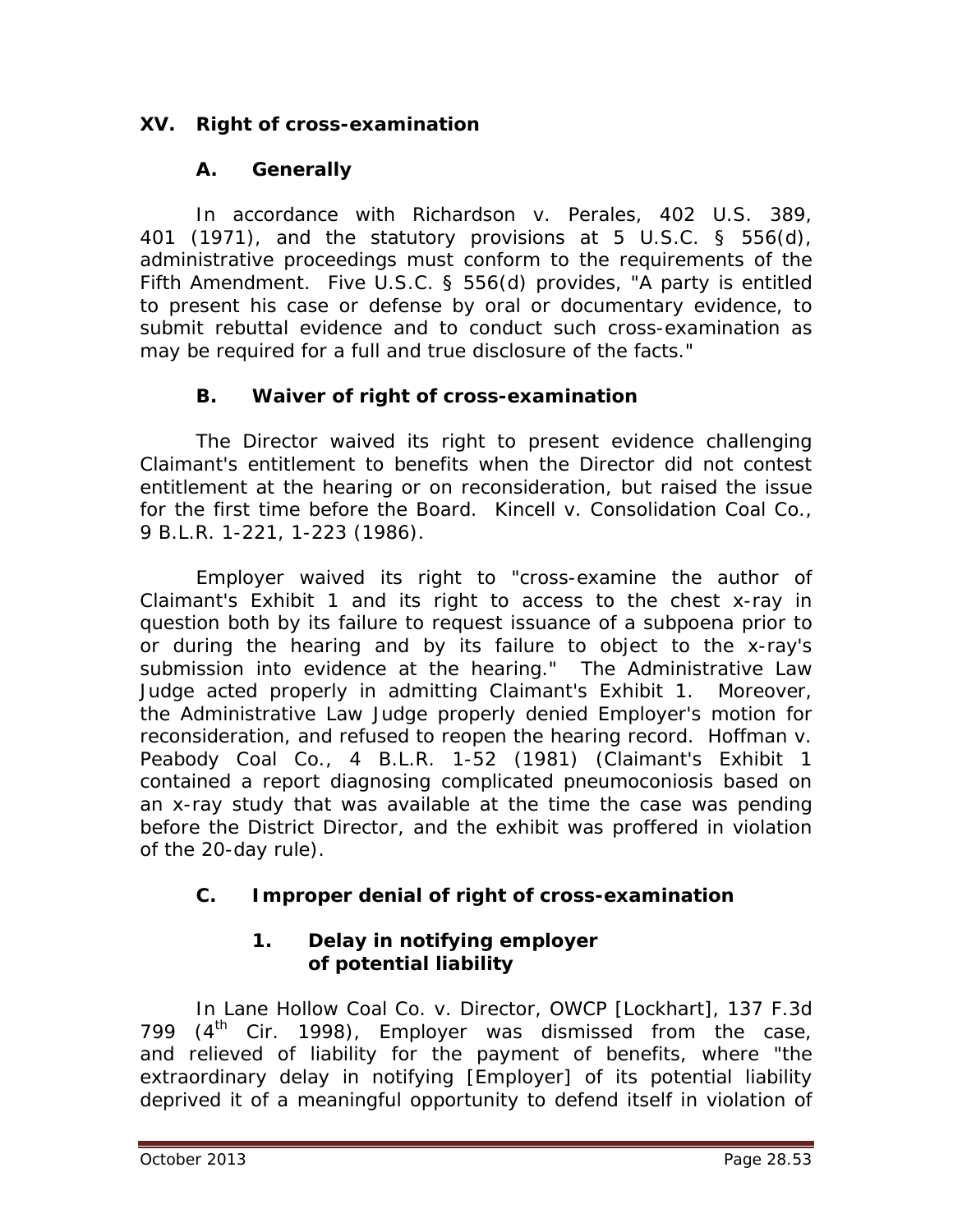the Due Process Clause of the Fifth Amendment." The court set forth the lengthy procedural history of the claim, and found "[Employer] was finally notified of the claim on April 6, 1992, seventeen years after notice could have been given and eleven years after the regulations command that it be given." The court further noted the following:

The problem here is not so much that Claimant died before notice to [Employer], but rather that he died many years after such notice could and should have been given. The government's grossly inefficient handling of the matter– and not the random timing of death–denied [Employer] the opportunity to examine [Claimant].

(emphasis in original).

For further discussion of case law on the consequences of delay in notifying a potential responsible operator, *see* Chapter 7.

## **2. Party's failure to cooperate during discovery**

Employer was denied a full and fair hearing. In particular, it was deprived of the opportunity to have x-rays re-read, or physicians deposed, due to Claimant's lack of consent. *Kislak v. Rochester & Pittsburgh Coal Co.*, 2 B.L.R. 1-249 (1979).

#### **D. The 20-day rule for exchanging evidence and "good cause"**

Central to providing a fair hearing is that each party has notice and an opportunity to be heard, which includes an opportunity to conduct cross examination. The 20-day rule is the centerpiece requirement for submission of evidence in black lung claims. The regulations at 20 C.F.R. § 725.456(b)(2) provide evidence, which has not been submitted to the District Director, "may be received in evidence subject to the objection of any party, if such evidence is sent to all other parties at least 20 days before a hearing is held in connection with the claim."[19](#page-53-0) *See Amorose v. Director, OWCP*, 7 B.L.R. 1-899 (1985) (a medical report submitted more than 20 days

<span id="page-53-0"></span>The Administrative Law Judge is not considered a "party." Therefore, the Administrative Law Judge misapplied the 20-day rule when he excluded a physician's deposition, which was properly exchanged between Claimant and the Director, solely because the Administrative Law Judge had not received a copy of it 20 days prior to the hearing. *Luketich v. Director, OWCP*, 8 B.L.R. 1-477 (1986). 19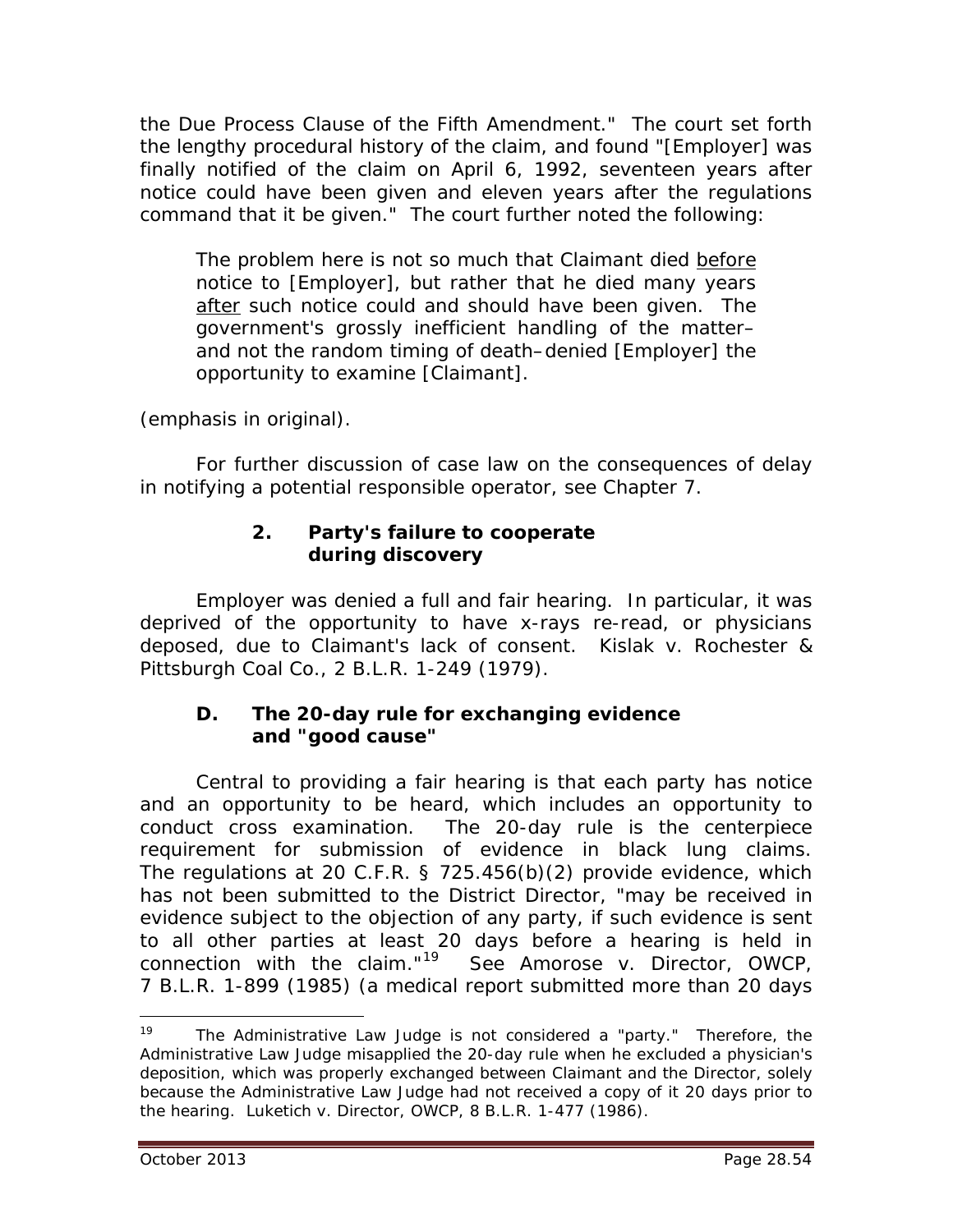prior to the hearing did not violate 20 C.F.R. § 725.446(b)(1)). This regulation is designed to eliminate surprise and to afford each party adequate time to prepare its case.

The Administrative Law Judge has discretion to admit evidence that is not exchanged in compliance with the 20-day rule if (1) the parties waive the 20-day requirement, or (2) "good cause" is demonstrated as to why such evidence was not timely exchanged.

For a discussion of the application of "good cause" in black lung claims, *see* Chapter 4. For a discussion of handling evidence submitted on reconsideration, *see* Chapter 26.

# **E. Treating physician, right of cross-examination**

 In *L.P. v. Amherst Coal Co.*, 24 B.L.R. 1-55 (2008) (on recon. en banc), the Board adopted the Director's position and held a party has the right to cross-examine a physician whose report is admissible under 20 C.F.R. § 718.104(d). In so holding, the Board stated Employer's cross-examination of the miner's treating physician was necessary "to ensure the integrity and fundamental fairness of the adjudication of the survivor's claim *and* for a full and true disclosure of the facts." However, the Board circumscribed its decision as follows:

In rendering this holding, we have recognized only a right to cross-examine a physician whose report is admissible under Section 725.414(a)(4), if the physician's report is material and cross-examination is necessary to ensure the integrity and fundamental fairness of the adjudication of the claim and for a full and true disclosure of the facts. We decline to address the question of whether there is a general right to rebut the evidence admitted under Section 725.414(a)(4) because the circumstances of this case do not squarely present the issue.

*Id.* at 1-63.

 The Board further noted "adoption of the evidentiary limitations set forth in Section 725.414 represented a shift from a system that favored the admission of all relevant evidence to a system that balanced this preference with a concern for fairness and the need for administrative efficiency." From this, the Board concluded: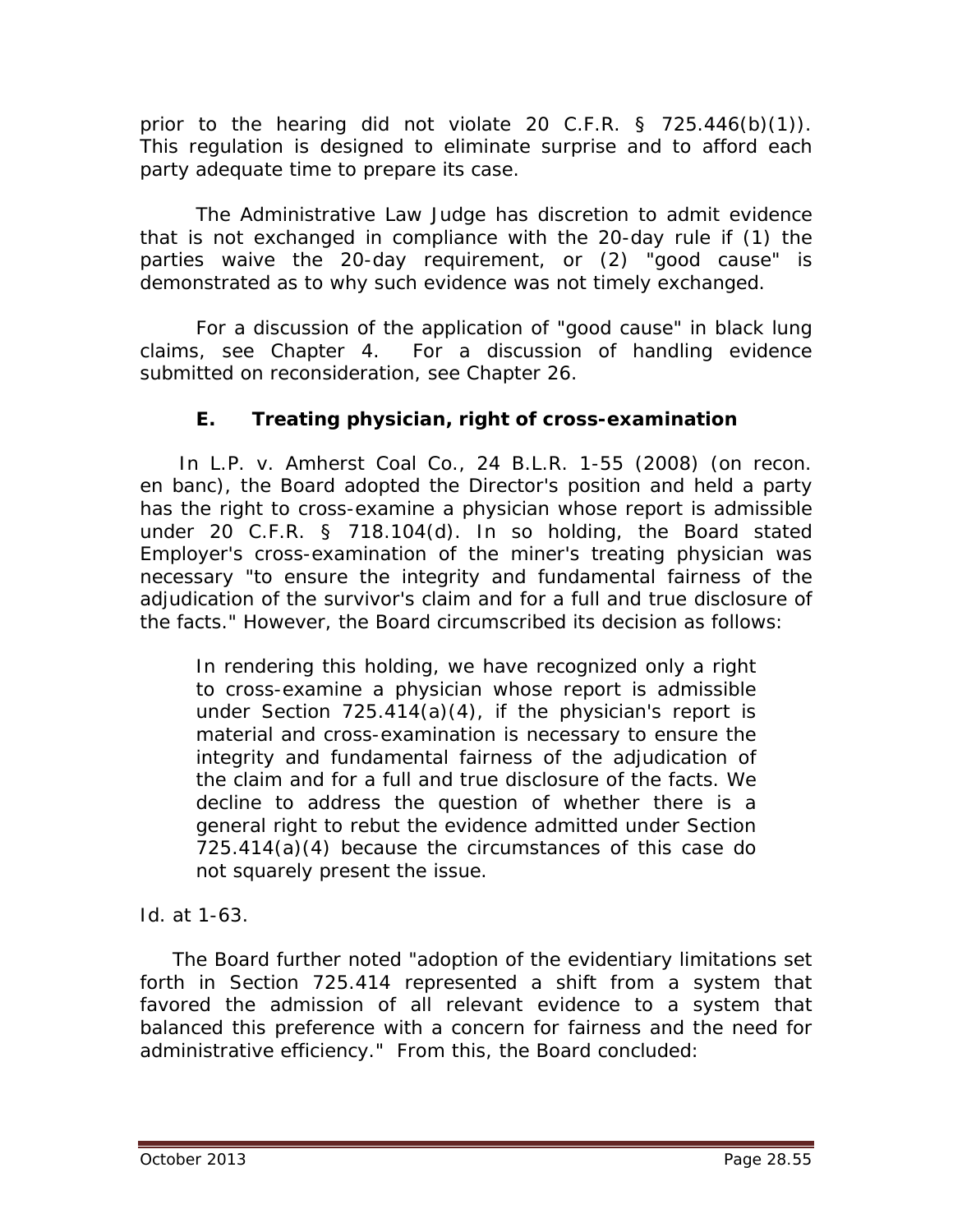Consistent with the principles of fairness and administrative efficiency that underlie the evidentiary limitations, therefore, if the administrative law judge determines that the evidentiary limitations preclude that consideration of proffered evidence, the administrative law judge should render his or her evidentiary rulings before issuing the Decision and Order. The parties should then have the opportunity to make good cause arguments under Section 725.456(b)(1), if necessary, or to otherwise resolve issues regarding the application of the evidentiary limitations that may affect the administrative law judge's consideration of the elements of entitlement in the Decision and Order.

*Id.* at 1-63.

## **XVI. Settlements and withdrawals of claims**

Settlement of claims under the Black Lung Benefits Reform Act is prohibited. *Lodigan v. Central Industries, Inc.*, 7 B.L.R. 1-192 (1984). For further discussion of settlements as well as the handling of motions to withdraw claims, *see* Chapter 26.

## **XVII. Subpoenas**

## **A. Administrative Law Judge has subpoena power when the case is pending before the District Director**

In *Maine v. Brady-Hamilton Stevedore Co.*, 18 B.R.B.S. 129 (1986), the Board held District Directors do not possess the authority to issue subpoenas. The Board stated, "If a case is pending at the (District Director's) level, and the issuance of a subpoena becomes necessary, the parties may simply apply to the Office of the Chief Administrative Law Judge for the proper adjudicatory officer to issue the appropriate subpoena." *See also Dorazio v. River Marine Management, Inc.*, BRB No. 11-0578 (July 27, 2011)(unpub.) (in a claim pending before the District Director, the Administrative Law Judge issued a subpoena for production of documents; "only the administrative law judge, and not the district director, can issue a subpoena").

And, the Board has not denied this authority to the Administrative Law Judge in black lung proceedings. *See Yates v. ARMCO Steel Corp.*, 10 B.L.R. 1-132 (1987) ("It is clear that all